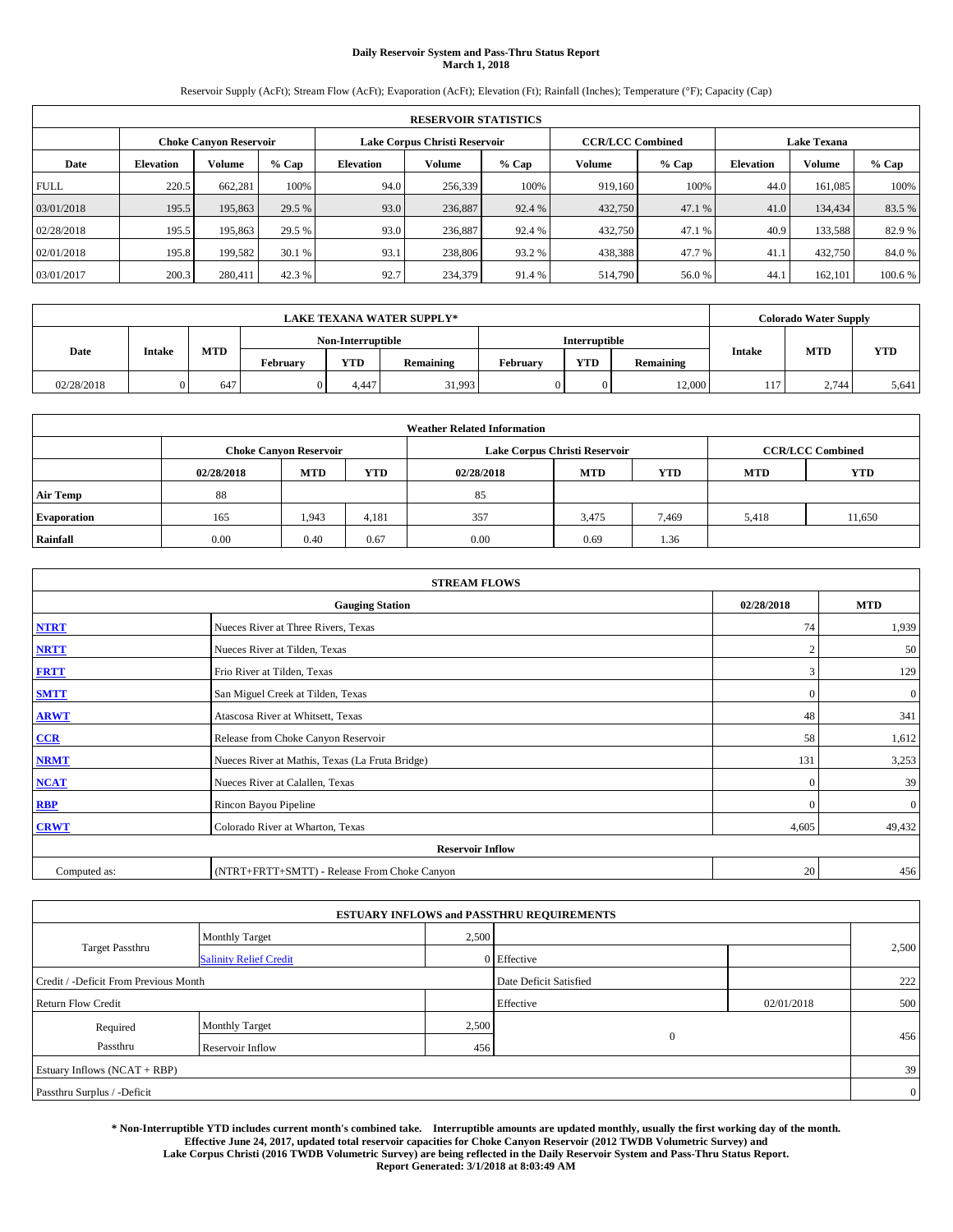# **Daily Reservoir System and Pass-Thru Status Report March 2, 2018**

Reservoir Supply (AcFt); Stream Flow (AcFt); Evaporation (AcFt); Elevation (Ft); Rainfall (Inches); Temperature (°F); Capacity (Cap)

| <b>RESERVOIR STATISTICS</b> |                  |                               |         |           |                               |         |                         |         |                    |               |         |
|-----------------------------|------------------|-------------------------------|---------|-----------|-------------------------------|---------|-------------------------|---------|--------------------|---------------|---------|
|                             |                  | <b>Choke Canyon Reservoir</b> |         |           | Lake Corpus Christi Reservoir |         | <b>CCR/LCC Combined</b> |         | <b>Lake Texana</b> |               |         |
| Date                        | <b>Elevation</b> | Volume                        | $%$ Cap | Elevation | Volume                        | $%$ Cap | Volume                  | $%$ Cap | <b>Elevation</b>   | <b>Volume</b> | % Cap   |
| <b>FULL</b>                 | 220.5            | 662,281                       | 100%    | 94.0      | 256,339                       | 100%    | 919.160                 | 100%    | 44.0               | 161.085       | 100%    |
| 03/02/2018                  | 195.5            | 195,863                       | 29.5 %  | 93.0      | 236,887                       | 92.4 %  | 432,750                 | 47.1 %  | 41.1               | 135.282       | 84.0%   |
| 03/01/2018                  | 195.5            | 195,863                       | 29.5 %  | 93.0      | 236,887                       | 92.4 %  | 432,750                 | 47.1 %  | 41.0               | 134,434       | 83.5 %  |
| 02/02/2018                  | 195.7            | 198,337                       | 29.9 %  | 93.2      | 240,730                       | 93.9 %  | 439,067                 | 47.8%   | 41.                | 432,750       | 84.0%   |
| 03/02/2017                  | 200.3            | 280,411                       | 42.3 %  | 92.8      | 234,735                       | 91.6 %  | 515,146                 | 56.0%   | 44.                | 162,101       | 100.6 % |

|            | <b>LAKE TEXANA WATER SUPPLY*</b> |            |                   |            |           |          |               |                  |               | <b>Colorado Water Supply</b> |            |  |
|------------|----------------------------------|------------|-------------------|------------|-----------|----------|---------------|------------------|---------------|------------------------------|------------|--|
| Date       |                                  |            | Non-Interruptible |            |           |          | Interruptible |                  |               |                              |            |  |
|            | Intake                           | <b>MTD</b> | February          | <b>YTD</b> | Remaining | February | <b>YTD</b>    | <b>Remaining</b> | <b>Intake</b> | <b>MTD</b>                   | <b>YTD</b> |  |
| 03/01/2018 |                                  |            | 661               | 4.462      | 31.978    |          |               | 12.000           | 117           | 117                          | 3,015      |  |

| <b>Weather Related Information</b> |                                                                                                |                               |       |      |                               |                         |     |            |  |  |
|------------------------------------|------------------------------------------------------------------------------------------------|-------------------------------|-------|------|-------------------------------|-------------------------|-----|------------|--|--|
|                                    |                                                                                                | <b>Choke Canyon Reservoir</b> |       |      | Lake Corpus Christi Reservoir | <b>CCR/LCC Combined</b> |     |            |  |  |
|                                    | <b>YTD</b><br><b>YTD</b><br><b>MTD</b><br><b>MTD</b><br><b>MTD</b><br>03/01/2018<br>03/01/2018 |                               |       |      |                               |                         |     | <b>YTD</b> |  |  |
| <b>Air Temp</b>                    | 80                                                                                             |                               |       | 80   |                               |                         |     |            |  |  |
| <b>Evaporation</b>                 | 208                                                                                            | 208                           | 4,389 | 368  | 368                           | 7,837                   | 576 | 12,226     |  |  |
| Rainfall                           | 0.00                                                                                           | 0.00                          | 0.67  | 0.00 | 0.00                          | 1.36                    |     |            |  |  |

| <b>STREAM FLOWS</b> |                                                 |            |                |  |  |  |  |  |  |
|---------------------|-------------------------------------------------|------------|----------------|--|--|--|--|--|--|
|                     | <b>Gauging Station</b>                          | 03/01/2018 | <b>MTD</b>     |  |  |  |  |  |  |
| <b>NTRT</b>         | Nueces River at Three Rivers, Texas             | 99         | 99             |  |  |  |  |  |  |
| <b>NRTT</b>         | Nueces River at Tilden, Texas                   | n          | $\overline{2}$ |  |  |  |  |  |  |
| <b>FRTT</b>         | Frio River at Tilden, Texas                     | $\Omega$   | $\mathbf{0}$   |  |  |  |  |  |  |
| <b>SMTT</b>         | San Miguel Creek at Tilden, Texas               | $\bf{0}$   | $\overline{0}$ |  |  |  |  |  |  |
| <b>ARWT</b>         | Atascosa River at Whitsett, Texas               | 43         | 43             |  |  |  |  |  |  |
| CCR                 | Release from Choke Canyon Reservoir             | 58         | 58             |  |  |  |  |  |  |
| <b>NRMT</b>         | Nueces River at Mathis, Texas (La Fruta Bridge) | 142        | 142            |  |  |  |  |  |  |
| <b>NCAT</b>         | Nueces River at Calallen, Texas                 | $\Omega$   | $\overline{0}$ |  |  |  |  |  |  |
| RBP                 | Rincon Bayou Pipeline                           | $\Omega$   | $\overline{0}$ |  |  |  |  |  |  |
| <b>CRWT</b>         | Colorado River at Wharton, Texas                | 3,176      | 3,176          |  |  |  |  |  |  |
|                     | <b>Reservoir Inflow</b>                         |            |                |  |  |  |  |  |  |
| Computed as:        | (NTRT+FRTT+SMTT) - Release From Choke Canyon    |            |                |  |  |  |  |  |  |

| <b>ESTUARY INFLOWS and PASSTHRU REQUIREMENTS</b> |                               |                        |              |            |                |  |  |  |  |  |
|--------------------------------------------------|-------------------------------|------------------------|--------------|------------|----------------|--|--|--|--|--|
|                                                  | Monthly Target                | 3,500                  |              |            |                |  |  |  |  |  |
| <b>Target Passthru</b>                           | <b>Salinity Relief Credit</b> |                        | 0 Effective  |            | 3,500          |  |  |  |  |  |
| Credit / -Deficit From Previous Month            |                               | Date Deficit Satisfied |              | 33         |                |  |  |  |  |  |
| <b>Return Flow Credit</b>                        |                               |                        | Effective    | 03/01/2018 | 500            |  |  |  |  |  |
| Required                                         | Monthly Target                | 3,500                  |              |            |                |  |  |  |  |  |
| Passthru                                         | Reservoir Inflow              | 41                     | $\mathbf{0}$ |            | 41             |  |  |  |  |  |
| Estuary Inflows (NCAT + RBP)                     |                               |                        |              |            | $\overline{0}$ |  |  |  |  |  |
| Passthru Surplus / -Deficit                      |                               |                        |              |            |                |  |  |  |  |  |

**\* Non-Interruptible YTD includes current month's combined take. Interruptible amounts are updated monthly, usually the first working day of the month. Effective June 24, 2017, updated total reservoir capacities for Choke Canyon Reservoir (2012 TWDB Volumetric Survey) and Lake Corpus Christi (2016 TWDB Volumetric Survey) are being reflected in the Daily Reservoir System and Pass-Thru Status Report. Report Generated: 3/2/2018 at 8:09:30 AM**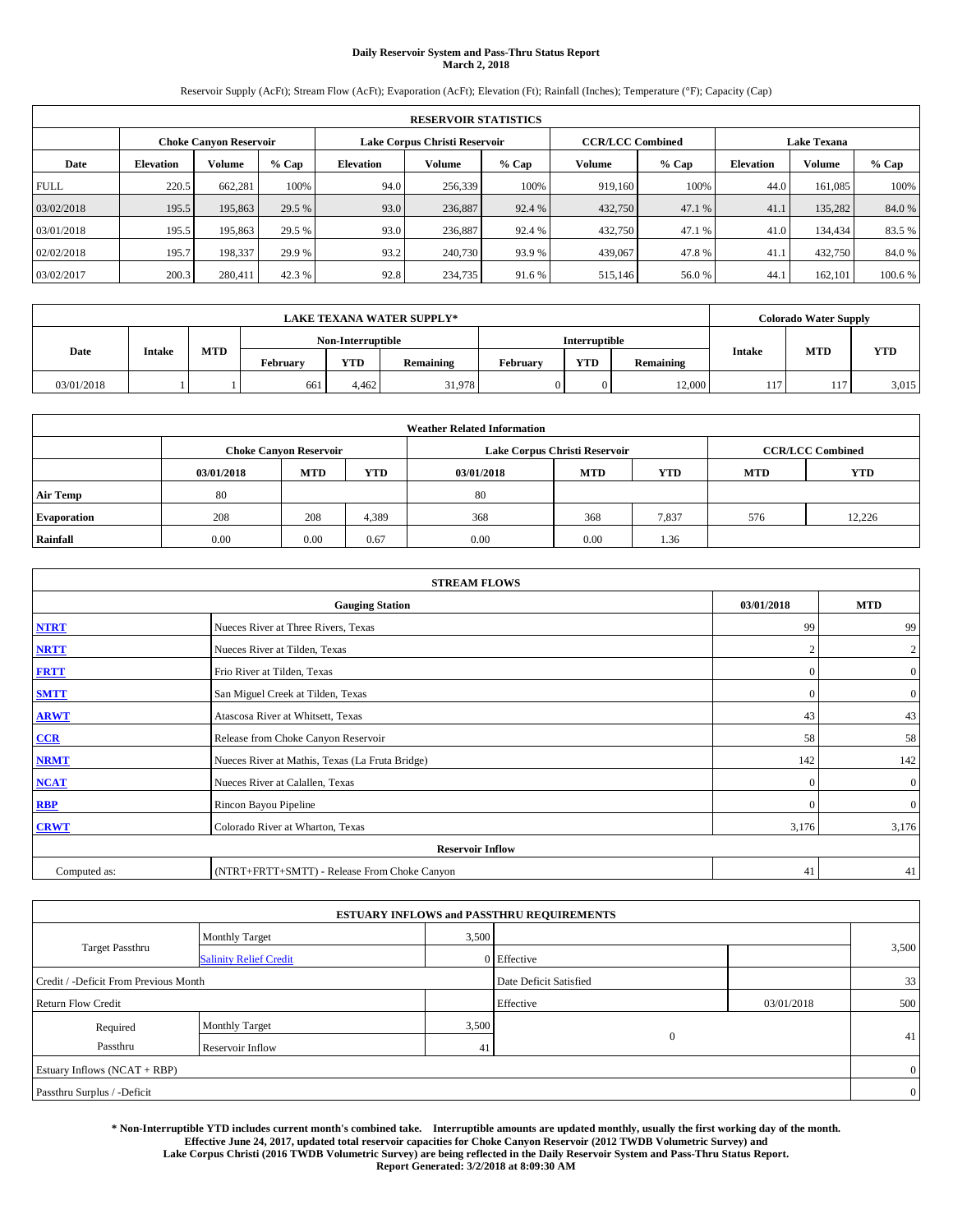# **Daily Reservoir System and Pass-Thru Status Report March 3, 2018**

Reservoir Supply (AcFt); Stream Flow (AcFt); Evaporation (AcFt); Elevation (Ft); Rainfall (Inches); Temperature (°F); Capacity (Cap)

| <b>RESERVOIR STATISTICS</b> |                  |                               |         |           |                               |         |                         |         |                    |               |         |
|-----------------------------|------------------|-------------------------------|---------|-----------|-------------------------------|---------|-------------------------|---------|--------------------|---------------|---------|
|                             |                  | <b>Choke Canyon Reservoir</b> |         |           | Lake Corpus Christi Reservoir |         | <b>CCR/LCC Combined</b> |         | <b>Lake Texana</b> |               |         |
| Date                        | <b>Elevation</b> | Volume                        | $%$ Cap | Elevation | Volume                        | $%$ Cap | Volume                  | $%$ Cap | <b>Elevation</b>   | <b>Volume</b> | % Cap   |
| <b>FULL</b>                 | 220.5            | 662.281                       | 100%    | 94.0      | 256,339                       | 100%    | 919.160                 | 100%    | 44.0               | 161.085       | 100%    |
| 03/03/2018                  | 195.6            | 197,097                       | 29.7 %  | 93.0      | 236,887                       | 92.4 %  | 433,984                 | 47.2 %  | 41.                | 135.282       | 84.0%   |
| 03/02/2018                  | 195.5            | 195,863                       | 29.5 %  | 93.0      | 236,887                       | 92.4 %  | 432,750                 | 47.1 %  | 41.                | 135.282       | 84.0%   |
| 02/03/2018                  | 195.8            | 199,582                       | 30.1 %  | 93.1      | 238,806                       | 93.2 %  | 438,388                 | 47.7 %  | 41.                | 433,984       | 84.0%   |
| 03/03/2017                  | 200.3            | 280,411                       | 42.3 %  | 92.7      | 234,024                       | 91.3%   | 514,435                 | 56.0%   | 44.                | 162,101       | 100.6 % |

|            | <b>LAKE TEXANA WATER SUPPLY*</b> |            |                   |            |           |          |               |                  |               | <b>Colorado Water Supply</b> |            |  |
|------------|----------------------------------|------------|-------------------|------------|-----------|----------|---------------|------------------|---------------|------------------------------|------------|--|
|            |                                  |            | Non-Interruptible |            |           |          | Interruptible |                  |               |                              |            |  |
| Date       | Intake                           | <b>MTD</b> | February          | <b>YTD</b> | Remaining | February | <b>YTD</b>    | <b>Remaining</b> | <b>Intake</b> | <b>MTD</b>                   | <b>YTD</b> |  |
| 03/02/2018 |                                  |            | 661               | 4.463      | 31,977    |          |               | 12.000           | 117           | 235                          | 3,132      |  |

| <b>Weather Related Information</b> |            |                               |            |                                                      |                               |                         |     |        |  |  |
|------------------------------------|------------|-------------------------------|------------|------------------------------------------------------|-------------------------------|-------------------------|-----|--------|--|--|
|                                    |            | <b>Choke Canyon Reservoir</b> |            |                                                      | Lake Corpus Christi Reservoir | <b>CCR/LCC Combined</b> |     |        |  |  |
|                                    | 03/02/2018 | <b>MTD</b>                    | <b>YTD</b> | <b>YTD</b><br><b>MTD</b><br><b>MTD</b><br>03/02/2018 |                               |                         |     |        |  |  |
| <b>Air Temp</b>                    | 79         |                               |            | 76                                                   |                               |                         |     |        |  |  |
| <b>Evaporation</b>                 | 166        | 374                           | 4,555      | 179                                                  | 547                           | 8,016                   | 921 | 12,571 |  |  |
| Rainfall                           | 0.00       | 0.00                          | 0.67       | 0.00                                                 | 0.00                          | 1.36                    |     |        |  |  |

| <b>STREAM FLOWS</b> |                                                 |            |                |  |  |  |  |  |
|---------------------|-------------------------------------------------|------------|----------------|--|--|--|--|--|
|                     | <b>Gauging Station</b>                          | 03/02/2018 | <b>MTD</b>     |  |  |  |  |  |
| <b>NTRT</b>         | Nueces River at Three Rivers, Texas             | 93         | 192            |  |  |  |  |  |
| <b>NRTT</b>         | Nueces River at Tilden, Texas                   | n          | 5 <sup>5</sup> |  |  |  |  |  |
| <b>FRTT</b>         | Frio River at Tilden, Texas                     | $\Omega$   | $\mathbf{0}$   |  |  |  |  |  |
| <b>SMTT</b>         | San Miguel Creek at Tilden, Texas               | $\bf{0}$   | $\overline{0}$ |  |  |  |  |  |
| <b>ARWT</b>         | Atascosa River at Whitsett, Texas               | 36         | 79             |  |  |  |  |  |
| CCR                 | Release from Choke Canyon Reservoir             | 58         | 115            |  |  |  |  |  |
| <b>NRMT</b>         | Nueces River at Mathis, Texas (La Fruta Bridge) | 144        | 286            |  |  |  |  |  |
| <b>NCAT</b>         | Nueces River at Calallen, Texas                 | $\Omega$   | $\overline{0}$ |  |  |  |  |  |
| RBP                 | Rincon Bayou Pipeline                           | $\Omega$   | $\overline{0}$ |  |  |  |  |  |
| <b>CRWT</b>         | Colorado River at Wharton, Texas                | 2,481      | 5,657          |  |  |  |  |  |
|                     | <b>Reservoir Inflow</b>                         |            |                |  |  |  |  |  |
| Computed as:        | (NTRT+FRTT+SMTT) - Release From Choke Canyon    | 35         | 76             |  |  |  |  |  |

|                                       |                               |       | <b>ESTUARY INFLOWS and PASSTHRU REQUIREMENTS</b> |            |                |
|---------------------------------------|-------------------------------|-------|--------------------------------------------------|------------|----------------|
|                                       | Monthly Target                | 3,500 |                                                  |            |                |
| <b>Target Passthru</b>                | <b>Salinity Relief Credit</b> |       | 0 Effective                                      |            | 3,500          |
| Credit / -Deficit From Previous Month |                               |       | Date Deficit Satisfied                           |            | 39             |
| <b>Return Flow Credit</b>             |                               |       | Effective                                        | 03/01/2018 | 500            |
| Required                              | Monthly Target                | 3,500 |                                                  |            |                |
| Passthru                              | Reservoir Inflow              | 76    | $\mathbf{0}$                                     |            | 76             |
| Estuary Inflows (NCAT + RBP)          |                               |       |                                                  |            | $\overline{0}$ |
| Passthru Surplus / -Deficit           |                               |       |                                                  |            | $\overline{0}$ |

**\* Non-Interruptible YTD includes current month's combined take. Interruptible amounts are updated monthly, usually the first working day of the month. Effective June 24, 2017, updated total reservoir capacities for Choke Canyon Reservoir (2012 TWDB Volumetric Survey) and Lake Corpus Christi (2016 TWDB Volumetric Survey) are being reflected in the Daily Reservoir System and Pass-Thru Status Report. Report Generated: 3/3/2018 at 7:57:45 AM**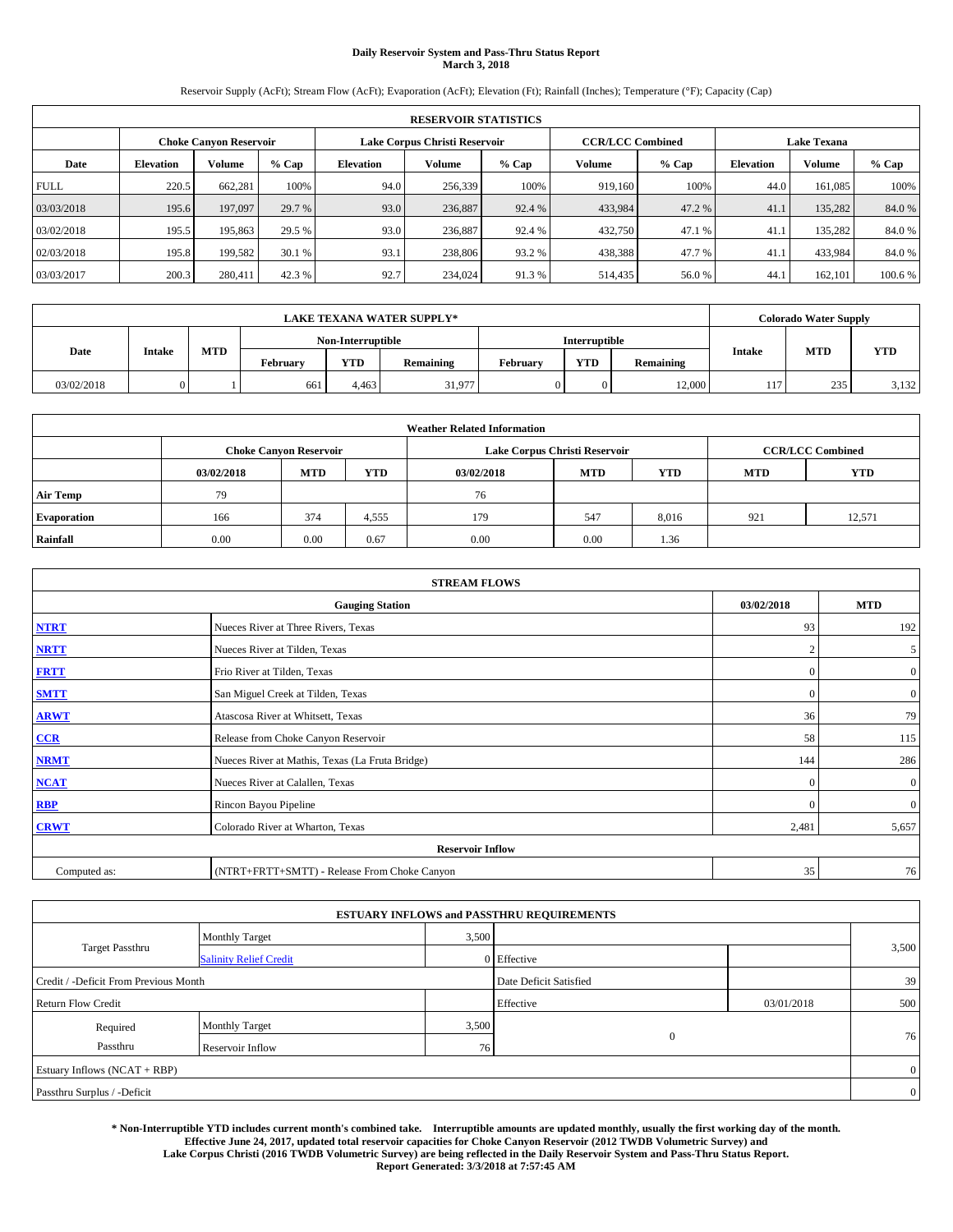# **Daily Reservoir System and Pass-Thru Status Report March 4, 2018**

Reservoir Supply (AcFt); Stream Flow (AcFt); Evaporation (AcFt); Elevation (Ft); Rainfall (Inches); Temperature (°F); Capacity (Cap)

|             | <b>RESERVOIR STATISTICS</b> |                               |         |           |                               |         |                         |         |                  |                    |         |
|-------------|-----------------------------|-------------------------------|---------|-----------|-------------------------------|---------|-------------------------|---------|------------------|--------------------|---------|
|             |                             | <b>Choke Canyon Reservoir</b> |         |           | Lake Corpus Christi Reservoir |         | <b>CCR/LCC Combined</b> |         |                  | <b>Lake Texana</b> |         |
| Date        | <b>Elevation</b>            | Volume                        | $%$ Cap | Elevation | Volume                        | $%$ Cap | Volume                  | $%$ Cap | <b>Elevation</b> | <b>Volume</b>      | % Cap   |
| <b>FULL</b> | 220.5                       | 662.281                       | 100%    | 94.0      | 256,339                       | 100%    | 919.160                 | 100%    | 44.0             | 161.085            | 100%    |
| 03/04/2018  | 195.5                       | 195,863                       | 29.5 %  | 92.9      | 234,975                       | 91.7 %  | 430,838                 | 46.9%   | 41.              | 135.282            | 84.0%   |
| 03/03/2018  | 195.6                       | 197,097                       | 29.7 %  | 93.0      | 236,887                       | 92.4 %  | 433,984                 | 47.2%   | 41.              | 135.282            | 84.0%   |
| 02/04/2018  | 195.8                       | 199.582                       | 30.1 %  | 93.1      | 238,806                       | 93.2 %  | 438,388                 | 47.7 %  | 41.              | 430,838            | 84.0%   |
| 03/04/2017  | 200.3                       | 279,477                       | 42.2 %  | 92.7      | 233,669                       | 91.2%   | 513,146                 | 55.8%   | 44.              | 162,101            | 100.6 % |

| <b>LAKE TEXANA WATER SUPPLY*</b> |        |            |          |                   |           |          |               |                  |               | <b>Colorado Water Supply</b> |            |
|----------------------------------|--------|------------|----------|-------------------|-----------|----------|---------------|------------------|---------------|------------------------------|------------|
|                                  |        |            |          | Non-Interruptible |           |          | Interruptible |                  |               |                              |            |
| Date                             | Intake | <b>MTD</b> | February | <b>YTD</b>        | Remaining | February | <b>YTD</b>    | <b>Remaining</b> | <b>Intake</b> | <b>MTD</b>                   | <b>YTD</b> |
| 03/03/2018                       |        |            | 661      | 4.463             | 31,977    |          |               | 12.000           | 117           | 352                          | 3,249      |

| <b>Weather Related Information</b> |            |                               |            |            |                               |                         |            |            |  |
|------------------------------------|------------|-------------------------------|------------|------------|-------------------------------|-------------------------|------------|------------|--|
|                                    |            | <b>Choke Canyon Reservoir</b> |            |            | Lake Corpus Christi Reservoir | <b>CCR/LCC Combined</b> |            |            |  |
|                                    | 03/03/2018 | <b>MTD</b>                    | <b>YTD</b> | 03/03/2018 | <b>MTD</b>                    | <b>YTD</b>              | <b>MTD</b> | <b>YTD</b> |  |
| <b>Air Temp</b>                    | 71         |                               |            | 72         |                               |                         |            |            |  |
| <b>Evaporation</b>                 |            | 381                           | 4,562      | 89         | 636                           | 8,105                   | 1.017      | 12,667     |  |
| Rainfall                           | 0.02       | 0.02                          | 0.69       | 0.20       | 0.20                          | 1.56                    |            |            |  |

| <b>STREAM FLOWS</b> |                                                 |                |                  |  |  |  |  |  |
|---------------------|-------------------------------------------------|----------------|------------------|--|--|--|--|--|
|                     | <b>Gauging Station</b>                          | 03/03/2018     | <b>MTD</b>       |  |  |  |  |  |
| <b>NTRT</b>         | Nueces River at Three Rivers, Texas             | 86             | 278              |  |  |  |  |  |
| <b>NRTT</b>         | Nueces River at Tilden, Texas                   | $\overline{2}$ | $\tau$           |  |  |  |  |  |
| <b>FRTT</b>         | Frio River at Tilden, Texas                     | 6              | 6                |  |  |  |  |  |
| <b>SMTT</b>         | San Miguel Creek at Tilden, Texas               | $\mathbf{0}$   | $\mathbf{0}$     |  |  |  |  |  |
| <b>ARWT</b>         | Atascosa River at Whitsett, Texas               | 30             | 109              |  |  |  |  |  |
| CCR                 | Release from Choke Canyon Reservoir             | 58             | 173              |  |  |  |  |  |
| <b>NRMT</b>         | Nueces River at Mathis, Texas (La Fruta Bridge) | 128            | 414              |  |  |  |  |  |
| <b>NCAT</b>         | Nueces River at Calallen, Texas                 | $\Omega$       | $\boldsymbol{0}$ |  |  |  |  |  |
| <b>RBP</b>          | Rincon Bayou Pipeline                           | $\Omega$       | $\mathbf{0}$     |  |  |  |  |  |
| <b>CRWT</b>         | Colorado River at Wharton, Texas                | 2,064          | 7,722            |  |  |  |  |  |
|                     |                                                 |                |                  |  |  |  |  |  |
| Computed as:        | (NTRT+FRTT+SMTT) - Release From Choke Canyon    | 35             | 111              |  |  |  |  |  |

|                                       |                               |                        | <b>ESTUARY INFLOWS and PASSTHRU REQUIREMENTS</b> |            |                |  |  |
|---------------------------------------|-------------------------------|------------------------|--------------------------------------------------|------------|----------------|--|--|
|                                       | <b>Monthly Target</b>         | 3,500                  |                                                  |            |                |  |  |
| <b>Target Passthru</b>                | <b>Salinity Relief Credit</b> |                        | 0 Effective                                      |            | 3,500          |  |  |
| Credit / -Deficit From Previous Month |                               | Date Deficit Satisfied |                                                  | 39         |                |  |  |
| <b>Return Flow Credit</b>             |                               |                        | Effective                                        | 03/01/2018 | 500            |  |  |
| Required                              | Monthly Target                | 3,500                  |                                                  |            |                |  |  |
| Passthru                              | Reservoir Inflow              | 111                    | $\mathbf{0}$                                     |            | 111            |  |  |
| Estuary Inflows (NCAT + RBP)          |                               |                        |                                                  |            |                |  |  |
| Passthru Surplus / -Deficit           |                               |                        |                                                  |            | $\overline{0}$ |  |  |

**\* Non-Interruptible YTD includes current month's combined take. Interruptible amounts are updated monthly, usually the first working day of the month. Effective June 24, 2017, updated total reservoir capacities for Choke Canyon Reservoir (2012 TWDB Volumetric Survey) and Lake Corpus Christi (2016 TWDB Volumetric Survey) are being reflected in the Daily Reservoir System and Pass-Thru Status Report. Report Generated: 3/4/2018 at 8:09:00 AM**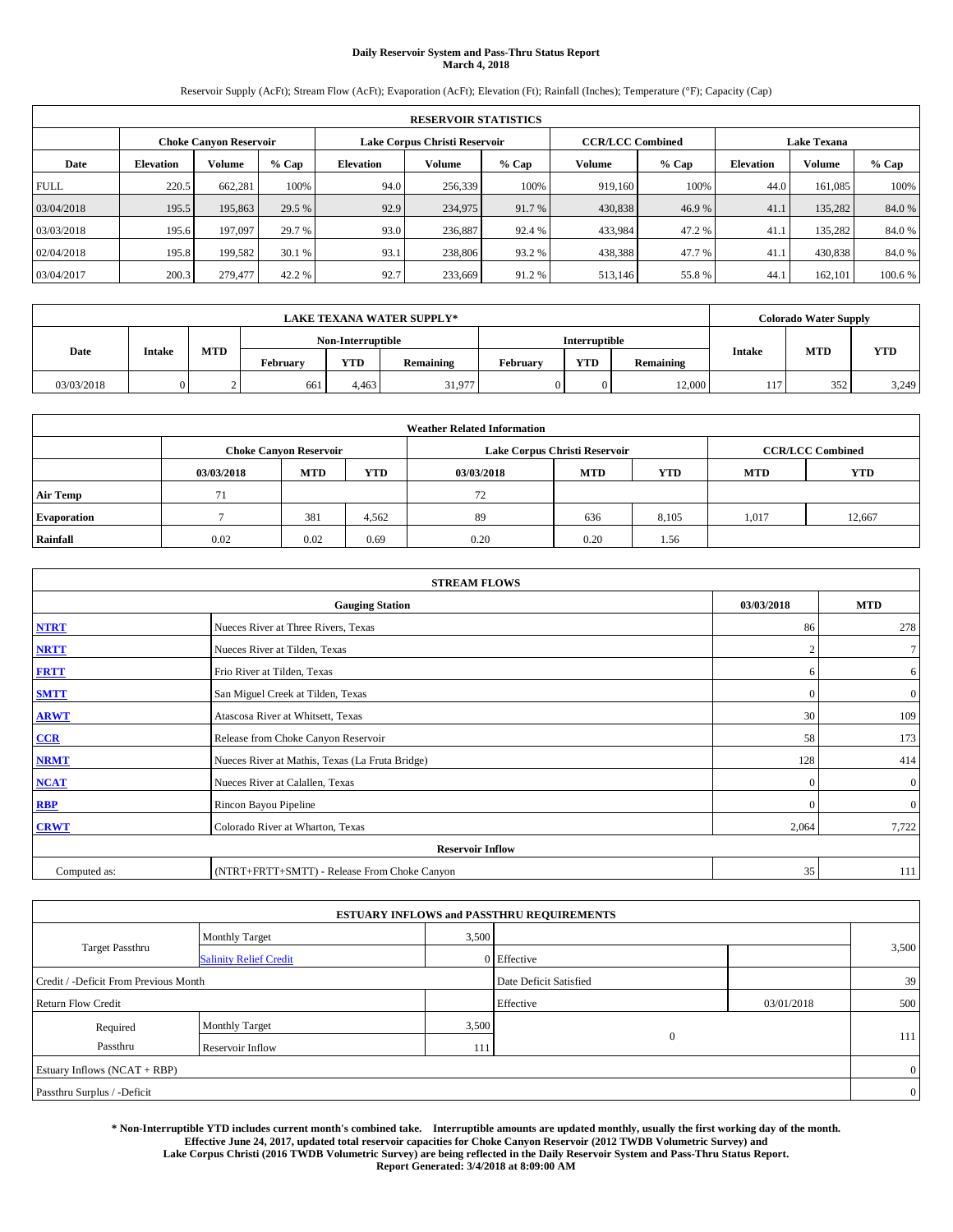# **Daily Reservoir System and Pass-Thru Status Report March 5, 2018**

Reservoir Supply (AcFt); Stream Flow (AcFt); Evaporation (AcFt); Elevation (Ft); Rainfall (Inches); Temperature (°F); Capacity (Cap)

|             | <b>RESERVOIR STATISTICS</b> |                               |         |           |                               |         |                         |         |                  |                    |        |  |
|-------------|-----------------------------|-------------------------------|---------|-----------|-------------------------------|---------|-------------------------|---------|------------------|--------------------|--------|--|
|             |                             | <b>Choke Canyon Reservoir</b> |         |           | Lake Corpus Christi Reservoir |         | <b>CCR/LCC Combined</b> |         |                  | <b>Lake Texana</b> |        |  |
| Date        | <b>Elevation</b>            | Volume                        | $%$ Cap | Elevation | Volume                        | $%$ Cap | Volume                  | $%$ Cap | <b>Elevation</b> | <b>Volume</b>      | % Cap  |  |
| <b>FULL</b> | 220.5                       | 662.281                       | 100%    | 94.0      | 256,339                       | 100%    | 919.160                 | 100%    | 44.0             | 161.085            | 100%   |  |
| 03/05/2018  | 195.5                       | 195,863                       | 29.5 %  | 92.9      | 234,975                       | 91.7 %  | 430,838                 | 46.9%   | 41.              | 135.282            | 84.0%  |  |
| 03/04/2018  | 195.5                       | 195,863                       | 29.5 %  | 92.9      | 234,975                       | 91.7 %  | 430,838                 | 46.9%   | 41.              | 135.282            | 84.0%  |  |
| 02/05/2018  | 195.6                       | 197,097                       | 29.7 %  | 93.1      | 238,806                       | 93.2 %  | 435,903                 | 47.4 %  | 41.              | 430,838            | 84.0%  |  |
| 03/05/2017  | 200.5                       | 283,044                       | 42.7 %  | 92.8      | 236,159                       | 92.1 %  | 519,203                 | 56.5 %  | 44.              | 162,101            | 100.6% |  |

| <b>LAKE TEXANA WATER SUPPLY*</b> |        |            |                   |            |           |          |               |                  |               | <b>Colorado Water Supply</b> |            |
|----------------------------------|--------|------------|-------------------|------------|-----------|----------|---------------|------------------|---------------|------------------------------|------------|
|                                  |        |            | Non-Interruptible |            |           |          | Interruptible |                  |               |                              |            |
| Date                             | Intake | <b>MTD</b> | February          | <b>YTD</b> | Remaining | February | <b>YTD</b>    | <b>Remaining</b> | <b>Intake</b> | <b>MTD</b>                   | <b>YTD</b> |
| 03/04/2018                       |        |            | 661               | 4.463      | 31,977    |          |               | 12.000           | 117           | 469                          | 3,366      |

| <b>Weather Related Information</b> |            |                               |            |            |                               |                         |            |            |  |
|------------------------------------|------------|-------------------------------|------------|------------|-------------------------------|-------------------------|------------|------------|--|
|                                    |            | <b>Choke Canyon Reservoir</b> |            |            | Lake Corpus Christi Reservoir | <b>CCR/LCC Combined</b> |            |            |  |
|                                    | 03/04/2018 | <b>MTD</b>                    | <b>YTD</b> | 03/04/2018 | <b>MTD</b>                    | <b>YTD</b>              | <b>MTD</b> | <b>YTD</b> |  |
| <b>Air Temp</b>                    | 84         |                               |            | 82         |                               |                         |            |            |  |
| <b>Evaporation</b>                 | 179        | 560                           | 4,741      | 267        | 903                           | 8,372                   | 1,463      | 13,113     |  |
| Rainfall                           | 0.00       | 0.02                          | 0.69       | 0.00       | 0.20                          | 1.56                    |            |            |  |

| <b>STREAM FLOWS</b> |                                                 |              |                  |  |  |  |  |  |  |
|---------------------|-------------------------------------------------|--------------|------------------|--|--|--|--|--|--|
|                     | 03/04/2018                                      | <b>MTD</b>   |                  |  |  |  |  |  |  |
| <b>NTRT</b>         | Nueces River at Three Rivers, Texas             | 80           | 358              |  |  |  |  |  |  |
| <b>NRTT</b>         | Nueces River at Tilden, Texas                   | 3            | 10               |  |  |  |  |  |  |
| <b>FRTT</b>         | Frio River at Tilden, Texas                     | 6            | 11               |  |  |  |  |  |  |
| <b>SMTT</b>         | San Miguel Creek at Tilden, Texas               | $\mathbf{0}$ | $\mathbf{0}$     |  |  |  |  |  |  |
| <b>ARWT</b>         | Atascosa River at Whitsett, Texas               | 25           | 135              |  |  |  |  |  |  |
| CCR                 | Release from Choke Canyon Reservoir             | 58           | 230              |  |  |  |  |  |  |
| <b>NRMT</b>         | Nueces River at Mathis, Texas (La Fruta Bridge) | 111          | 526              |  |  |  |  |  |  |
| <b>NCAT</b>         | Nueces River at Calallen, Texas                 | $\Omega$     | $\boldsymbol{0}$ |  |  |  |  |  |  |
| <b>RBP</b>          | Rincon Bayou Pipeline                           | $\Omega$     | $\mathbf{0}$     |  |  |  |  |  |  |
| <b>CRWT</b>         | Colorado River at Wharton, Texas                | 1,866        | 9,588            |  |  |  |  |  |  |
|                     | <b>Reservoir Inflow</b>                         |              |                  |  |  |  |  |  |  |
| Computed as:        | (NTRT+FRTT+SMTT) - Release From Choke Canyon    | 28           | 139              |  |  |  |  |  |  |

| <b>ESTUARY INFLOWS and PASSTHRU REQUIREMENTS</b> |                               |       |                        |            |       |  |  |  |  |  |
|--------------------------------------------------|-------------------------------|-------|------------------------|------------|-------|--|--|--|--|--|
|                                                  | <b>Monthly Target</b>         | 3,500 |                        |            |       |  |  |  |  |  |
| <b>Target Passthru</b>                           | <b>Salinity Relief Credit</b> |       | 0 Effective            |            | 3,500 |  |  |  |  |  |
| Credit / -Deficit From Previous Month            |                               |       | Date Deficit Satisfied |            | 39    |  |  |  |  |  |
| <b>Return Flow Credit</b>                        |                               |       | Effective              | 03/01/2018 | 500   |  |  |  |  |  |
| Required                                         | Monthly Target                | 3,500 |                        |            |       |  |  |  |  |  |
| Passthru                                         | Reservoir Inflow              | 139   | $\overline{0}$         |            | 139   |  |  |  |  |  |
| Estuary Inflows (NCAT + RBP)                     |                               |       |                        |            |       |  |  |  |  |  |
| Passthru Surplus / -Deficit                      |                               |       |                        |            |       |  |  |  |  |  |

**\* Non-Interruptible YTD includes current month's combined take. Interruptible amounts are updated monthly, usually the first working day of the month. Effective June 24, 2017, updated total reservoir capacities for Choke Canyon Reservoir (2012 TWDB Volumetric Survey) and Lake Corpus Christi (2016 TWDB Volumetric Survey) are being reflected in the Daily Reservoir System and Pass-Thru Status Report. Report Generated: 3/5/2018 at 9:09:34 AM**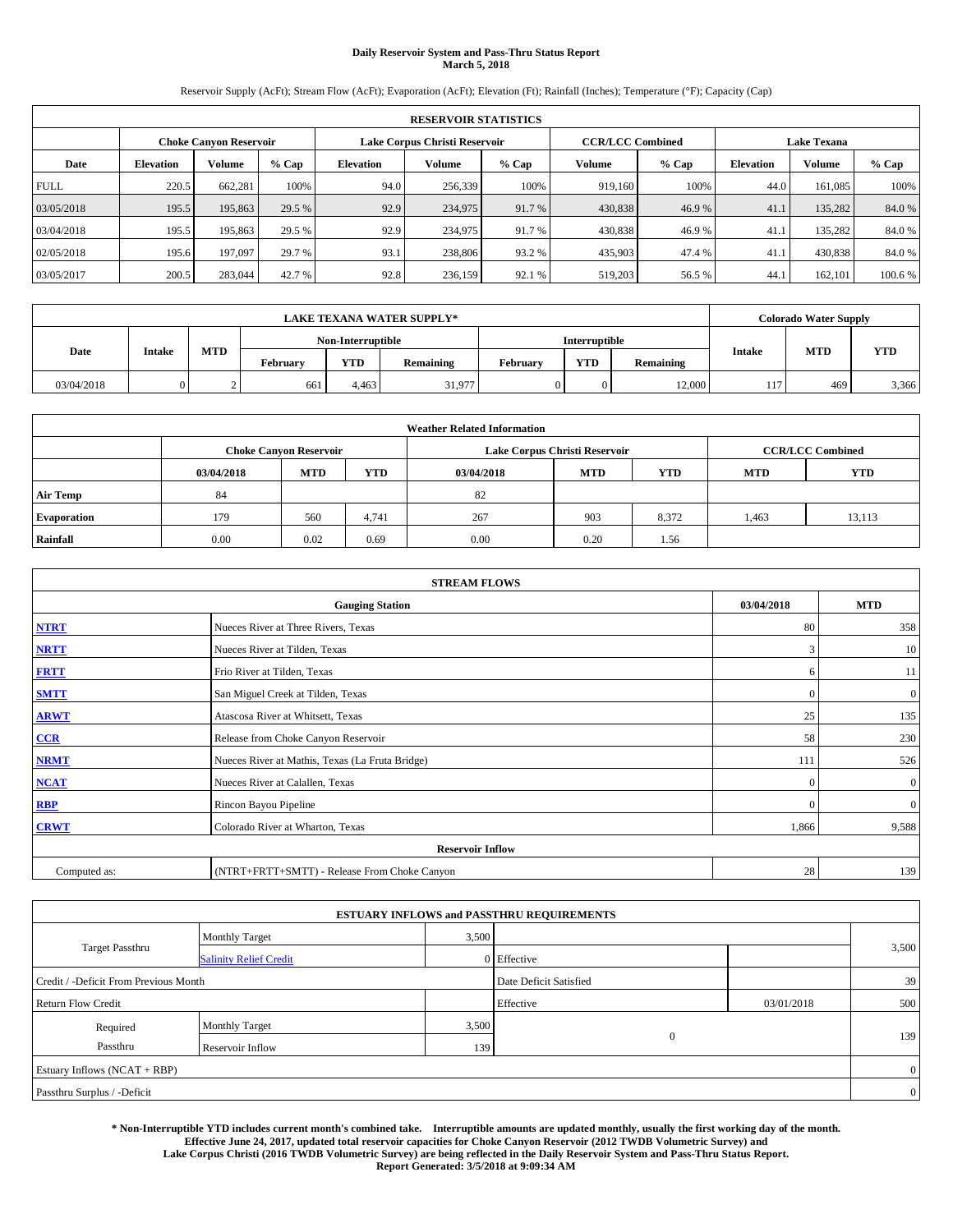# **Daily Reservoir System and Pass-Thru Status Report March 6, 2018**

Reservoir Supply (AcFt); Stream Flow (AcFt); Evaporation (AcFt); Elevation (Ft); Rainfall (Inches); Temperature (°F); Capacity (Cap)

|             | <b>RESERVOIR STATISTICS</b> |                        |         |                  |                               |         |                                               |         |                  |               |        |
|-------------|-----------------------------|------------------------|---------|------------------|-------------------------------|---------|-----------------------------------------------|---------|------------------|---------------|--------|
|             |                             | Choke Canvon Reservoir |         |                  | Lake Corpus Christi Reservoir |         | <b>CCR/LCC Combined</b><br><b>Lake Texana</b> |         |                  |               |        |
| Date        | <b>Elevation</b>            | Volume                 | $%$ Cap | <b>Elevation</b> | <b>Volume</b>                 | $%$ Cap | Volume                                        | $%$ Cap | <b>Elevation</b> | <b>Volume</b> | % Cap  |
| <b>FULL</b> | 220.5                       | 662,281                | 100%    | 94.0             | 256,339                       | 100%    | 919.160                                       | 100%    | 44.0             | 161.085       | 100%   |
| 03/06/2018  | 195.4                       | 194,633                | 29.4 %  | 93.0             | 236,887                       | 92.4 %  | 431,520                                       | 46.9%   | 41.1             | 135.282       | 84.0%  |
| 03/05/2018  | 195.5                       | 195,863                | 29.5 %  | 92.9             | 234,975                       | 91.7 %  | 430,838                                       | 46.9%   | 41.1             | 135.282       | 84.0%  |
| 02/06/2018  | 195.7                       | 198.337                | 29.9 %  | 93.1             | 238,806                       | 93.2 %  | 437,143                                       | 47.6 %  | 41.0             | 431,520       | 83.5%  |
| 03/06/2017  | 200.5                       | 282,888                | 42.7 %  | 92.8             | 235,981                       | 92.1 %  | 518,869                                       | 56.5 %  | 44.              | 162,101       | 100.6% |

|            |               |            |                 |                   | <b>LAKE TEXANA WATER SUPPLY*</b> |               |            |           |               | <b>Colorado Water Supply</b> |            |
|------------|---------------|------------|-----------------|-------------------|----------------------------------|---------------|------------|-----------|---------------|------------------------------|------------|
|            |               |            |                 | Non-Interruptible |                                  | Interruptible |            |           |               |                              |            |
| Date       | <b>Intake</b> | <b>MTD</b> | <b>February</b> | <b>YTD</b>        | Remaining                        | February      | <b>YTD</b> | Remaining | <b>Intake</b> | <b>MTD</b>                   | <b>YTD</b> |
| 03/05/2018 | 32            | 34         | 661             | 4.495             | 31.945                           |               |            | 12.000    | 84            | 554                          | 3,451      |

|                    | <b>Weather Related Information</b> |                                                                    |       |      |                               |       |                         |            |  |  |  |
|--------------------|------------------------------------|--------------------------------------------------------------------|-------|------|-------------------------------|-------|-------------------------|------------|--|--|--|
|                    |                                    | <b>Choke Canyon Reservoir</b>                                      |       |      | Lake Corpus Christi Reservoir |       | <b>CCR/LCC Combined</b> |            |  |  |  |
|                    | 03/05/2018                         | YTD<br><b>YTD</b><br>MTD<br><b>MTD</b><br><b>MTD</b><br>03/05/2018 |       |      |                               |       |                         | <b>YTD</b> |  |  |  |
| <b>Air Temp</b>    | 85                                 |                                                                    |       | 86   |                               |       |                         |            |  |  |  |
| <b>Evaporation</b> | 243                                | 803                                                                | 4,984 | 257  | 1,160                         | 8,629 | 1,963                   | 13,613     |  |  |  |
| <b>Rainfall</b>    | 0.00                               | 0.02                                                               | 0.69  | 0.18 | 0.38                          | 1.74  |                         |            |  |  |  |

|              | <b>STREAM FLOWS</b>                             |              |                  |  |  |  |  |  |  |  |
|--------------|-------------------------------------------------|--------------|------------------|--|--|--|--|--|--|--|
|              | <b>Gauging Station</b>                          | 03/05/2018   | <b>MTD</b>       |  |  |  |  |  |  |  |
| <b>NTRT</b>  | Nueces River at Three Rivers, Texas             | 75           | 433              |  |  |  |  |  |  |  |
| <b>NRTT</b>  | Nueces River at Tilden, Texas                   | 3            | 13               |  |  |  |  |  |  |  |
| <b>FRTT</b>  | Frio River at Tilden, Texas                     | 6            | 18               |  |  |  |  |  |  |  |
| <b>SMTT</b>  | San Miguel Creek at Tilden, Texas               | $\mathbf{0}$ | $\mathbf{0}$     |  |  |  |  |  |  |  |
| <b>ARWT</b>  | Atascosa River at Whitsett, Texas               | 22           | 157              |  |  |  |  |  |  |  |
| CCR          | Release from Choke Canyon Reservoir             | 58           | 288              |  |  |  |  |  |  |  |
| <b>NRMT</b>  | Nueces River at Mathis, Texas (La Fruta Bridge) | 103          | 628              |  |  |  |  |  |  |  |
| <b>NCAT</b>  | Nueces River at Calallen, Texas                 | $\Omega$     | $\boldsymbol{0}$ |  |  |  |  |  |  |  |
| <b>RBP</b>   | Rincon Bayou Pipeline                           | $\Omega$     | $\mathbf{0}$     |  |  |  |  |  |  |  |
| <b>CRWT</b>  | Colorado River at Wharton, Texas                | 1,709        | 11,297           |  |  |  |  |  |  |  |
|              | <b>Reservoir Inflow</b>                         |              |                  |  |  |  |  |  |  |  |
| Computed as: | (NTRT+FRTT+SMTT) - Release From Choke Canyon    | 24           | 163              |  |  |  |  |  |  |  |

| <b>ESTUARY INFLOWS and PASSTHRU REQUIREMENTS</b> |                               |       |                        |            |                |  |  |  |  |  |
|--------------------------------------------------|-------------------------------|-------|------------------------|------------|----------------|--|--|--|--|--|
|                                                  | Monthly Target                | 3,500 |                        |            |                |  |  |  |  |  |
| <b>Target Passthru</b>                           | <b>Salinity Relief Credit</b> |       | 0 Effective            |            | 3,500          |  |  |  |  |  |
| Credit / -Deficit From Previous Month            |                               |       | Date Deficit Satisfied |            | 39             |  |  |  |  |  |
| <b>Return Flow Credit</b>                        |                               |       | Effective              | 03/01/2018 | 500            |  |  |  |  |  |
| Required                                         | Monthly Target                | 3,500 |                        |            |                |  |  |  |  |  |
| Passthru                                         | Reservoir Inflow              | 163   | $\mathbf{0}$           |            | 163            |  |  |  |  |  |
| Estuary Inflows (NCAT + RBP)                     |                               |       |                        |            |                |  |  |  |  |  |
| Passthru Surplus / -Deficit                      |                               |       |                        |            | $\overline{0}$ |  |  |  |  |  |

**\* Non-Interruptible YTD includes current month's combined take. Interruptible amounts are updated monthly, usually the first working day of the month. Effective June 24, 2017, updated total reservoir capacities for Choke Canyon Reservoir (2012 TWDB Volumetric Survey) and Lake Corpus Christi (2016 TWDB Volumetric Survey) are being reflected in the Daily Reservoir System and Pass-Thru Status Report. Report Generated: 3/6/2018 at 8:48:44 AM**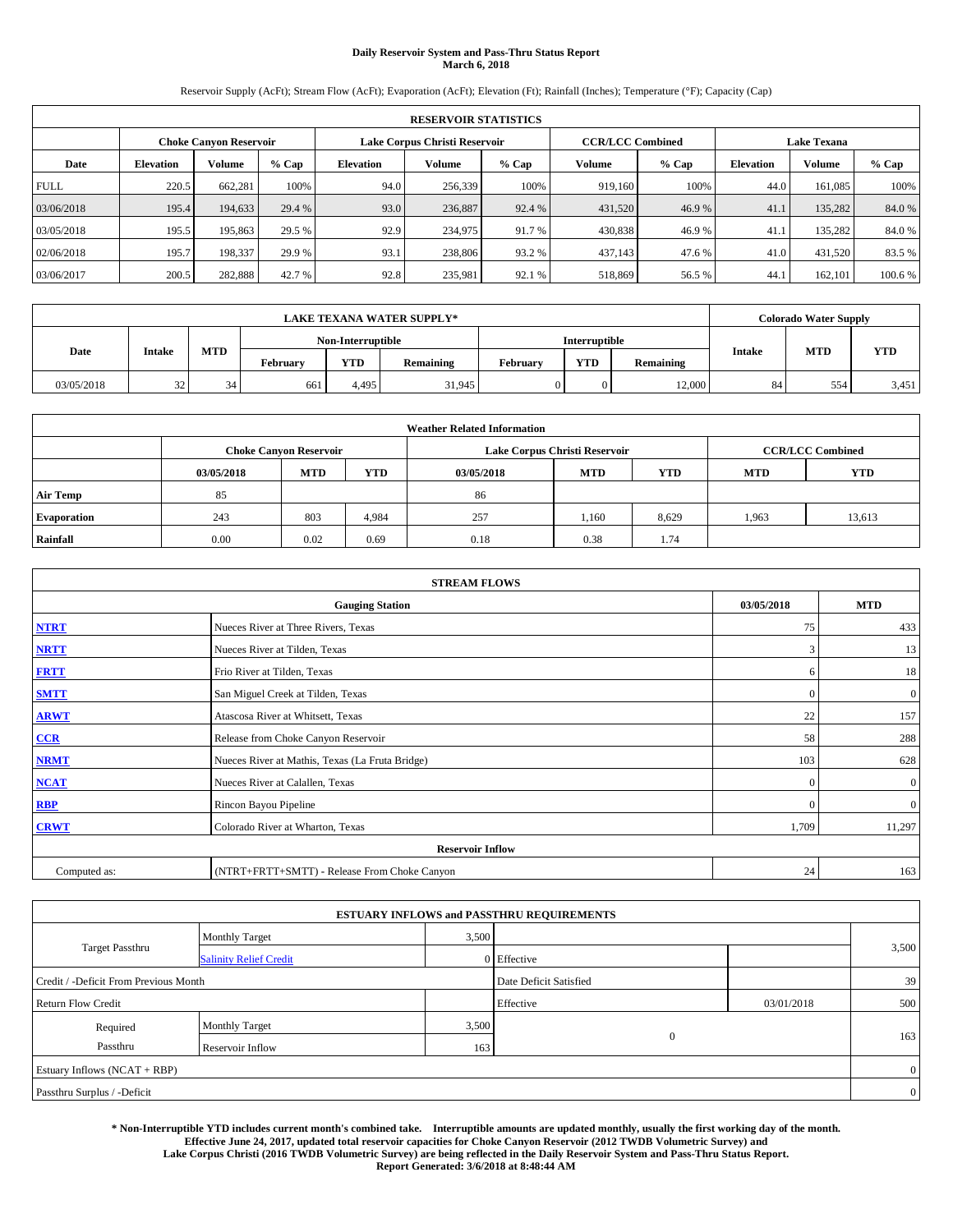# **Daily Reservoir System and Pass-Thru Status Report March 7, 2018**

Reservoir Supply (AcFt); Stream Flow (AcFt); Evaporation (AcFt); Elevation (Ft); Rainfall (Inches); Temperature (°F); Capacity (Cap)

|             | <b>RESERVOIR STATISTICS</b>   |         |         |                               |         |                         |         |         |                    |               |         |
|-------------|-------------------------------|---------|---------|-------------------------------|---------|-------------------------|---------|---------|--------------------|---------------|---------|
|             | <b>Choke Canyon Reservoir</b> |         |         | Lake Corpus Christi Reservoir |         | <b>CCR/LCC Combined</b> |         |         | <b>Lake Texana</b> |               |         |
| Date        | <b>Elevation</b>              | Volume  | $%$ Cap | Elevation                     | Volume  | $%$ Cap                 | Volume  | $%$ Cap | <b>Elevation</b>   | <b>Volume</b> | % Cap   |
| <b>FULL</b> | 220.5                         | 662,281 | 100%    | 94.0                          | 256,339 | 100%                    | 919.160 | 100%    | 44.0               | 161.085       | 100%    |
| 03/07/2018  | 195.5                         | 195,863 | 29.5 %  | 93.0                          | 236,887 | 92.4 %                  | 432,750 | 47.1 %  | 40.9               | 133,588       | 82.9 %  |
| 03/06/2018  | 195.4                         | 194,633 | 29.4 %  | 93.0                          | 236,887 | 92.4 %                  | 431,520 | 46.9%   | 41.                | 135.282       | 84.0%   |
| 02/07/2018  | 195.6                         | 197,097 | 29.7 %  | 93.2                          | 240,730 | 93.9 %                  | 437,827 | 47.6 %  | 40.9               | 432,750       | 82.9 %  |
| 03/07/2017  | 200.6                         | 284,293 | 42.9 %  | 92.9                          | 237,050 | 92.5 %                  | 521,343 | 56.7%   | 44.                | 162,101       | 100.6 % |

|            | <b>LAKE TEXANA WATER SUPPLY*</b> |            |                 |                   |           |          |               |                  |               | <b>Colorado Water Supply</b> |            |
|------------|----------------------------------|------------|-----------------|-------------------|-----------|----------|---------------|------------------|---------------|------------------------------|------------|
|            |                                  |            |                 | Non-Interruptible |           |          | Interruptible |                  |               |                              |            |
| Date       | <b>Intake</b>                    | <b>MTD</b> | <b>February</b> | <b>YTD</b>        | Remaining | February | <b>YTD</b>    | <b>Remaining</b> | <b>Intake</b> | <b>MTD</b>                   | <b>YTD</b> |
| 03/06/2018 | $\mathcal{L}$                    | 85         | 661             | 4.546             | 31,894    |          |               | 12.000           | 66            | 620                          | 3,517      |

| <b>Weather Related Information</b> |            |                                                                                  |       |      |                               |                         |       |            |  |  |
|------------------------------------|------------|----------------------------------------------------------------------------------|-------|------|-------------------------------|-------------------------|-------|------------|--|--|
|                                    |            | <b>Choke Canvon Reservoir</b>                                                    |       |      | Lake Corpus Christi Reservoir | <b>CCR/LCC Combined</b> |       |            |  |  |
|                                    | 03/06/2018 | <b>YTD</b><br><b>MTD</b><br><b>YTD</b><br><b>MTD</b><br><b>MTD</b><br>03/06/2018 |       |      |                               |                         |       | <b>YTD</b> |  |  |
| <b>Air Temp</b>                    | 72         |                                                                                  |       | 61   |                               |                         |       |            |  |  |
| <b>Evaporation</b>                 | 144        | 947                                                                              | 5,128 | 190  | 1,350                         | 8,819                   | 2,297 | 13,947     |  |  |
| Rainfall                           | 0.15       | 0.17                                                                             | 0.84  | 1.34 | 1.72                          | 3.08                    |       |            |  |  |

|              | <b>STREAM FLOWS</b>                             |              |                  |
|--------------|-------------------------------------------------|--------------|------------------|
|              | <b>Gauging Station</b>                          | 03/06/2018   | <b>MTD</b>       |
| <b>NTRT</b>  | Nueces River at Three Rivers, Texas             | 71           | 504              |
| <b>NRTT</b>  | Nueces River at Tilden, Texas                   |              | 14               |
| <b>FRTT</b>  | Frio River at Tilden, Texas                     | n            | 25               |
| <b>SMTT</b>  | San Miguel Creek at Tilden, Texas               | $\mathbf{0}$ | $\boldsymbol{0}$ |
| <b>ARWT</b>  | Atascosa River at Whitsett, Texas               | 18           | 175              |
| CCR          | Release from Choke Canyon Reservoir             | 58           | 345              |
| <b>NRMT</b>  | Nueces River at Mathis, Texas (La Fruta Bridge) | 119          | 748              |
| <b>NCAT</b>  | Nueces River at Calallen, Texas                 | $\Omega$     | $\mathbf{0}$     |
| <b>RBP</b>   | Rincon Bayou Pipeline                           | $\Omega$     | $\mathbf{0}$     |
| <b>CRWT</b>  | Colorado River at Wharton, Texas                | 1,580        | 12,877           |
|              | <b>Reservoir Inflow</b>                         |              |                  |
| Computed as: | (NTRT+FRTT+SMTT) - Release From Choke Canyon    | 20           | 183              |

| <b>ESTUARY INFLOWS and PASSTHRU REQUIREMENTS</b> |                               |       |                        |            |       |  |  |  |  |  |
|--------------------------------------------------|-------------------------------|-------|------------------------|------------|-------|--|--|--|--|--|
|                                                  | <b>Monthly Target</b>         | 3,500 |                        |            |       |  |  |  |  |  |
| <b>Target Passthru</b>                           | <b>Salinity Relief Credit</b> |       | 0 Effective            |            | 3,500 |  |  |  |  |  |
| Credit / -Deficit From Previous Month            |                               |       | Date Deficit Satisfied |            | 39    |  |  |  |  |  |
| <b>Return Flow Credit</b>                        |                               |       | Effective              | 03/01/2018 | 500   |  |  |  |  |  |
| Required                                         | Monthly Target                | 3,500 |                        |            |       |  |  |  |  |  |
| Passthru                                         | Reservoir Inflow              | 183   | $\overline{0}$         |            | 183   |  |  |  |  |  |
| Estuary Inflows (NCAT + RBP)                     |                               |       |                        |            |       |  |  |  |  |  |
| Passthru Surplus / -Deficit                      |                               |       |                        |            |       |  |  |  |  |  |

**\* Non-Interruptible YTD includes current month's combined take. Interruptible amounts are updated monthly, usually the first working day of the month. Effective June 24, 2017, updated total reservoir capacities for Choke Canyon Reservoir (2012 TWDB Volumetric Survey) and Lake Corpus Christi (2016 TWDB Volumetric Survey) are being reflected in the Daily Reservoir System and Pass-Thru Status Report. Report Generated: 3/7/2018 at 8:42:40 AM**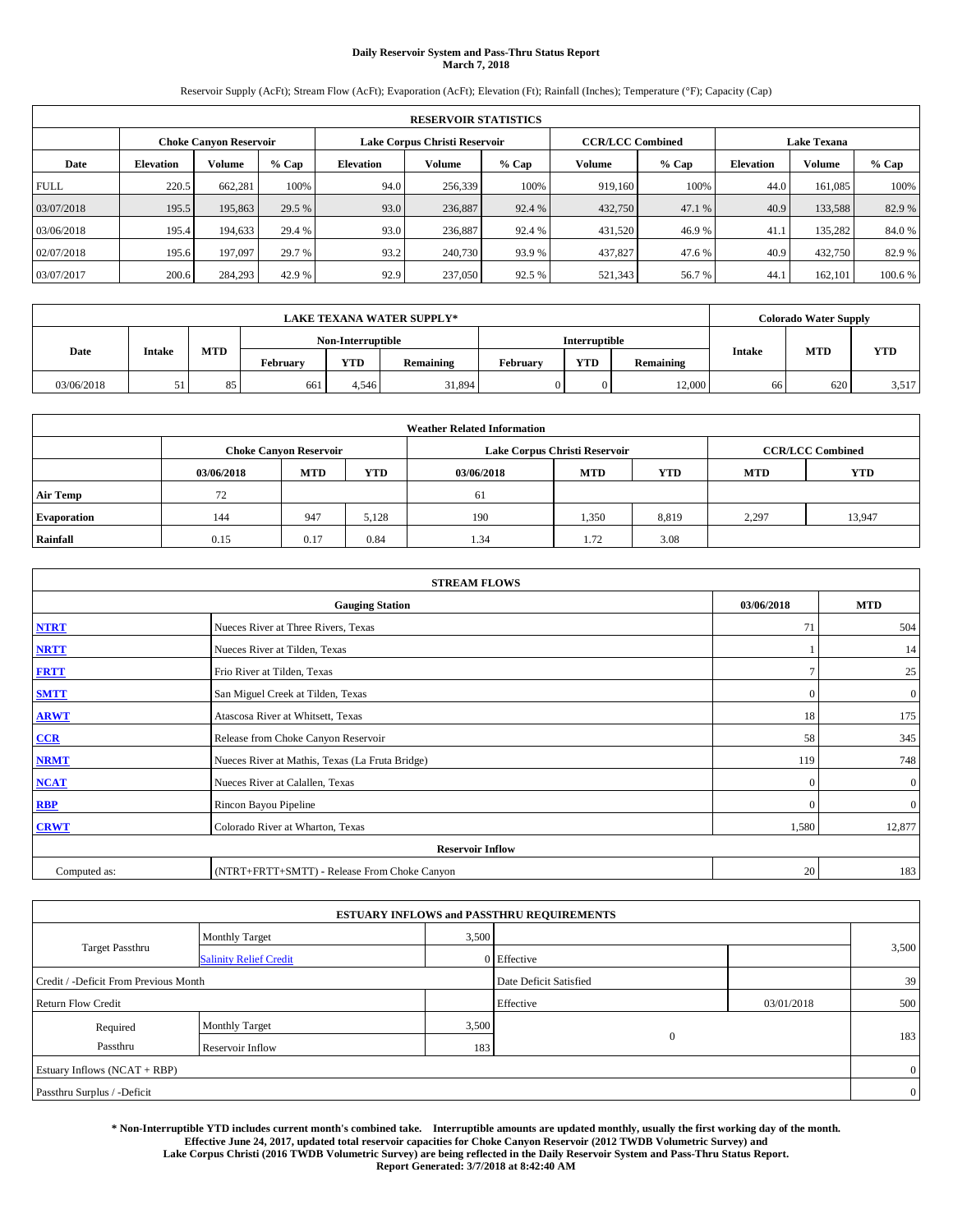# **Daily Reservoir System and Pass-Thru Status Report March 8, 2018**

Reservoir Supply (AcFt); Stream Flow (AcFt); Evaporation (AcFt); Elevation (Ft); Rainfall (Inches); Temperature (°F); Capacity (Cap)

|             | <b>RESERVOIR STATISTICS</b>   |         |         |                               |         |                         |         |         |                    |               |        |
|-------------|-------------------------------|---------|---------|-------------------------------|---------|-------------------------|---------|---------|--------------------|---------------|--------|
|             | <b>Choke Canyon Reservoir</b> |         |         | Lake Corpus Christi Reservoir |         | <b>CCR/LCC Combined</b> |         |         | <b>Lake Texana</b> |               |        |
| Date        | <b>Elevation</b>              | Volume  | $%$ Cap | Elevation                     | Volume  | $%$ Cap                 | Volume  | $%$ Cap | <b>Elevation</b>   | <b>Volume</b> | % Cap  |
| <b>FULL</b> | 220.5                         | 662.281 | 100%    | 94.0                          | 256,339 | 100%                    | 919.160 | 100%    | 44.0               | 161.085       | 100%   |
| 03/08/2018  | 195.5                         | 195,863 | 29.5 %  | 92.9                          | 234,975 | 91.7 %                  | 430,838 | 46.9%   | 40.9               | 133.588       | 82.9 % |
| 03/07/2018  | 195.5                         | 195,863 | 29.5 %  | 93.0                          | 236,887 | 92.4 %                  | 432,750 | 47.1 %  | 40.9               | 133.588       | 82.9%  |
| 02/08/2018  | 195.6                         | 197,097 | 29.7 %  | 93.1                          | 238,806 | 93.2 %                  | 435,903 | 47.4 %  | 40.9               | 430,838       | 82.9 % |
| 03/08/2017  | 200.5                         | 283,824 | 42.8%   | 92.9                          | 237,229 | 92.5 %                  | 521,053 | 56.7%   | 44.0               | 161,085       | 100.0% |

|            | <b>LAKE TEXANA WATER SUPPLY*</b> |            |          |                   |           |          |                      |           |               | <b>Colorado Water Supply</b> |            |
|------------|----------------------------------|------------|----------|-------------------|-----------|----------|----------------------|-----------|---------------|------------------------------|------------|
|            |                                  |            |          | Non-Interruptible |           |          | <b>Interruptible</b> |           |               |                              |            |
| Date       | Intake                           | <b>MTD</b> | February | <b>YTD</b>        | Remaining | February | <b>YTD</b>           | Remaining | <b>Intake</b> | <b>MTD</b>                   | <b>YTD</b> |
| 03/07/2018 | 116                              | 224        | 661      | 4.685             | 31.755    |          |                      | 12.000    |               | 596                          | 3,493      |

|                    | <b>Weather Related Information</b>                                                             |                               |       |      |                               |                         |       |            |  |  |  |  |
|--------------------|------------------------------------------------------------------------------------------------|-------------------------------|-------|------|-------------------------------|-------------------------|-------|------------|--|--|--|--|
|                    |                                                                                                | <b>Choke Canyon Reservoir</b> |       |      | Lake Corpus Christi Reservoir | <b>CCR/LCC Combined</b> |       |            |  |  |  |  |
|                    | <b>YTD</b><br><b>YTD</b><br><b>MTD</b><br><b>MTD</b><br><b>MTD</b><br>03/07/2018<br>03/07/2018 |                               |       |      |                               |                         |       | <b>YTD</b> |  |  |  |  |
| <b>Air Temp</b>    | 69                                                                                             |                               |       | 68   |                               |                         |       |            |  |  |  |  |
| <b>Evaporation</b> | 179                                                                                            | 1,126                         | 5,307 | 234  | 1,584                         | 9,053                   | 2,710 | 14,360     |  |  |  |  |
| Rainfall           | 0.00                                                                                           | 0.17                          | 0.84  | 0.00 | 1.72                          | 3.08                    |       |            |  |  |  |  |

| <b>STREAM FLOWS</b> |                                                 |              |                  |  |  |  |  |  |  |
|---------------------|-------------------------------------------------|--------------|------------------|--|--|--|--|--|--|
|                     | <b>Gauging Station</b>                          | 03/07/2018   | <b>MTD</b>       |  |  |  |  |  |  |
| <b>NTRT</b>         | Nueces River at Three Rivers, Texas             | 63           | 567              |  |  |  |  |  |  |
| <b>NRTT</b>         | Nueces River at Tilden, Texas                   | $\Omega$     | 14               |  |  |  |  |  |  |
| <b>FRTT</b>         | Frio River at Tilden, Texas                     |              | 31               |  |  |  |  |  |  |
| <b>SMTT</b>         | San Miguel Creek at Tilden, Texas               | $\mathbf{0}$ | $\mathbf{0}$     |  |  |  |  |  |  |
| <b>ARWT</b>         | Atascosa River at Whitsett, Texas               | 13           | 188              |  |  |  |  |  |  |
| CCR                 | Release from Choke Canyon Reservoir             | 58           | 403              |  |  |  |  |  |  |
| <b>NRMT</b>         | Nueces River at Mathis, Texas (La Fruta Bridge) | 122          | 870              |  |  |  |  |  |  |
| <b>NCAT</b>         | Nueces River at Calallen, Texas                 | $\Omega$     | $\boldsymbol{0}$ |  |  |  |  |  |  |
| <b>RBP</b>          | Rincon Bayou Pipeline                           | $\Omega$     | $\overline{0}$   |  |  |  |  |  |  |
| <b>CRWT</b>         | Colorado River at Wharton, Texas                | 1,495        | 14,371           |  |  |  |  |  |  |
|                     | <b>Reservoir Inflow</b>                         |              |                  |  |  |  |  |  |  |
| Computed as:        | (NTRT+FRTT+SMTT) - Release From Choke Canyon    |              |                  |  |  |  |  |  |  |

|                                       |                               |       | <b>ESTUARY INFLOWS and PASSTHRU REQUIREMENTS</b> |            |                |  |
|---------------------------------------|-------------------------------|-------|--------------------------------------------------|------------|----------------|--|
|                                       | Monthly Target                | 3,500 |                                                  |            |                |  |
| <b>Target Passthru</b>                | <b>Salinity Relief Credit</b> |       | 0 Effective                                      |            | 3,500          |  |
| Credit / -Deficit From Previous Month |                               |       | Date Deficit Satisfied                           |            | 39             |  |
| <b>Return Flow Credit</b>             |                               |       | Effective                                        | 03/01/2018 | 500            |  |
| Required                              | Monthly Target                | 3,500 |                                                  |            |                |  |
| Passthru                              | Reservoir Inflow              | 196   | $\mathbf{0}$                                     |            | 196            |  |
| Estuary Inflows (NCAT + RBP)          |                               |       |                                                  |            | $\overline{0}$ |  |
| Passthru Surplus / -Deficit           |                               |       |                                                  |            | $\overline{0}$ |  |

**\* Non-Interruptible YTD includes current month's combined take. Interruptible amounts are updated monthly, usually the first working day of the month. Effective June 24, 2017, updated total reservoir capacities for Choke Canyon Reservoir (2012 TWDB Volumetric Survey) and Lake Corpus Christi (2016 TWDB Volumetric Survey) are being reflected in the Daily Reservoir System and Pass-Thru Status Report. Report Generated: 3/8/2018 at 9:00:46 AM**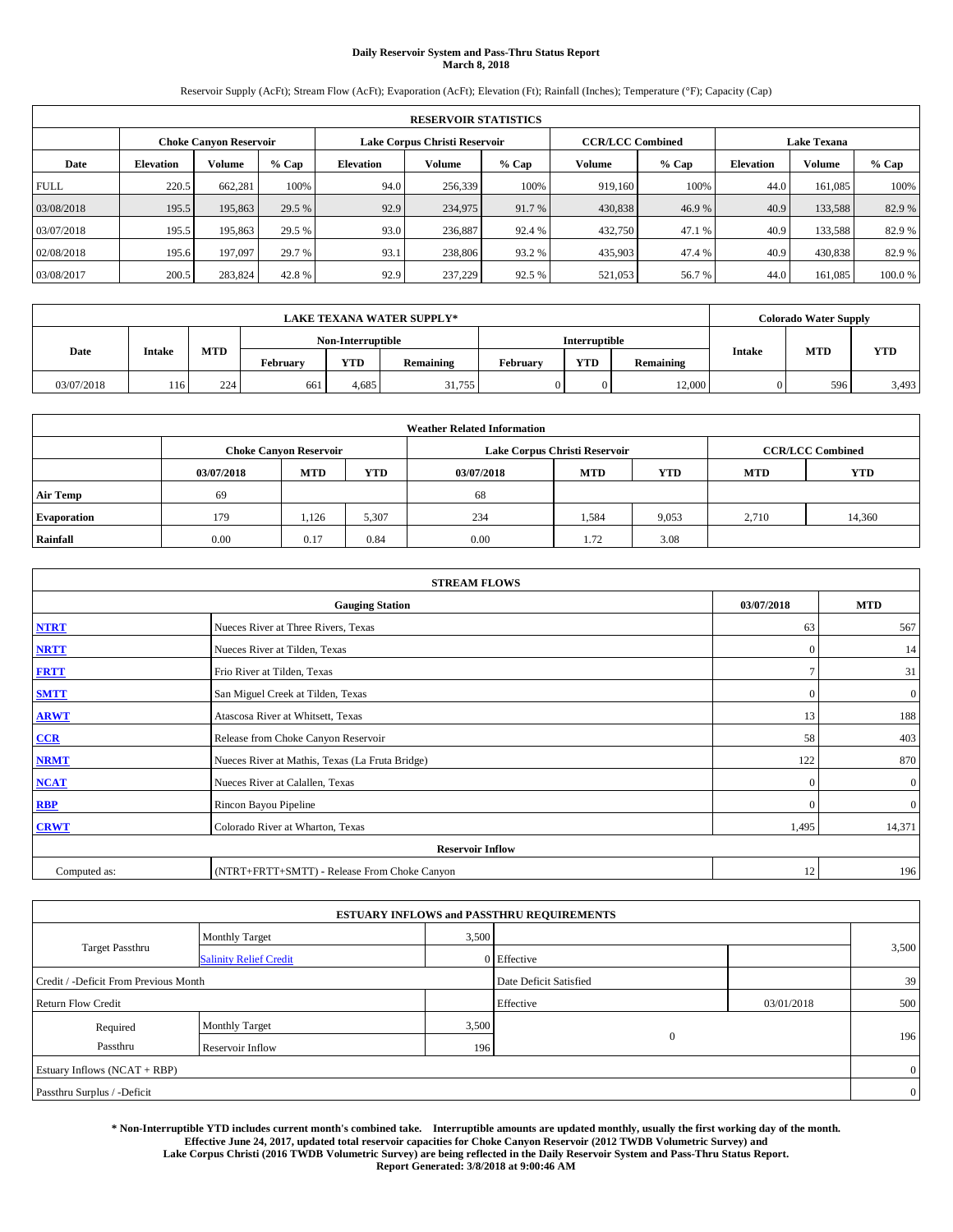# **Daily Reservoir System and Pass-Thru Status Report March 9, 2018**

Reservoir Supply (AcFt); Stream Flow (AcFt); Evaporation (AcFt); Elevation (Ft); Rainfall (Inches); Temperature (°F); Capacity (Cap)

|             | <b>RESERVOIR STATISTICS</b> |                               |         |           |                               |         |         |                         |                    |               |         |  |  |
|-------------|-----------------------------|-------------------------------|---------|-----------|-------------------------------|---------|---------|-------------------------|--------------------|---------------|---------|--|--|
|             |                             | <b>Choke Canyon Reservoir</b> |         |           | Lake Corpus Christi Reservoir |         |         | <b>CCR/LCC Combined</b> | <b>Lake Texana</b> |               |         |  |  |
| Date        | <b>Elevation</b>            | Volume                        | $%$ Cap | Elevation | Volume                        | $%$ Cap | Volume  | $%$ Cap                 | <b>Elevation</b>   | <b>Volume</b> | % Cap   |  |  |
| <b>FULL</b> | 220.5                       | 662.281                       | 100%    | 94.0      | 256,339                       | 100%    | 919.160 | 100%                    | 44.0               | 161.085       | 100%    |  |  |
| 03/09/2018  | 195.4                       | 194,633                       | 29.4 %  | 92.9      | 234,975                       | 91.7 %  | 429,608 | 46.7 %                  | 40.9               | 133.588       | 82.9 %  |  |  |
| 03/08/2018  | 195.5                       | 195,863                       | 29.5 %  | 92.9      | 234,975                       | 91.7 %  | 430,838 | 46.9%                   | 40.9               | 133.588       | 82.9%   |  |  |
| 02/09/2018  | 195.7                       | 198,337                       | 29.9 %  | 93.1      | 238,806                       | 93.2 %  | 437,143 | 47.6 %                  | 40.9               | 429,608       | 82.9 %  |  |  |
| 03/09/2017  | 200.5                       | 283,824                       | 42.8%   | 92.9      | 237,050                       | 92.5 %  | 520,874 | 56.7%                   | 44.2               | 163,121       | 101.3 % |  |  |

|            | <b>LAKE TEXANA WATER SUPPLY*</b> |     |          |                   |           |          |                      |           |               | <b>Colorado Water Supply</b> |            |
|------------|----------------------------------|-----|----------|-------------------|-----------|----------|----------------------|-----------|---------------|------------------------------|------------|
|            |                                  |     |          | Non-Interruptible |           |          | <b>Interruptible</b> |           |               |                              |            |
| Date       | Intake                           | MTD | February | <b>YTD</b>        | Remaining | February | <b>YTD</b>           | Remaining | <b>Intake</b> | <b>MTD</b>                   | <b>YTD</b> |
| 03/08/2018 | 116                              | 340 | 661      | 4.801             | 31,639    |          |                      | 12.000    |               | 596                          | 3,493      |

|                    | <b>Weather Related Information</b> |                                                                                  |       |      |                               |                         |       |        |  |  |  |  |
|--------------------|------------------------------------|----------------------------------------------------------------------------------|-------|------|-------------------------------|-------------------------|-------|--------|--|--|--|--|
|                    |                                    | <b>Choke Canyon Reservoir</b>                                                    |       |      | Lake Corpus Christi Reservoir | <b>CCR/LCC Combined</b> |       |        |  |  |  |  |
|                    | 03/08/2018                         | <b>YTD</b><br><b>YTD</b><br><b>MTD</b><br><b>MTD</b><br><b>MTD</b><br>03/08/2018 |       |      |                               |                         |       |        |  |  |  |  |
| <b>Air Temp</b>    | 71                                 |                                                                                  |       | 68   |                               |                         |       |        |  |  |  |  |
| <b>Evaporation</b> | 136                                | 1.262                                                                            | 5,443 | 156  | 1,740                         | 9,209                   | 3,002 | 14,652 |  |  |  |  |
| Rainfall           | 0.00                               | 0.17                                                                             | 0.84  | 0.00 | 1.72                          | 3.08                    |       |        |  |  |  |  |

| <b>STREAM FLOWS</b> |                                                 |              |              |  |  |  |  |  |  |
|---------------------|-------------------------------------------------|--------------|--------------|--|--|--|--|--|--|
|                     | <b>Gauging Station</b>                          | 03/08/2018   | <b>MTD</b>   |  |  |  |  |  |  |
| <b>NTRT</b>         | Nueces River at Three Rivers, Texas             | 62           | 629          |  |  |  |  |  |  |
| <b>NRTT</b>         | Nueces River at Tilden, Texas                   | $\Omega$     | 15           |  |  |  |  |  |  |
| <b>FRTT</b>         | Frio River at Tilden, Texas                     | 6            | 38           |  |  |  |  |  |  |
| <b>SMTT</b>         | San Miguel Creek at Tilden, Texas               | $\mathbf{0}$ | $\mathbf{0}$ |  |  |  |  |  |  |
| <b>ARWT</b>         | Atascosa River at Whitsett, Texas               | 6            | 194          |  |  |  |  |  |  |
| CCR                 | Release from Choke Canyon Reservoir             | 58           | 461          |  |  |  |  |  |  |
| <b>NRMT</b>         | Nueces River at Mathis, Texas (La Fruta Bridge) | 133          | 1,003        |  |  |  |  |  |  |
| <b>NCAT</b>         | Nueces River at Calallen, Texas                 | $\Omega$     | $\mathbf{0}$ |  |  |  |  |  |  |
| <b>RBP</b>          | Rincon Bayou Pipeline                           | $\Omega$     | $\mathbf{0}$ |  |  |  |  |  |  |
| <b>CRWT</b>         | Colorado River at Wharton, Texas                | 1,419        | 15,791       |  |  |  |  |  |  |
|                     | <b>Reservoir Inflow</b>                         |              |              |  |  |  |  |  |  |
| Computed as:        | (NTRT+FRTT+SMTT) - Release From Choke Canyon    |              |              |  |  |  |  |  |  |

|                                       |                               |       | <b>ESTUARY INFLOWS and PASSTHRU REQUIREMENTS</b> |            |                |  |
|---------------------------------------|-------------------------------|-------|--------------------------------------------------|------------|----------------|--|
|                                       | <b>Monthly Target</b>         | 3,500 |                                                  |            |                |  |
| <b>Target Passthru</b>                | <b>Salinity Relief Credit</b> |       | 0 Effective                                      |            | 3,500          |  |
| Credit / -Deficit From Previous Month |                               |       | Date Deficit Satisfied                           |            | 39             |  |
| <b>Return Flow Credit</b>             |                               |       | Effective                                        | 03/01/2018 | 500            |  |
| Required                              | Monthly Target                | 3,500 |                                                  |            |                |  |
| Passthru                              | Reservoir Inflow              | 206   | $\mathbf{0}$                                     |            | 206            |  |
| Estuary Inflows (NCAT + RBP)          |                               |       |                                                  |            | $\overline{0}$ |  |
| Passthru Surplus / -Deficit           |                               |       |                                                  |            | $\overline{0}$ |  |

**\* Non-Interruptible YTD includes current month's combined take. Interruptible amounts are updated monthly, usually the first working day of the month. Effective June 24, 2017, updated total reservoir capacities for Choke Canyon Reservoir (2012 TWDB Volumetric Survey) and Lake Corpus Christi (2016 TWDB Volumetric Survey) are being reflected in the Daily Reservoir System and Pass-Thru Status Report. Report Generated: 3/9/2018 at 9:04:19 AM**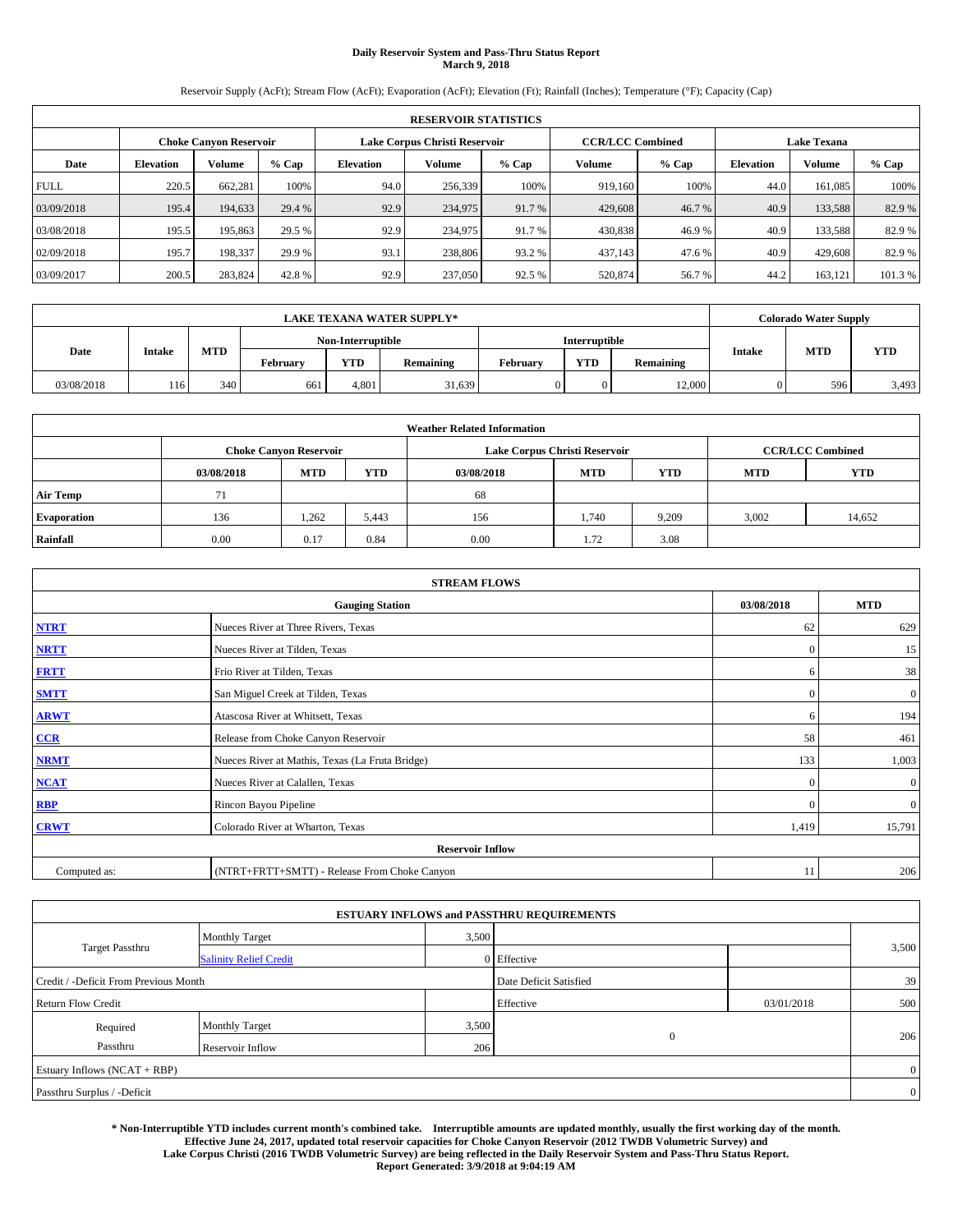# **Daily Reservoir System and Pass-Thru Status Report March 10, 2018**

Reservoir Supply (AcFt); Stream Flow (AcFt); Evaporation (AcFt); Elevation (Ft); Rainfall (Inches); Temperature (°F); Capacity (Cap)

|             | <b>RESERVOIR STATISTICS</b> |                               |         |           |         |                                                          |         |         |                  |                    |         |  |  |
|-------------|-----------------------------|-------------------------------|---------|-----------|---------|----------------------------------------------------------|---------|---------|------------------|--------------------|---------|--|--|
|             |                             | <b>Choke Canyon Reservoir</b> |         |           |         | <b>CCR/LCC Combined</b><br>Lake Corpus Christi Reservoir |         |         |                  | <b>Lake Texana</b> |         |  |  |
| Date        | <b>Elevation</b>            | Volume                        | $%$ Cap | Elevation | Volume  | $%$ Cap                                                  | Volume  | $%$ Cap | <b>Elevation</b> | <b>Volume</b>      | % Cap   |  |  |
| <b>FULL</b> | 220.5                       | 662,281                       | 100%    | 94.0      | 256,339 | 100%                                                     | 919.160 | 100%    | 44.0             | 161.085            | 100%    |  |  |
| 03/10/2018  | 195.4                       | 195,863                       | 29.5 %  | 92.9      | 234,975 | 91.7 %                                                   | 430,838 | 46.9%   | 40.9             | 133.588            | 82.9 %  |  |  |
| 03/09/2018  | 195.4                       | 194,633                       | 29.4 %  | 92.9      | 234,975 | 91.7 %                                                   | 429,608 | 46.7 %  | 40.9             | 133.588            | 82.9%   |  |  |
| 02/10/2018  | 195.7                       | 198,337                       | 29.9 %  | 93.1      | 238,806 | 93.2 %                                                   | 437,143 | 47.6 %  | 40.9             | 430,838            | 82.9 %  |  |  |
| 03/10/2017  | 200.5                       | 283,824                       | 42.8%   | 92.9      | 237,586 | 92.7 %                                                   | 521,410 | 56.7%   | 44.              | 162,101            | 100.6 % |  |  |

|            | <b>LAKE TEXANA WATER SUPPLY*</b> |            |          |                   |           |          |                      |           |               | <b>Colorado Water Supply</b> |            |
|------------|----------------------------------|------------|----------|-------------------|-----------|----------|----------------------|-----------|---------------|------------------------------|------------|
|            |                                  |            |          | Non-Interruptible |           |          | <b>Interruptible</b> |           |               |                              |            |
| Date       | Intake                           | <b>MTD</b> | February | <b>YTD</b>        | Remaining | February | <b>YTD</b>           | Remaining | <b>Intake</b> | <b>MTD</b>                   | <b>YTD</b> |
| 03/09/2018 | 116                              | 456        | 661      | 4.917             | 31,523    |          |                      | 12.000    |               | 596                          | 3,493      |

|                    | <b>Weather Related Information</b>                                                             |                               |       |      |                               |                         |       |            |  |  |  |  |
|--------------------|------------------------------------------------------------------------------------------------|-------------------------------|-------|------|-------------------------------|-------------------------|-------|------------|--|--|--|--|
|                    |                                                                                                | <b>Choke Canyon Reservoir</b> |       |      | Lake Corpus Christi Reservoir | <b>CCR/LCC Combined</b> |       |            |  |  |  |  |
|                    | <b>YTD</b><br><b>YTD</b><br><b>MTD</b><br><b>MTD</b><br><b>MTD</b><br>03/09/2018<br>03/09/2018 |                               |       |      |                               |                         |       | <b>YTD</b> |  |  |  |  |
| <b>Air Temp</b>    | 72                                                                                             |                               |       | 70   |                               |                         |       |            |  |  |  |  |
| <b>Evaporation</b> | 50                                                                                             | 1,312                         | 5,493 | 100  | 1,840                         | 9,309                   | 3,152 | 14,802     |  |  |  |  |
| Rainfall           | 0.00                                                                                           | 0.17                          | 0.84  | 0.00 | 1.72                          | 3.08                    |       |            |  |  |  |  |

| <b>STREAM FLOWS</b> |                                                 |              |                |  |  |  |  |  |  |
|---------------------|-------------------------------------------------|--------------|----------------|--|--|--|--|--|--|
|                     | <b>Gauging Station</b>                          |              |                |  |  |  |  |  |  |
| <b>NTRT</b>         | Nueces River at Three Rivers, Texas             | 62           | 691            |  |  |  |  |  |  |
| <b>NRTT</b>         | Nueces River at Tilden, Texas                   | $\Omega$     | 15             |  |  |  |  |  |  |
| <b>FRTT</b>         | Frio River at Tilden, Texas                     |              | 44             |  |  |  |  |  |  |
| <b>SMTT</b>         | San Miguel Creek at Tilden, Texas               | $\mathbf{0}$ | $\mathbf{0}$   |  |  |  |  |  |  |
| <b>ARWT</b>         | Atascosa River at Whitsett, Texas               | 6            | 200            |  |  |  |  |  |  |
| CCR                 | Release from Choke Canyon Reservoir             | 58           | 518            |  |  |  |  |  |  |
| <b>NRMT</b>         | Nueces River at Mathis, Texas (La Fruta Bridge) | 150          | 1,153          |  |  |  |  |  |  |
| <b>NCAT</b>         | Nueces River at Calallen, Texas                 | $\Omega$     | $\mathbf{0}$   |  |  |  |  |  |  |
| <b>RBP</b>          | Rincon Bayou Pipeline                           | $\Omega$     | $\overline{0}$ |  |  |  |  |  |  |
| <b>CRWT</b>         | Colorado River at Wharton, Texas                | 1,376        | 17,166         |  |  |  |  |  |  |
|                     | <b>Reservoir Inflow</b>                         |              |                |  |  |  |  |  |  |
| Computed as:        | (NTRT+FRTT+SMTT) - Release From Choke Canyon    | 10           | 217            |  |  |  |  |  |  |

|                                       |                               |       | <b>ESTUARY INFLOWS and PASSTHRU REQUIREMENTS</b> |            |                |  |
|---------------------------------------|-------------------------------|-------|--------------------------------------------------|------------|----------------|--|
|                                       | <b>Monthly Target</b>         | 3,500 |                                                  |            |                |  |
| Target Passthru                       | <b>Salinity Relief Credit</b> |       | 0 Effective                                      |            | 3,500          |  |
| Credit / -Deficit From Previous Month |                               |       | Date Deficit Satisfied                           |            | 39             |  |
| <b>Return Flow Credit</b>             |                               |       | Effective                                        | 03/01/2018 | 500            |  |
| Required                              | <b>Monthly Target</b>         | 3,500 |                                                  |            |                |  |
| Passthru                              | Reservoir Inflow              | 217   | $\overline{0}$                                   |            | 217            |  |
| Estuary Inflows (NCAT + RBP)          |                               |       |                                                  |            | $\overline{0}$ |  |
| Passthru Surplus / -Deficit           |                               |       |                                                  |            | $\overline{0}$ |  |

**\* Non-Interruptible YTD includes current month's combined take. Interruptible amounts are updated monthly, usually the first working day of the month. Effective June 24, 2017, updated total reservoir capacities for Choke Canyon Reservoir (2012 TWDB Volumetric Survey) and Lake Corpus Christi (2016 TWDB Volumetric Survey) are being reflected in the Daily Reservoir System and Pass-Thru Status Report. Report Generated: 3/10/2018 at 8:30:45 AM**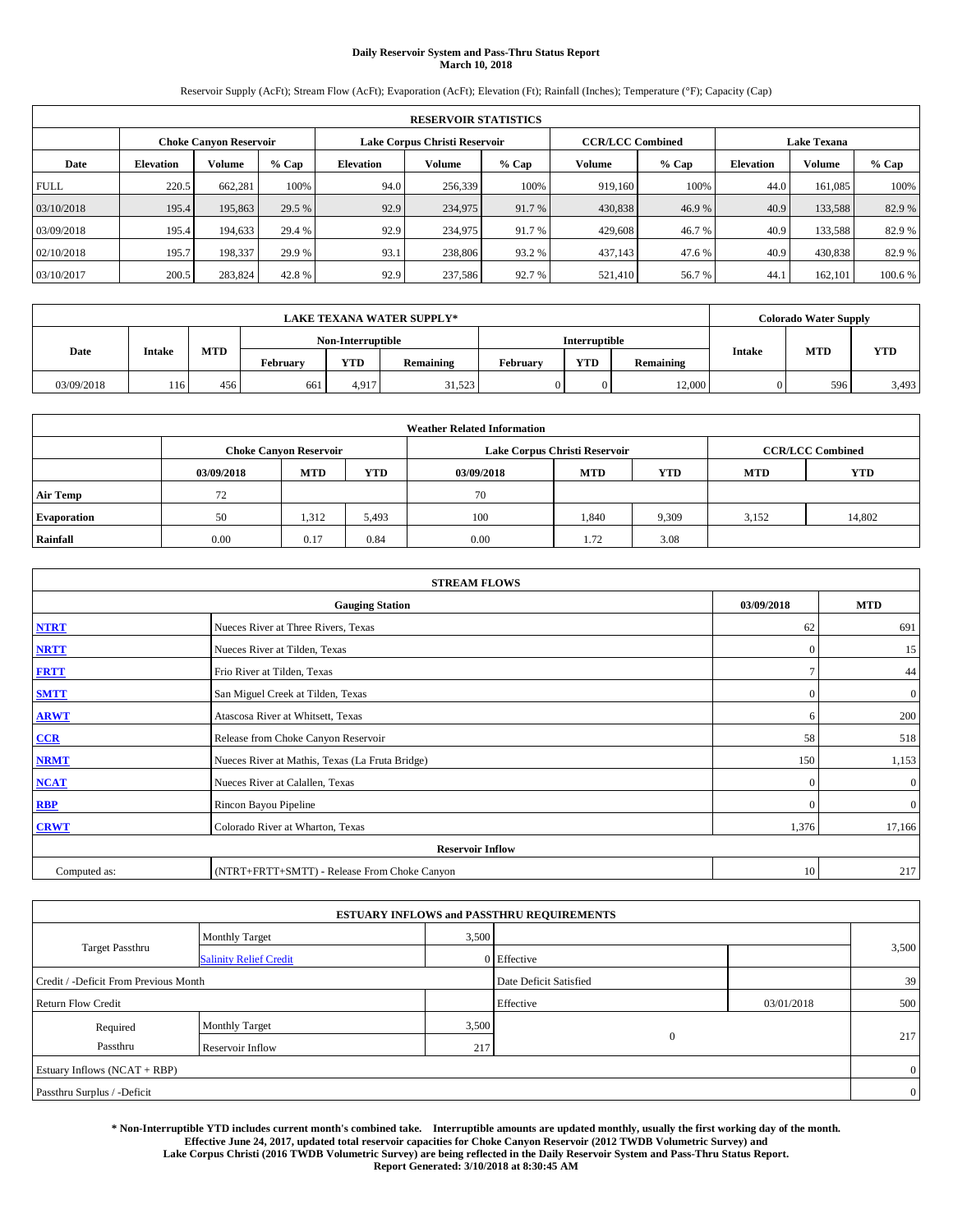# **Daily Reservoir System and Pass-Thru Status Report March 11, 2018**

Reservoir Supply (AcFt); Stream Flow (AcFt); Evaporation (AcFt); Elevation (Ft); Rainfall (Inches); Temperature (°F); Capacity (Cap)

|             | <b>RESERVOIR STATISTICS</b> |                               |         |                  |                               |         |                         |         |                  |                    |        |  |
|-------------|-----------------------------|-------------------------------|---------|------------------|-------------------------------|---------|-------------------------|---------|------------------|--------------------|--------|--|
|             |                             | <b>Choke Canyon Reservoir</b> |         |                  | Lake Corpus Christi Reservoir |         | <b>CCR/LCC Combined</b> |         |                  | <b>Lake Texana</b> |        |  |
| Date        | <b>Elevation</b>            | Volume                        | $%$ Cap | <b>Elevation</b> | Volume                        | $%$ Cap | Volume                  | $%$ Cap | <b>Elevation</b> | <b>Volume</b>      | % Cap  |  |
| <b>FULL</b> | 220.5                       | 662,281                       | 100%    | 94.0             | 256,339                       | 100%    | 919.160                 | 100%    | 44.0             | 161.085            | 100%   |  |
| 03/11/2018  | 195.4                       | 194,633                       | 29.4 %  | 92.9             | 234,975                       | 91.7 %  | 429,608                 | 46.7 %  | 40.9             | 133,588            | 82.9%  |  |
| 03/10/2018  | 195.4                       | 195,863                       | 29.5 %  | 92.9             | 234,975                       | 91.7 %  | 430,838                 | 46.9%   | 40.9             | 133.588            | 82.9%  |  |
| 02/11/2018  | 195.6                       | 197,097                       | 29.7 %  | 93.1             | 238,806                       | 93.2 %  | 435,903                 | 47.4 %  | 40.9             | 429,608            | 82.9 % |  |
| 03/11/2017  | 200.7                       | 286,478                       | 43.2 %  | 92.9             | 237,942                       | 92.8%   | 524,420                 | 57.1 %  | 44.              | 162.101            | 100.6% |  |

| <b>LAKE TEXANA WATER SUPPLY*</b> |        |            |                   |            |           |                      | <b>Colorado Water Supply</b> |           |               |            |            |
|----------------------------------|--------|------------|-------------------|------------|-----------|----------------------|------------------------------|-----------|---------------|------------|------------|
|                                  |        |            | Non-Interruptible |            |           | <b>Interruptible</b> |                              |           |               |            |            |
| Date                             | Intake | <b>MTD</b> | February          | <b>YTD</b> | Remaining | February             | <b>YTD</b>                   | Remaining | <b>Intake</b> | <b>MTD</b> | <b>YTD</b> |
| 03/10/2018                       | 117    | 573        | 661               | 5.034      | 31,406    |                      |                              | 12.000    |               | 596        | 3,493      |

| <b>Weather Related Information</b> |            |                               |            |            |                               |                         |            |            |  |  |
|------------------------------------|------------|-------------------------------|------------|------------|-------------------------------|-------------------------|------------|------------|--|--|
|                                    |            | <b>Choke Canyon Reservoir</b> |            |            | Lake Corpus Christi Reservoir | <b>CCR/LCC Combined</b> |            |            |  |  |
|                                    | 03/10/2018 | <b>MTD</b>                    | <b>YTD</b> | 03/10/2018 | <b>MTD</b>                    | <b>YTD</b>              | <b>MTD</b> | <b>YTD</b> |  |  |
| <b>Air Temp</b>                    | 90         |                               |            | 85         |                               |                         |            |            |  |  |
| <b>Evaporation</b>                 | 179        | 1,491                         | 5,672      | 178        | 2,018                         | 9,487                   | 3,509      | 15,159     |  |  |
| Rainfall                           | 0.00       | 0.17                          | 0.84       | 0.00       | 1.72                          | 3.08                    |            |            |  |  |

| <b>STREAM FLOWS</b> |                                                 |               |              |  |  |  |  |  |  |
|---------------------|-------------------------------------------------|---------------|--------------|--|--|--|--|--|--|
|                     | <b>Gauging Station</b>                          |               |              |  |  |  |  |  |  |
| <b>NTRT</b>         | Nueces River at Three Rivers, Texas             | 61            | 752          |  |  |  |  |  |  |
| <b>NRTT</b>         | Nueces River at Tilden, Texas                   | $\Omega$      | 15           |  |  |  |  |  |  |
| <b>FRTT</b>         | Frio River at Tilden, Texas                     | 6             | 50           |  |  |  |  |  |  |
| <b>SMTT</b>         | San Miguel Creek at Tilden, Texas               | $\mathbf{0}$  | $\mathbf{0}$ |  |  |  |  |  |  |
| <b>ARWT</b>         | Atascosa River at Whitsett, Texas               | $\mathcal{I}$ | 207          |  |  |  |  |  |  |
| CCR                 | Release from Choke Canyon Reservoir             | 58            | 576          |  |  |  |  |  |  |
| <b>NRMT</b>         | Nueces River at Mathis, Texas (La Fruta Bridge) | 136           | 1,289        |  |  |  |  |  |  |
| <b>NCAT</b>         | Nueces River at Calallen, Texas                 | $\Omega$      | $\mathbf{0}$ |  |  |  |  |  |  |
| <b>RBP</b>          | Rincon Bayou Pipeline                           | $\Omega$      | $\mathbf{0}$ |  |  |  |  |  |  |
| <b>CRWT</b>         | Colorado River at Wharton, Texas                | 1,360         | 18,526       |  |  |  |  |  |  |
|                     | <b>Reservoir Inflow</b>                         |               |              |  |  |  |  |  |  |
| Computed as:        | (NTRT+FRTT+SMTT) - Release From Choke Canyon    | 9             | 226          |  |  |  |  |  |  |

|                                       |                               |                        | <b>ESTUARY INFLOWS and PASSTHRU REQUIREMENTS</b> |            |                |  |
|---------------------------------------|-------------------------------|------------------------|--------------------------------------------------|------------|----------------|--|
|                                       | <b>Monthly Target</b>         | 3,500                  |                                                  |            |                |  |
| <b>Target Passthru</b>                | <b>Salinity Relief Credit</b> |                        | 0 Effective                                      |            | 3,500          |  |
| Credit / -Deficit From Previous Month |                               | Date Deficit Satisfied |                                                  | 39         |                |  |
| <b>Return Flow Credit</b>             |                               |                        | Effective                                        | 03/01/2018 | 500            |  |
| Required                              | Monthly Target                | 3,500                  |                                                  |            |                |  |
| Passthru                              | Reservoir Inflow              | 226                    | $\mathbf{0}$                                     |            | 226            |  |
| Estuary Inflows (NCAT + RBP)          |                               |                        |                                                  |            | $\overline{0}$ |  |
| Passthru Surplus / -Deficit           |                               |                        |                                                  |            | $\overline{0}$ |  |

**\* Non-Interruptible YTD includes current month's combined take. Interruptible amounts are updated monthly, usually the first working day of the month. Effective June 24, 2017, updated total reservoir capacities for Choke Canyon Reservoir (2012 TWDB Volumetric Survey) and Lake Corpus Christi (2016 TWDB Volumetric Survey) are being reflected in the Daily Reservoir System and Pass-Thru Status Report. Report Generated: 3/11/2018 at 8:36:23 AM**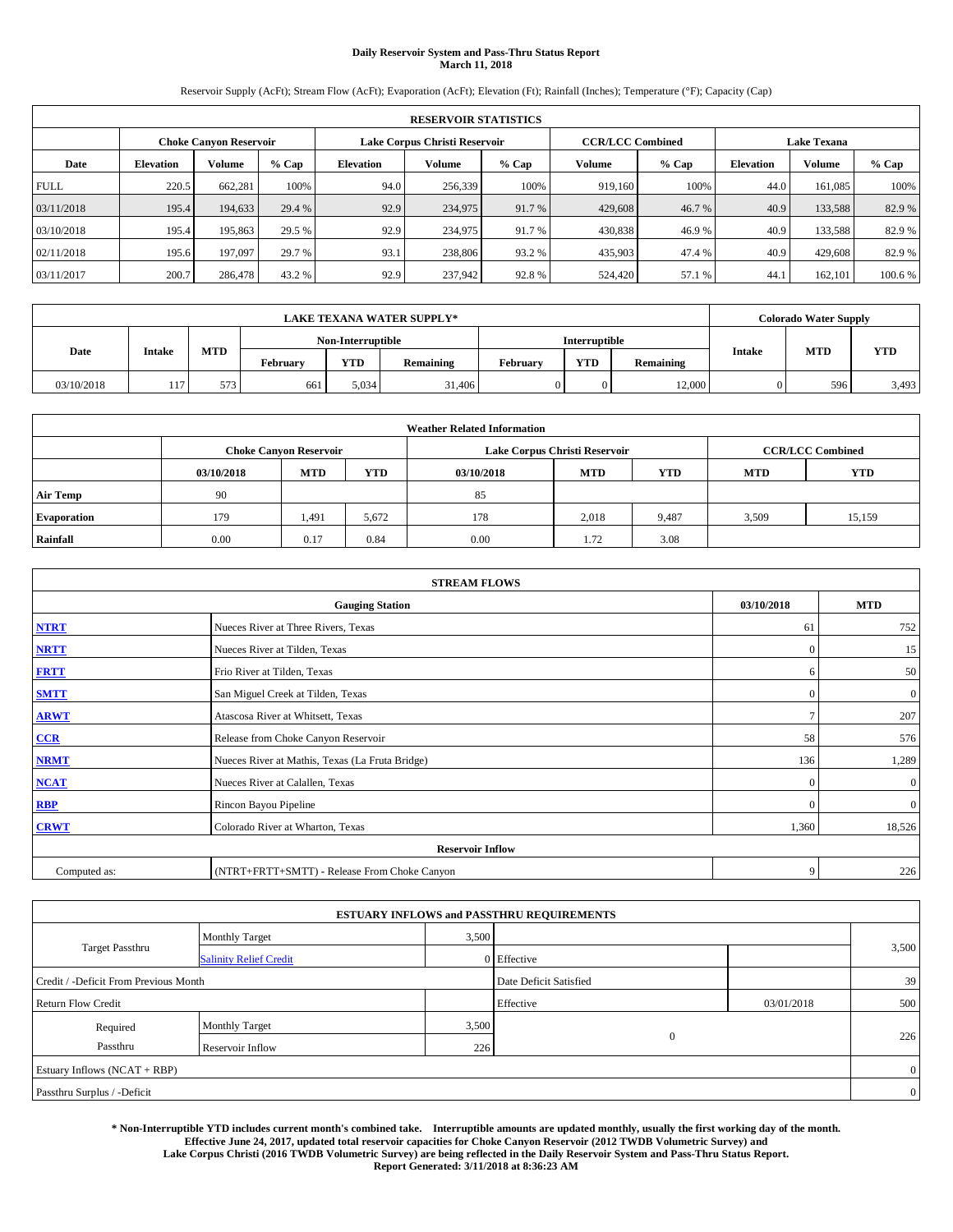# **Daily Reservoir System and Pass-Thru Status Report March 12, 2018**

Reservoir Supply (AcFt); Stream Flow (AcFt); Evaporation (AcFt); Elevation (Ft); Rainfall (Inches); Temperature (°F); Capacity (Cap)

|             | <b>RESERVOIR STATISTICS</b> |                        |         |                  |                               |         |                         |         |                  |                    |         |
|-------------|-----------------------------|------------------------|---------|------------------|-------------------------------|---------|-------------------------|---------|------------------|--------------------|---------|
|             |                             | Choke Canvon Reservoir |         |                  | Lake Corpus Christi Reservoir |         | <b>CCR/LCC Combined</b> |         |                  | <b>Lake Texana</b> |         |
| Date        | <b>Elevation</b>            | Volume                 | $%$ Cap | <b>Elevation</b> | Volume                        | $%$ Cap | Volume                  | $%$ Cap | <b>Elevation</b> | <b>Volume</b>      | % Cap   |
| <b>FULL</b> | 220.5                       | 662,281                | 100%    | 94.0             | 256,339                       | 100%    | 919.160                 | 100%    | 44.0             | 161.085            | 100%    |
| 03/12/2018  | 195.3                       | 193,408                | 29.2 %  | 92.9             | 234,975                       | 91.7 %  | 428,383                 | 46.6 %  | 40.9             | 133,588            | 82.9%   |
| 03/11/2018  | 195.4                       | 194,633                | 29.4 %  | 92.9             | 234,975                       | 91.7 %  | 429,608                 | 46.7 %  | 40.9             | 133,588            | 82.9 %  |
| 02/12/2018  | 195.6                       | 197,097                | 29.7 %  | 93.1             | 238,806                       | 93.2 %  | 435,903                 | 47.4 %  | 40.9             | 428,383            | 82.9 %  |
| 03/12/2017  | 200.7                       | 286,166                | 43.2 %  | 93.1             | 240,804                       | 93.9%   | 526,970                 | 57.3 %  | 44.              | 162,101            | 100.6 % |

| <b>LAKE TEXANA WATER SUPPLY*</b> |        |            |                   |            |           |                      | <b>Colorado Water Supply</b> |           |               |            |            |
|----------------------------------|--------|------------|-------------------|------------|-----------|----------------------|------------------------------|-----------|---------------|------------|------------|
|                                  |        |            | Non-Interruptible |            |           | <b>Interruptible</b> |                              |           |               |            |            |
| Date                             | Intake | <b>MTD</b> | February          | <b>YTD</b> | Remaining | February             | <b>YTD</b>                   | Remaining | <b>Intake</b> | <b>MTD</b> | <b>YTD</b> |
| 03/11/2018                       | 112    | 685        | 661               | 5.146      | 31,294    |                      |                              | 12.000    |               | 596        | 3,493      |

| <b>Weather Related Information</b> |            |                               |            |            |                               |                         |            |            |  |  |
|------------------------------------|------------|-------------------------------|------------|------------|-------------------------------|-------------------------|------------|------------|--|--|
|                                    |            | <b>Choke Canyon Reservoir</b> |            |            | Lake Corpus Christi Reservoir | <b>CCR/LCC Combined</b> |            |            |  |  |
|                                    | 03/11/2018 | <b>MTD</b>                    | <b>YTD</b> | 03/11/2018 | <b>MTD</b>                    | <b>YTD</b>              | <b>MTD</b> | <b>YTD</b> |  |  |
| <b>Air Temp</b>                    | 79         |                               |            | 79         |                               |                         |            |            |  |  |
| <b>Evaporation</b>                 | 249        | 1.740                         | 5,921      | 311        | 2,329                         | 9,798                   | 4,069      | 15,719     |  |  |
| Rainfall                           | 0.00       | 0.17                          | 0.84       | 0.00       | 1.72                          | 3.08                    |            |            |  |  |

| <b>STREAM FLOWS</b> |                                                 |               |              |  |  |  |  |  |
|---------------------|-------------------------------------------------|---------------|--------------|--|--|--|--|--|
|                     | <b>Gauging Station</b>                          |               |              |  |  |  |  |  |
| <b>NTRT</b>         | Nueces River at Three Rivers, Texas             | 60            | 811          |  |  |  |  |  |
| <b>NRTT</b>         | Nueces River at Tilden, Texas                   | $\mathbf{0}$  | 16           |  |  |  |  |  |
| <b>FRTT</b>         | Frio River at Tilden, Texas                     | 6             | 56           |  |  |  |  |  |
| <b>SMTT</b>         | San Miguel Creek at Tilden, Texas               | $\mathbf{0}$  | $\mathbf{0}$ |  |  |  |  |  |
| <b>ARWT</b>         | Atascosa River at Whitsett, Texas               | $\mathcal{I}$ | 214          |  |  |  |  |  |
| CCR                 | Release from Choke Canyon Reservoir             | 58            | 633          |  |  |  |  |  |
| <b>NRMT</b>         | Nueces River at Mathis, Texas (La Fruta Bridge) | 137           | 1,426        |  |  |  |  |  |
| NCAT                | Nueces River at Calallen, Texas                 | $\Omega$      | $\mathbf{0}$ |  |  |  |  |  |
| <b>RBP</b>          | Rincon Bayou Pipeline                           | $\Omega$      | $\mathbf{0}$ |  |  |  |  |  |
| <b>CRWT</b>         | Colorado River at Wharton, Texas                | 1,338         | 19,864       |  |  |  |  |  |
|                     | <b>Reservoir Inflow</b>                         |               |              |  |  |  |  |  |
| Computed as:        | (NTRT+FRTT+SMTT) - Release From Choke Canyon    |               |              |  |  |  |  |  |

|                                       |                               |                        | <b>ESTUARY INFLOWS and PASSTHRU REQUIREMENTS</b> |            |                |  |
|---------------------------------------|-------------------------------|------------------------|--------------------------------------------------|------------|----------------|--|
|                                       | <b>Monthly Target</b>         | 3,500                  |                                                  |            |                |  |
| <b>Target Passthru</b>                | <b>Salinity Relief Credit</b> |                        | 0 Effective                                      |            | 3,500          |  |
| Credit / -Deficit From Previous Month |                               | Date Deficit Satisfied |                                                  | 39         |                |  |
| <b>Return Flow Credit</b>             |                               |                        | Effective                                        | 03/01/2018 | 500            |  |
| Required                              | Monthly Target                | 3,500                  |                                                  |            |                |  |
| Passthru                              | Reservoir Inflow              | 234                    | $\mathbf{0}$                                     |            | 234            |  |
| Estuary Inflows (NCAT + RBP)          |                               |                        |                                                  |            | $\overline{0}$ |  |
| Passthru Surplus / -Deficit           |                               |                        |                                                  |            | $\overline{0}$ |  |

**\* Non-Interruptible YTD includes current month's combined take. Interruptible amounts are updated monthly, usually the first working day of the month. Effective June 24, 2017, updated total reservoir capacities for Choke Canyon Reservoir (2012 TWDB Volumetric Survey) and Lake Corpus Christi (2016 TWDB Volumetric Survey) are being reflected in the Daily Reservoir System and Pass-Thru Status Report. Report Generated: 3/12/2018 at 8:37:19 AM**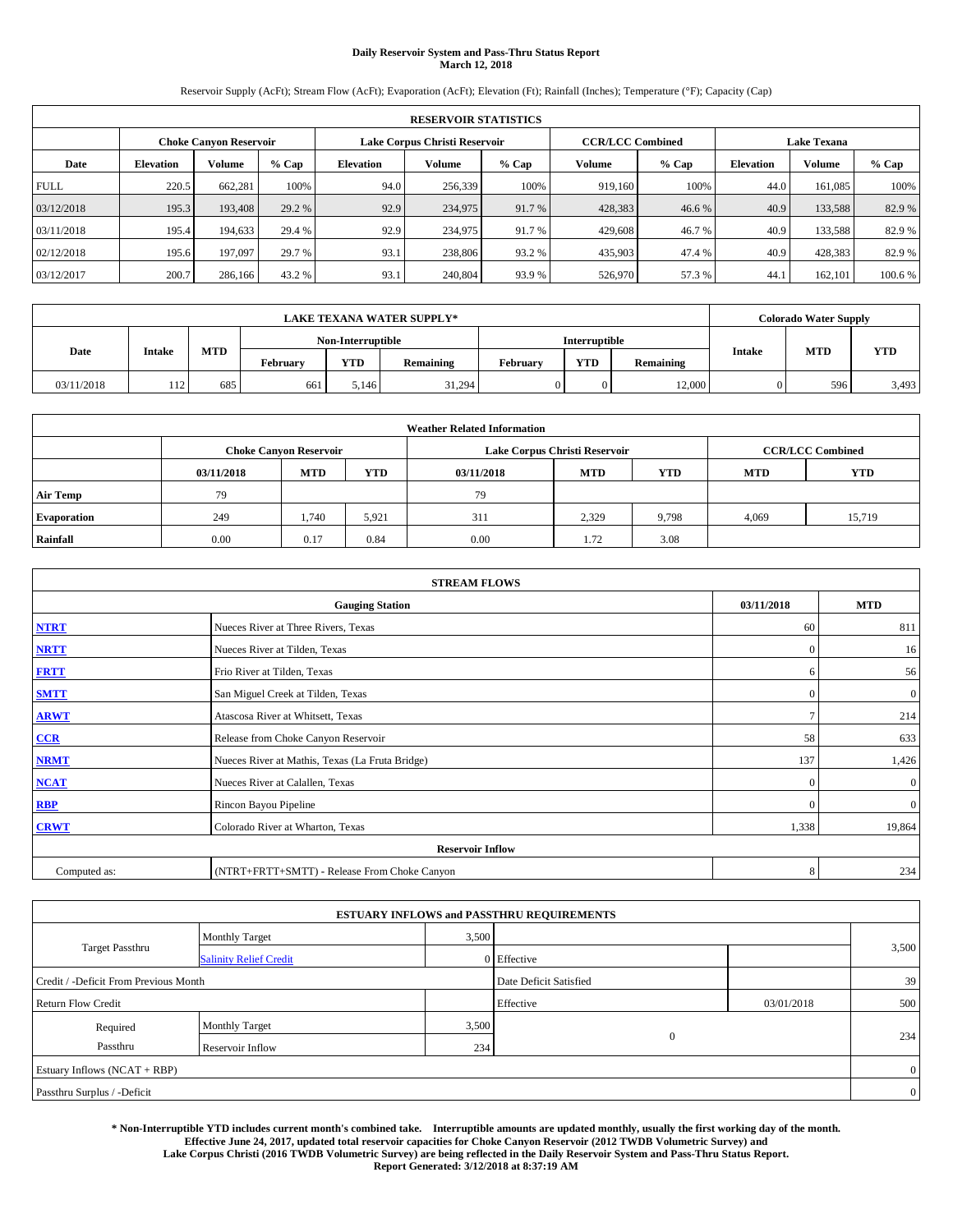# **Daily Reservoir System and Pass-Thru Status Report March 13, 2018**

Reservoir Supply (AcFt); Stream Flow (AcFt); Evaporation (AcFt); Elevation (Ft); Rainfall (Inches); Temperature (°F); Capacity (Cap)

|             | <b>RESERVOIR STATISTICS</b> |                               |         |                  |                               |         |                         |         |                    |               |         |
|-------------|-----------------------------|-------------------------------|---------|------------------|-------------------------------|---------|-------------------------|---------|--------------------|---------------|---------|
|             |                             | <b>Choke Canyon Reservoir</b> |         |                  | Lake Corpus Christi Reservoir |         | <b>CCR/LCC Combined</b> |         | <b>Lake Texana</b> |               |         |
| Date        | <b>Elevation</b>            | Volume                        | $%$ Cap | <b>Elevation</b> | Volume                        | $%$ Cap | Volume                  | $%$ Cap | <b>Elevation</b>   | <b>Volume</b> | $%$ Cap |
| <b>FULL</b> | 220.5                       | 662,281                       | 100%    | 94.0             | 256,339                       | 100%    | 919.160                 | 100%    | 44.0               | 161.085       | 100%    |
| 03/13/2018  | 195.3                       | 194,633                       | 29.4 %  | 92.8             | 233,068                       | 90.9 %  | 427,701                 | 46.5 %  | 40.8               | 132,746       | 82.4 %  |
| 03/12/2018  | 195.3                       | 193.408                       | 29.2 %  | 92.9             | 234,975                       | 91.7 %  | 428,383                 | 46.6%   | 40.9               | 133.588       | 82.9%   |
| 02/13/2018  | 195.6                       | 197,097                       | 29.7 %  | 93.0             | 236,887                       | 92.4 %  | 433,984                 | 47.2%   | 40.9               | 427.701       | 82.9 %  |
| 03/13/2017  | 200.8                       | 287,904                       | 43.4 %  | 93.3             | 244,754                       | 95.5 %  | 532,658                 | 58.0%   | 44.                | 162.101       | 100.6 % |

|            | <b>LAKE TEXANA WATER SUPPLY*</b> |            |          |                         |        |  |               |           |               | <b>Colorado Water Supply</b> |            |
|------------|----------------------------------|------------|----------|-------------------------|--------|--|---------------|-----------|---------------|------------------------------|------------|
|            |                                  |            |          | Non-Interruptible       |        |  | Interruptible |           |               |                              |            |
| Date       | <b>Intake</b>                    | <b>MTD</b> | February | <b>YTD</b><br>Remaining |        |  | <b>YTD</b>    | Remaining | <b>Intake</b> | <b>MTD</b>                   | <b>YTD</b> |
| 03/12/2018 | 117                              | 802        | 661      | 5.263                   | 31.177 |  |               | 12,000    |               | 596                          | 3,493      |

| <b>Weather Related Information</b> |            |                                                                                                |       |      |                               |                         |       |        |  |  |
|------------------------------------|------------|------------------------------------------------------------------------------------------------|-------|------|-------------------------------|-------------------------|-------|--------|--|--|
|                                    |            | <b>Choke Canyon Reservoir</b>                                                                  |       |      | Lake Corpus Christi Reservoir | <b>CCR/LCC Combined</b> |       |        |  |  |
|                                    | 03/12/2018 | <b>YTD</b><br><b>MTD</b><br><b>MTD</b><br><b>YTD</b><br><b>MTD</b><br><b>YTD</b><br>03/12/2018 |       |      |                               |                         |       |        |  |  |
| <b>Air Temp</b>                    | 67         |                                                                                                |       | 64   |                               |                         |       |        |  |  |
| <b>Evaporation</b>                 | 143        | 1,883                                                                                          | 6,064 | 166  | 2,495                         | 9,964                   | 4,378 | 16,028 |  |  |
| Rainfall                           | 0.00       | 0.17                                                                                           | 0.84  | 0.00 | 1.72                          | 3.08                    |       |        |  |  |

| <b>STREAM FLOWS</b> |                                                 |              |              |  |  |  |  |  |  |
|---------------------|-------------------------------------------------|--------------|--------------|--|--|--|--|--|--|
|                     | <b>Gauging Station</b>                          | 03/12/2018   | <b>MTD</b>   |  |  |  |  |  |  |
| <b>NTRT</b>         | Nueces River at Three Rivers, Texas             | 58           | 869          |  |  |  |  |  |  |
| <b>NRTT</b>         | Nueces River at Tilden, Texas                   | $\Omega$     | 16           |  |  |  |  |  |  |
| <b>FRTT</b>         | Frio River at Tilden, Texas                     |              | 62           |  |  |  |  |  |  |
| <b>SMTT</b>         | San Miguel Creek at Tilden, Texas               | $\mathbf{0}$ | $\mathbf{0}$ |  |  |  |  |  |  |
| <b>ARWT</b>         | Atascosa River at Whitsett, Texas               | 6            | 219          |  |  |  |  |  |  |
| CCR                 | Release from Choke Canyon Reservoir             | 58           | 691          |  |  |  |  |  |  |
| <b>NRMT</b>         | Nueces River at Mathis, Texas (La Fruta Bridge) | 130          | 1,556        |  |  |  |  |  |  |
| <b>NCAT</b>         | Nueces River at Calallen, Texas                 | $\Omega$     | $\mathbf{0}$ |  |  |  |  |  |  |
| <b>RBP</b>          | Rincon Bayou Pipeline                           | $\Omega$     | $\mathbf{0}$ |  |  |  |  |  |  |
| <b>CRWT</b>         | Colorado River at Wharton, Texas                | 1,342        | 21,206       |  |  |  |  |  |  |
|                     | <b>Reservoir Inflow</b>                         |              |              |  |  |  |  |  |  |
| Computed as:        | (NTRT+FRTT+SMTT) - Release From Choke Canyon    |              |              |  |  |  |  |  |  |

|                                       |                               |                        | <b>ESTUARY INFLOWS and PASSTHRU REQUIREMENTS</b> |            |                |  |  |
|---------------------------------------|-------------------------------|------------------------|--------------------------------------------------|------------|----------------|--|--|
|                                       | <b>Monthly Target</b>         | 3,500                  |                                                  |            |                |  |  |
| <b>Target Passthru</b>                | <b>Salinity Relief Credit</b> |                        | 0 Effective                                      |            | 3,500          |  |  |
| Credit / -Deficit From Previous Month |                               | Date Deficit Satisfied |                                                  | 39         |                |  |  |
| <b>Return Flow Credit</b>             |                               |                        | Effective                                        | 03/01/2018 | 500            |  |  |
| Required                              | Monthly Target                | 3,500                  |                                                  |            |                |  |  |
| Passthru                              | Reservoir Inflow              | 240                    | $\mathbf{0}$                                     |            | 240            |  |  |
| Estuary Inflows (NCAT + RBP)          |                               |                        |                                                  |            | $\overline{0}$ |  |  |
| Passthru Surplus / -Deficit           |                               |                        |                                                  |            |                |  |  |

**\* Non-Interruptible YTD includes current month's combined take. Interruptible amounts are updated monthly, usually the first working day of the month. Effective June 24, 2017, updated total reservoir capacities for Choke Canyon Reservoir (2012 TWDB Volumetric Survey) and Lake Corpus Christi (2016 TWDB Volumetric Survey) are being reflected in the Daily Reservoir System and Pass-Thru Status Report. Report Generated: 3/13/2018 at 8:29:27 AM**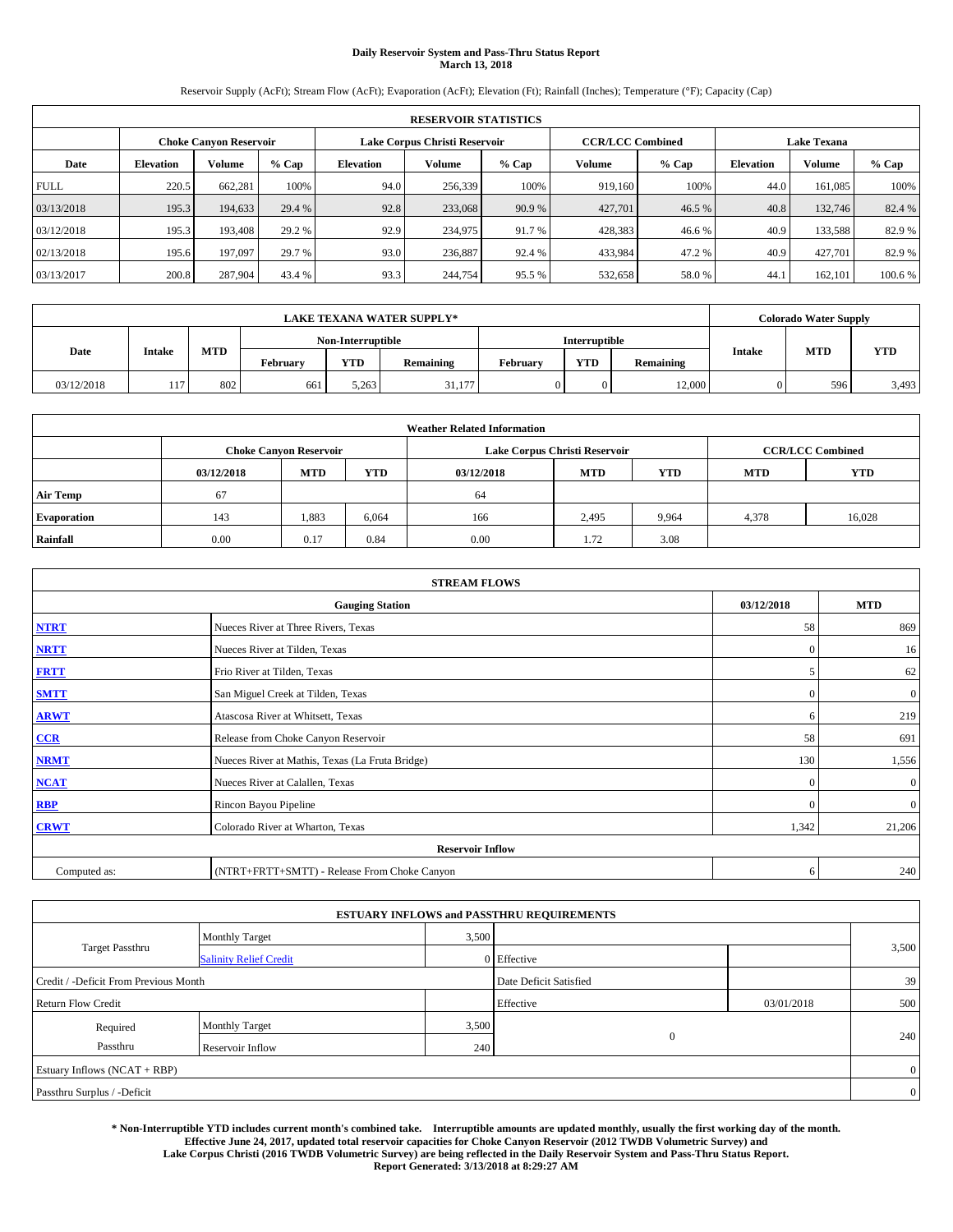# **Daily Reservoir System and Pass-Thru Status Report March 14, 2018**

Reservoir Supply (AcFt); Stream Flow (AcFt); Evaporation (AcFt); Elevation (Ft); Rainfall (Inches); Temperature (°F); Capacity (Cap)

|             | <b>RESERVOIR STATISTICS</b> |                               |         |                  |                               |         |                         |         |                    |               |         |
|-------------|-----------------------------|-------------------------------|---------|------------------|-------------------------------|---------|-------------------------|---------|--------------------|---------------|---------|
|             |                             | <b>Choke Canyon Reservoir</b> |         |                  | Lake Corpus Christi Reservoir |         | <b>CCR/LCC Combined</b> |         | <b>Lake Texana</b> |               |         |
| Date        | <b>Elevation</b>            | Volume                        | $%$ Cap | <b>Elevation</b> | Volume                        | $%$ Cap | Volume                  | $%$ Cap | <b>Elevation</b>   | <b>Volume</b> | $%$ Cap |
| <b>FULL</b> | 220.5                       | 662,281                       | 100%    | 94.0             | 256,339                       | 100%    | 919.160                 | 100%    | 44.0               | 161.085       | 100%    |
| 03/14/2018  | 195.4                       | 194,633                       | 29.4 %  | 92.8             | 233,068                       | 90.9 %  | 427,701                 | 46.5 %  | 40.7               | 131,905       | 81.9%   |
| 03/13/2018  | 195.3                       | 194,633                       | 29.4 %  | 92.8             | 233,068                       | 90.9 %  | 427,701                 | 46.5 %  | 40.8               | 132,746       | 82.4 %  |
| 02/14/2018  | 195.6                       | 197,097                       | 29.7 %  | 93.0             | 236,887                       | 92.4 %  | 433,984                 | 47.2%   | 40.8               | 427.701       | 82.4 %  |
| 03/14/2017  | 200.8                       | 287,587                       | 43.4 %  | 93.4             | 246,014                       | 96.0%   | 533,601                 | 58.1 %  | 44.2               | 163.121       | 101.3 % |

|            | <b>LAKE TEXANA WATER SUPPLY*</b> |            |                   |            |           |          |               |                  |               | <b>Colorado Water Supply</b> |            |  |
|------------|----------------------------------|------------|-------------------|------------|-----------|----------|---------------|------------------|---------------|------------------------------|------------|--|
|            |                                  |            | Non-Interruptible |            |           |          | Interruptible |                  |               |                              |            |  |
| Date       | Intake                           | <b>MTD</b> | February          | <b>YTD</b> | Remaining | February | <b>YTD</b>    | <b>Remaining</b> | <b>Intake</b> | <b>MTD</b>                   | <b>YTD</b> |  |
| 03/13/2018 |                                  | 802        | 661               | 5.263      | 31.177    |          |               | 12.000           | 125           | 721                          | 3,618      |  |

| <b>Weather Related Information</b> |            |                               |            |            |                               |                         |                          |        |  |  |
|------------------------------------|------------|-------------------------------|------------|------------|-------------------------------|-------------------------|--------------------------|--------|--|--|
|                                    |            | <b>Choke Canyon Reservoir</b> |            |            | Lake Corpus Christi Reservoir | <b>CCR/LCC Combined</b> |                          |        |  |  |
|                                    | 03/13/2018 | <b>MTD</b>                    | <b>YTD</b> | 03/13/2018 | <b>MTD</b>                    | <b>YTD</b>              | <b>YTD</b><br><b>MTD</b> |        |  |  |
| <b>Air Temp</b>                    | 71         |                               |            | 70         |                               |                         |                          |        |  |  |
| <b>Evaporation</b>                 | 150        | 2,033                         | 6,214      | 133        | 2,628                         | 10,097                  | 4,661                    | 16,311 |  |  |
| Rainfall                           | 0.00       | 0.17                          | 0.84       | 0.00       | 1.72                          | 3.08                    |                          |        |  |  |

| <b>STREAM FLOWS</b> |                                                 |              |              |  |  |  |  |  |  |
|---------------------|-------------------------------------------------|--------------|--------------|--|--|--|--|--|--|
|                     | <b>Gauging Station</b>                          | 03/13/2018   | <b>MTD</b>   |  |  |  |  |  |  |
| <b>NTRT</b>         | Nueces River at Three Rivers, Texas             | 58           | 927          |  |  |  |  |  |  |
| <b>NRTT</b>         | Nueces River at Tilden, Texas                   | $\Omega$     | 16           |  |  |  |  |  |  |
| <b>FRTT</b>         | Frio River at Tilden, Texas                     |              | 67           |  |  |  |  |  |  |
| <b>SMTT</b>         | San Miguel Creek at Tilden, Texas               | $\mathbf{0}$ | $\mathbf{0}$ |  |  |  |  |  |  |
| <b>ARWT</b>         | Atascosa River at Whitsett, Texas               | 6            | 225          |  |  |  |  |  |  |
| CCR                 | Release from Choke Canyon Reservoir             | 58           | 748          |  |  |  |  |  |  |
| <b>NRMT</b>         | Nueces River at Mathis, Texas (La Fruta Bridge) | 128          | 1,683        |  |  |  |  |  |  |
| <b>NCAT</b>         | Nueces River at Calallen, Texas                 | $\Omega$     | $\mathbf{0}$ |  |  |  |  |  |  |
| <b>RBP</b>          | Rincon Bayou Pipeline                           | $\Omega$     | $\mathbf{0}$ |  |  |  |  |  |  |
| <b>CRWT</b>         | Colorado River at Wharton, Texas                | 1,312        | 22,518       |  |  |  |  |  |  |
|                     | <b>Reservoir Inflow</b>                         |              |              |  |  |  |  |  |  |
| Computed as:        | (NTRT+FRTT+SMTT) - Release From Choke Canyon    |              |              |  |  |  |  |  |  |

|                                       |                               |                        | <b>ESTUARY INFLOWS and PASSTHRU REQUIREMENTS</b> |            |                |
|---------------------------------------|-------------------------------|------------------------|--------------------------------------------------|------------|----------------|
|                                       | <b>Monthly Target</b>         | 3,500                  |                                                  |            |                |
| <b>Target Passthru</b>                | <b>Salinity Relief Credit</b> |                        | 0 Effective                                      |            | 3,500          |
| Credit / -Deficit From Previous Month |                               | Date Deficit Satisfied |                                                  | 39         |                |
| <b>Return Flow Credit</b>             |                               |                        | Effective                                        | 03/01/2018 | 500            |
| Required                              | <b>Monthly Target</b>         | 3,500                  |                                                  |            |                |
| Passthru                              | Reservoir Inflow              | 245                    | $\mathbf{0}$                                     |            | 245            |
| Estuary Inflows (NCAT + RBP)          |                               |                        |                                                  |            | $\overline{0}$ |
| Passthru Surplus / -Deficit           |                               |                        |                                                  |            | $\overline{0}$ |

**\* Non-Interruptible YTD includes current month's combined take. Interruptible amounts are updated monthly, usually the first working day of the month. Effective June 24, 2017, updated total reservoir capacities for Choke Canyon Reservoir (2012 TWDB Volumetric Survey) and Lake Corpus Christi (2016 TWDB Volumetric Survey) are being reflected in the Daily Reservoir System and Pass-Thru Status Report. Report Generated: 3/14/2018 at 8:26:12 AM**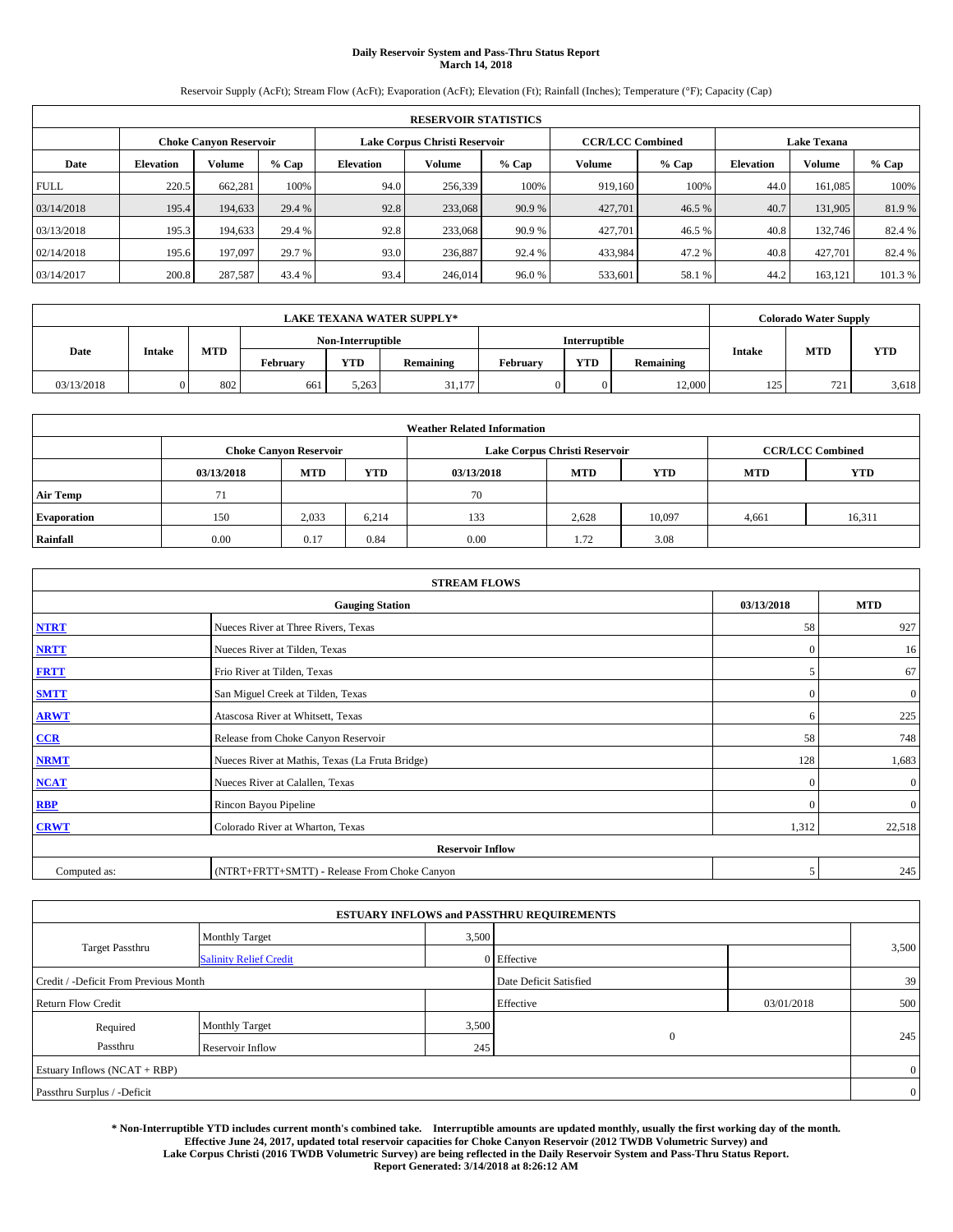# **Daily Reservoir System and Pass-Thru Status Report March 15, 2018**

Reservoir Supply (AcFt); Stream Flow (AcFt); Evaporation (AcFt); Elevation (Ft); Rainfall (Inches); Temperature (°F); Capacity (Cap)

|             | <b>RESERVOIR STATISTICS</b> |                               |         |                  |                               |         |                         |         |                    |               |         |
|-------------|-----------------------------|-------------------------------|---------|------------------|-------------------------------|---------|-------------------------|---------|--------------------|---------------|---------|
|             |                             | <b>Choke Canyon Reservoir</b> |         |                  | Lake Corpus Christi Reservoir |         | <b>CCR/LCC Combined</b> |         | <b>Lake Texana</b> |               |         |
| Date        | <b>Elevation</b>            | Volume                        | $%$ Cap | <b>Elevation</b> | Volume                        | $%$ Cap | Volume                  | $%$ Cap | <b>Elevation</b>   | <b>Volume</b> | $%$ Cap |
| <b>FULL</b> | 220.5                       | 662,281                       | 100%    | 94.0             | 256,339                       | 100%    | 919.160                 | 100%    | 44.0               | 161.085       | 100%    |
| 03/15/2018  | 195.4                       | 194,633                       | 29.4 %  | 92.8             | 233,068                       | 90.9 %  | 427,701                 | 46.5 %  | 40.8               | 132,746       | 82.4 %  |
| 03/14/2018  | 195.4                       | 194,633                       | 29.4 %  | 92.8             | 233,068                       | 90.9 %  | 427,701                 | 46.5 %  | 40.7               | 131.905       | 81.9%   |
| 02/15/2018  | 195.6                       | 197,097                       | 29.7 %  | 93.0             | 236,887                       | 92.4 %  | 433,984                 | 47.2%   | 40.8               | 427.701       | 82.4 %  |
| 03/15/2017  | 200.8                       | 287,428                       | 43.4 %  | 93.4             | 246,555                       | 96.2 %  | 533,983                 | 58.1 %  | 44.                | 162.101       | 100.6 % |

|            | <b>LAKE TEXANA WATER SUPPLY*</b> |            |          |                   |           |          |                      |           |               | <b>Colorado Water Supply</b> |            |  |
|------------|----------------------------------|------------|----------|-------------------|-----------|----------|----------------------|-----------|---------------|------------------------------|------------|--|
|            |                                  |            |          | Non-Interruptible |           |          | <b>Interruptible</b> |           |               |                              |            |  |
| Date       | Intake                           | <b>MTD</b> | February | <b>YTD</b>        | Remaining | February | <b>YTD</b>           | Remaining | <b>Intake</b> | <b>MTD</b>                   | <b>YTD</b> |  |
| 03/14/2018 | 117                              | 919        | 661      | 5.380             | 31,060    |          |                      | 12.000    |               | 721                          | 3,618      |  |

| <b>Weather Related Information</b> |            |                               |            |            |                                                      |                         |       |        |  |
|------------------------------------|------------|-------------------------------|------------|------------|------------------------------------------------------|-------------------------|-------|--------|--|
|                                    |            | <b>Choke Canyon Reservoir</b> |            |            | Lake Corpus Christi Reservoir                        | <b>CCR/LCC Combined</b> |       |        |  |
|                                    | 03/14/2018 | <b>MTD</b>                    | <b>YTD</b> | 03/14/2018 | <b>YTD</b><br><b>MTD</b><br><b>YTD</b><br><b>MTD</b> |                         |       |        |  |
| <b>Air Temp</b>                    | 74         |                               |            | 71         |                                                      |                         |       |        |  |
| <b>Evaporation</b>                 | 164        | 2,197                         | 6,378      | 222        | 2,850                                                | 10,319                  | 5,047 | 16,697 |  |
| Rainfall                           | 0.00       | 0.17                          | 0.84       | 0.00       | 1.72                                                 | 3.08                    |       |        |  |

| <b>STREAM FLOWS</b> |                                                 |               |              |  |  |  |  |  |  |
|---------------------|-------------------------------------------------|---------------|--------------|--|--|--|--|--|--|
|                     | 03/14/2018                                      | <b>MTD</b>    |              |  |  |  |  |  |  |
| <b>NTRT</b>         | Nueces River at Three Rivers, Texas             | 58            | 984          |  |  |  |  |  |  |
| <b>NRTT</b>         | Nueces River at Tilden, Texas                   | $\Omega$      | 17           |  |  |  |  |  |  |
| <b>FRTT</b>         | Frio River at Tilden, Texas                     | 5             | 72           |  |  |  |  |  |  |
| <b>SMTT</b>         | San Miguel Creek at Tilden, Texas               | $\mathbf{0}$  | $\mathbf{0}$ |  |  |  |  |  |  |
| <b>ARWT</b>         | Atascosa River at Whitsett, Texas               | $\mathcal{I}$ | 232          |  |  |  |  |  |  |
| CCR                 | Release from Choke Canyon Reservoir             | 58            | 806          |  |  |  |  |  |  |
| <b>NRMT</b>         | Nueces River at Mathis, Texas (La Fruta Bridge) | 127           | 1,811        |  |  |  |  |  |  |
| <b>NCAT</b>         | Nueces River at Calallen, Texas                 | $\Omega$      | $\mathbf{0}$ |  |  |  |  |  |  |
| <b>RBP</b>          | Rincon Bayou Pipeline                           | $\Omega$      | $\mathbf{0}$ |  |  |  |  |  |  |
| <b>CRWT</b>         | Colorado River at Wharton, Texas                | 1,292         | 23,810       |  |  |  |  |  |  |
|                     |                                                 |               |              |  |  |  |  |  |  |
| Computed as:        | 5                                               | 250           |              |  |  |  |  |  |  |

|                                       |                               |       | <b>ESTUARY INFLOWS and PASSTHRU REQUIREMENTS</b> |            |                |  |  |  |
|---------------------------------------|-------------------------------|-------|--------------------------------------------------|------------|----------------|--|--|--|
|                                       | <b>Monthly Target</b>         | 3,500 |                                                  |            |                |  |  |  |
| <b>Target Passthru</b>                | <b>Salinity Relief Credit</b> |       | 0 Effective                                      |            | 3,500          |  |  |  |
| Credit / -Deficit From Previous Month |                               |       | Date Deficit Satisfied                           |            | 39             |  |  |  |
| <b>Return Flow Credit</b>             |                               |       | Effective                                        | 03/01/2018 | 500            |  |  |  |
| Required                              | Monthly Target                | 3,500 |                                                  |            |                |  |  |  |
| Passthru                              | Reservoir Inflow              | 250   | $\mathbf{0}$                                     |            | 250            |  |  |  |
| Estuary Inflows (NCAT + RBP)          |                               |       |                                                  |            |                |  |  |  |
| Passthru Surplus / -Deficit           |                               |       |                                                  |            | $\overline{0}$ |  |  |  |

**\* Non-Interruptible YTD includes current month's combined take. Interruptible amounts are updated monthly, usually the first working day of the month. Effective June 24, 2017, updated total reservoir capacities for Choke Canyon Reservoir (2012 TWDB Volumetric Survey) and Lake Corpus Christi (2016 TWDB Volumetric Survey) are being reflected in the Daily Reservoir System and Pass-Thru Status Report. Report Generated: 3/15/2018 at 8:34:11 AM**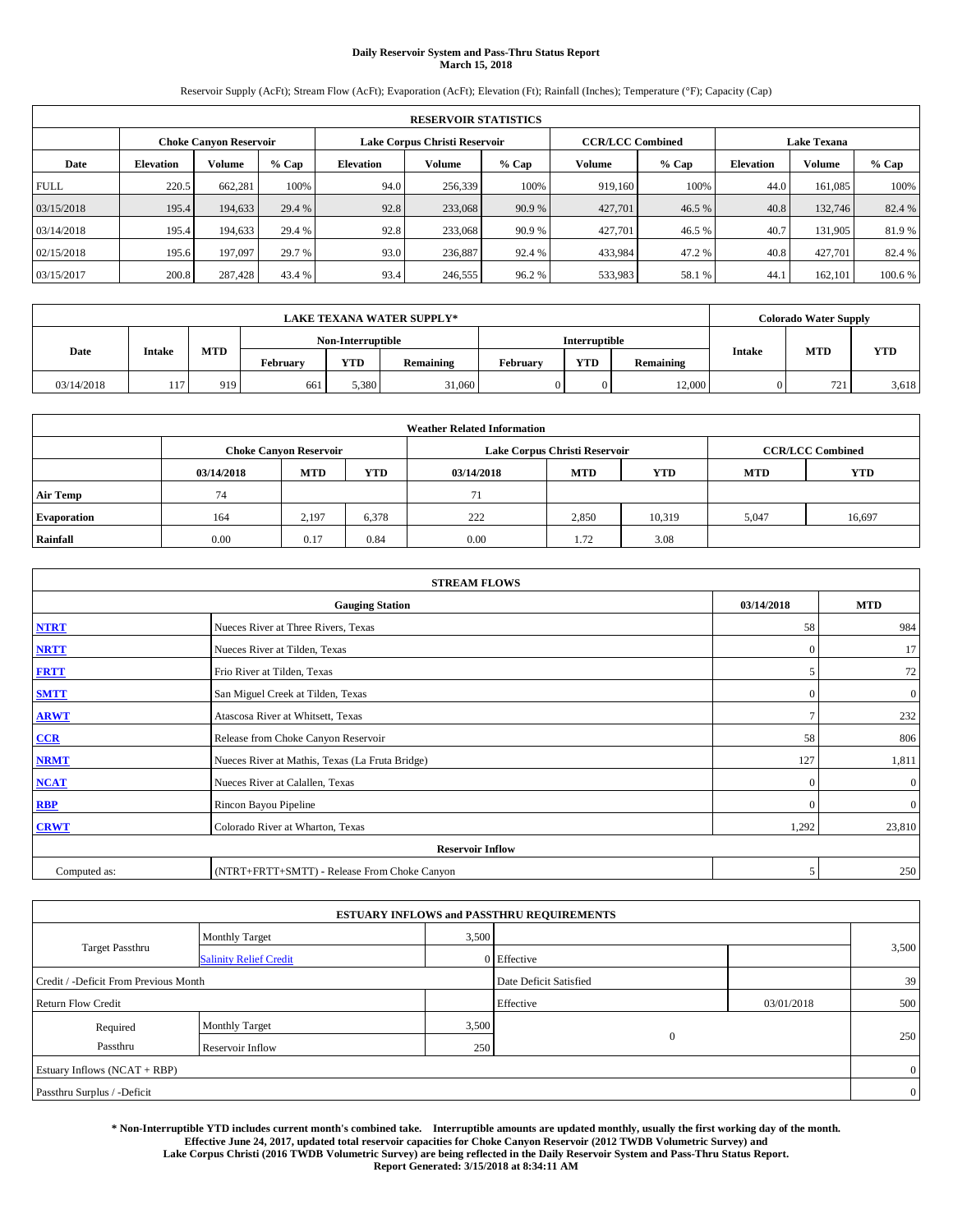# **Daily Reservoir System and Pass-Thru Status Report March 16, 2018**

Reservoir Supply (AcFt); Stream Flow (AcFt); Evaporation (AcFt); Elevation (Ft); Rainfall (Inches); Temperature (°F); Capacity (Cap)

|             | <b>RESERVOIR STATISTICS</b> |                               |         |                  |                               |         |                         |         |                  |                    |         |
|-------------|-----------------------------|-------------------------------|---------|------------------|-------------------------------|---------|-------------------------|---------|------------------|--------------------|---------|
|             |                             | <b>Choke Canyon Reservoir</b> |         |                  | Lake Corpus Christi Reservoir |         | <b>CCR/LCC Combined</b> |         |                  | <b>Lake Texana</b> |         |
| Date        | <b>Elevation</b>            | Volume                        | $%$ Cap | <b>Elevation</b> | Volume                        | $%$ Cap | Volume                  | $%$ Cap | <b>Elevation</b> | <b>Volume</b>      | $%$ Cap |
| <b>FULL</b> | 220.5                       | 662,281                       | 100%    | 94.0             | 256,339                       | 100%    | 919.160                 | 100%    | 44.0             | 161.085            | 100%    |
| 03/16/2018  | 195.3                       | 193,408                       | 29.2 %  | 92.8             | 233,068                       | 90.9 %  | 426,476                 | 46.4 %  | 40.7             | 131,905            | 81.9%   |
| 03/15/2018  | 195.4                       | 194,633                       | 29.4 %  | 92.8             | 233,068                       | 90.9 %  | 427.701                 | 46.5 %  | 40.8             | 132,746            | 82.4 %  |
| 02/16/2018  | 195.6                       | 197,097                       | 29.7 %  | 93.0             | 236,887                       | 92.4 %  | 433,984                 | 47.2%   | 40.8             | 426,476            | 82.4 %  |
| 03/16/2017  | 200.7                       | 285,854                       | 43.1 %  | 93.4             | 247,096                       | 96.4 %  | 532,950                 | 58.0%   | 44.              | 162,101            | 100.6 % |

| <b>LAKE TEXANA WATER SUPPLY*</b> |               |            |          |                   |           |          |                      |           | <b>Colorado Water Supply</b> |            |            |
|----------------------------------|---------------|------------|----------|-------------------|-----------|----------|----------------------|-----------|------------------------------|------------|------------|
|                                  |               |            |          | Non-Interruptible |           |          | <b>Interruptible</b> |           |                              |            |            |
| Date                             | <b>Intake</b> | <b>MTD</b> | Februarv | YTD               | Remaining | Februarv | <b>YTD</b>           | Remaining | <b>Intake</b>                | <b>MTD</b> | <b>YTD</b> |
| 03/15/2018                       | 114           | 1,033      | 661      | 5.494             | 30,946    |          | 0                    | 12.000    |                              | 721        | 3,618      |

| <b>Weather Related Information</b> |            |                               |            |                                                      |                               |                         |       |        |  |  |
|------------------------------------|------------|-------------------------------|------------|------------------------------------------------------|-------------------------------|-------------------------|-------|--------|--|--|
|                                    |            | <b>Choke Canyon Reservoir</b> |            |                                                      | Lake Corpus Christi Reservoir | <b>CCR/LCC Combined</b> |       |        |  |  |
|                                    | 03/15/2018 | <b>MTD</b>                    | <b>YTD</b> | <b>MTD</b><br><b>YTD</b><br><b>MTD</b><br>03/15/2018 |                               |                         |       |        |  |  |
| <b>Air Temp</b>                    | 70         |                               |            | 70                                                   |                               |                         |       |        |  |  |
| <b>Evaporation</b>                 | 85         | 2.282                         | 6,463      | 67                                                   | 2,917                         | 10,386                  | 5,199 | 16,849 |  |  |
| Rainfall                           | 0.00       | 0.17                          | 0.84       | 0.00                                                 | 1.72                          | 3.08                    |       |        |  |  |

| <b>STREAM FLOWS</b> |                                                 |                |                  |  |  |  |  |  |
|---------------------|-------------------------------------------------|----------------|------------------|--|--|--|--|--|
|                     | 03/15/2018                                      | <b>MTD</b>     |                  |  |  |  |  |  |
| <b>NTRT</b>         | Nueces River at Three Rivers, Texas             | 57             | 1,042            |  |  |  |  |  |
| <b>NRTT</b>         | Nueces River at Tilden, Texas                   | $\overline{0}$ | 17               |  |  |  |  |  |
| <b>FRTT</b>         | Frio River at Tilden, Texas                     |                | 76               |  |  |  |  |  |
| <b>SMTT</b>         | San Miguel Creek at Tilden, Texas               | $\mathbf{0}$   | $\boldsymbol{0}$ |  |  |  |  |  |
| <b>ARWT</b>         | Atascosa River at Whitsett, Texas               | $\mathcal{I}$  | 239              |  |  |  |  |  |
| $CCR$               | Release from Choke Canyon Reservoir             | 58             | 863              |  |  |  |  |  |
| <b>NRMT</b>         | Nueces River at Mathis, Texas (La Fruta Bridge) | 126            | 1,937            |  |  |  |  |  |
| <b>NCAT</b>         | Nueces River at Calallen, Texas                 | $\Omega$       | $\boldsymbol{0}$ |  |  |  |  |  |
| RBP                 | Rincon Bayou Pipeline                           | $\Omega$       | $\mathbf{0}$     |  |  |  |  |  |
| <b>CRWT</b>         | Colorado River at Wharton, Texas                | 1,274          | 25,084           |  |  |  |  |  |
|                     |                                                 |                |                  |  |  |  |  |  |
| Computed as:        | (NTRT+FRTT+SMTT) - Release From Choke Canyon    | $\overline{4}$ | 254              |  |  |  |  |  |

|                                       |                               |       | <b>ESTUARY INFLOWS and PASSTHRU REQUIREMENTS</b> |            |                |
|---------------------------------------|-------------------------------|-------|--------------------------------------------------|------------|----------------|
|                                       | <b>Monthly Target</b>         | 3,500 |                                                  |            |                |
| Target Passthru                       | <b>Salinity Relief Credit</b> |       | 0 Effective                                      |            | 3,500          |
| Credit / -Deficit From Previous Month |                               |       | Date Deficit Satisfied                           |            | 39             |
| <b>Return Flow Credit</b>             |                               |       | Effective                                        | 03/01/2018 | 500            |
| Required                              | <b>Monthly Target</b>         | 3,500 |                                                  |            |                |
| Passthru                              | Reservoir Inflow              | 254   | $\overline{0}$                                   |            | 254            |
| Estuary Inflows (NCAT + RBP)          |                               |       |                                                  |            | $\overline{0}$ |
| Passthru Surplus / -Deficit           |                               |       |                                                  |            | $\overline{0}$ |

**\* Non-Interruptible YTD includes current month's combined take. Interruptible amounts are updated monthly, usually the first working day of the month. Effective June 24, 2017, updated total reservoir capacities for Choke Canyon Reservoir (2012 TWDB Volumetric Survey) and Lake Corpus Christi (2016 TWDB Volumetric Survey) are being reflected in the Daily Reservoir System and Pass-Thru Status Report. Report Generated: 3/16/2018 at 8:32:45 AM**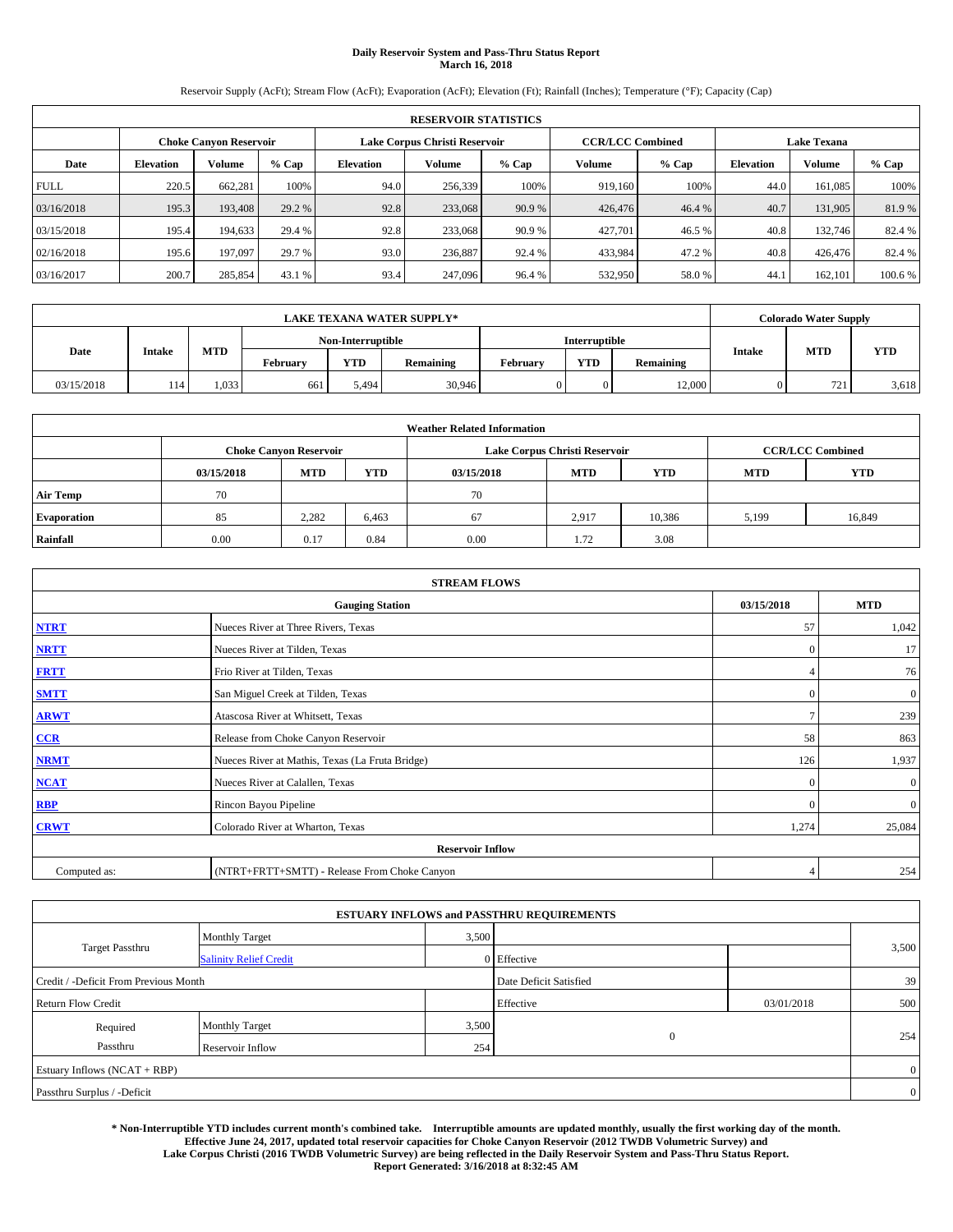# **Daily Reservoir System and Pass-Thru Status Report March 17, 2018**

Reservoir Supply (AcFt); Stream Flow (AcFt); Evaporation (AcFt); Elevation (Ft); Rainfall (Inches); Temperature (°F); Capacity (Cap)

|             | <b>RESERVOIR STATISTICS</b> |                               |         |                  |                               |         |                         |         |                  |                    |         |
|-------------|-----------------------------|-------------------------------|---------|------------------|-------------------------------|---------|-------------------------|---------|------------------|--------------------|---------|
|             |                             | <b>Choke Canyon Reservoir</b> |         |                  | Lake Corpus Christi Reservoir |         | <b>CCR/LCC Combined</b> |         |                  | <b>Lake Texana</b> |         |
| Date        | <b>Elevation</b>            | Volume                        | $%$ Cap | <b>Elevation</b> | Volume                        | $%$ Cap | Volume                  | $%$ Cap | <b>Elevation</b> | <b>Volume</b>      | % Cap   |
| <b>FULL</b> | 220.5                       | 662,281                       | 100%    | 94.0             | 256,339                       | 100%    | 919.160                 | 100%    | 44.0             | 161.085            | 100%    |
| 03/17/2018  | 195.2                       | 192,188                       | 29.0 %  | 92.8             | 233,068                       | 90.9 %  | 425,256                 | 46.3%   | 40.6             | 131,068            | 81.4 %  |
| 03/16/2018  | 195.3                       | 193.408                       | 29.2 %  | 92.8             | 233,068                       | 90.9 %  | 426,476                 | 46.4 %  | 40.7             | 131.905            | 81.9%   |
| 02/17/2018  | 195.6                       | 197,097                       | 29.7 %  | 93.0             | 236,887                       | 92.4 %  | 433,984                 | 47.2%   | 40.8             | 425,256            | 82.4 %  |
| 03/17/2017  | 200.7                       | 285,698                       | 43.1 %  | 93.5             | 247,638                       | 96.6%   | 533,336                 | 58.0%   | 44.              | 162.101            | 100.6 % |

| <b>LAKE TEXANA WATER SUPPLY*</b> |        |      |          |                   |           |          |                      |           | <b>Colorado Water Supply</b> |     |            |
|----------------------------------|--------|------|----------|-------------------|-----------|----------|----------------------|-----------|------------------------------|-----|------------|
|                                  |        |      |          | Non-Interruptible |           |          | <b>Interruptible</b> |           |                              |     |            |
| Date                             | Intake | MTD  | Februarv | <b>YTD</b>        | Remaining | Februarv | <b>YTD</b>           | Remaining | <b>Intake</b>                | MTD | <b>YTD</b> |
| 03/16/2018                       | 113    | .146 | 661      | 5,607             | 30,833    |          |                      | 12,000    |                              | 721 | 3,618      |

| <b>Weather Related Information</b> |            |                               |            |            |                                                      |                         |       |        |  |  |
|------------------------------------|------------|-------------------------------|------------|------------|------------------------------------------------------|-------------------------|-------|--------|--|--|
|                                    |            | <b>Choke Canyon Reservoir</b> |            |            | Lake Corpus Christi Reservoir                        | <b>CCR/LCC Combined</b> |       |        |  |  |
|                                    | 03/16/2018 | <b>MTD</b>                    | <b>YTD</b> | 03/16/2018 | <b>YTD</b><br><b>MTD</b><br><b>YTD</b><br><b>MTD</b> |                         |       |        |  |  |
| <b>Air Temp</b>                    | 86         |                               |            | 87         |                                                      |                         |       |        |  |  |
| <b>Evaporation</b>                 | 121        | 2,403                         | 6,584      | 233        | 3,150                                                | 10,619                  | 5,553 | 17,203 |  |  |
| Rainfall                           | 0.00       | 0.17                          | 0.84       | 0.00       | 1.72                                                 | 3.08                    |       |        |  |  |

| <b>STREAM FLOWS</b> |                                                 |               |              |  |  |  |  |  |
|---------------------|-------------------------------------------------|---------------|--------------|--|--|--|--|--|
|                     | 03/16/2018                                      | <b>MTD</b>    |              |  |  |  |  |  |
| <b>NTRT</b>         | Nueces River at Three Rivers, Texas             | 59            | 1,101        |  |  |  |  |  |
| <b>NRTT</b>         | Nueces River at Tilden, Texas                   | $\Omega$      | 17           |  |  |  |  |  |
| <b>FRTT</b>         | Frio River at Tilden, Texas                     |               | 80           |  |  |  |  |  |
| <b>SMTT</b>         | San Miguel Creek at Tilden, Texas               | $\mathbf{0}$  | $\mathbf{0}$ |  |  |  |  |  |
| <b>ARWT</b>         | Atascosa River at Whitsett, Texas               | $\mathcal{I}$ | 245          |  |  |  |  |  |
| CCR                 | Release from Choke Canyon Reservoir             | 58            | 921          |  |  |  |  |  |
| <b>NRMT</b>         | Nueces River at Mathis, Texas (La Fruta Bridge) | 144           | 2,081        |  |  |  |  |  |
| <b>NCAT</b>         | Nueces River at Calallen, Texas                 | $\Omega$      | $\mathbf{0}$ |  |  |  |  |  |
| <b>RBP</b>          | Rincon Bayou Pipeline                           | $\Omega$      | $\mathbf{0}$ |  |  |  |  |  |
| <b>CRWT</b>         | Colorado River at Wharton, Texas                | 1,284         | 26,369       |  |  |  |  |  |
|                     |                                                 |               |              |  |  |  |  |  |
| Computed as:        | (NTRT+FRTT+SMTT) - Release From Choke Canyon    | 6             | 260          |  |  |  |  |  |

| <b>ESTUARY INFLOWS and PASSTHRU REQUIREMENTS</b> |                               |       |                        |            |       |  |  |  |  |  |
|--------------------------------------------------|-------------------------------|-------|------------------------|------------|-------|--|--|--|--|--|
|                                                  | <b>Monthly Target</b>         | 3,500 |                        |            |       |  |  |  |  |  |
| <b>Target Passthru</b>                           | <b>Salinity Relief Credit</b> |       | 0 Effective            |            | 3,500 |  |  |  |  |  |
| Credit / -Deficit From Previous Month            |                               |       | Date Deficit Satisfied |            | 39    |  |  |  |  |  |
| <b>Return Flow Credit</b>                        |                               |       | Effective              | 03/01/2018 | 500   |  |  |  |  |  |
| Required                                         | Monthly Target                | 3,500 |                        |            |       |  |  |  |  |  |
| Passthru                                         | Reservoir Inflow              | 260   | $\mathbf{0}$           |            | 260   |  |  |  |  |  |
| Estuary Inflows (NCAT + RBP)                     |                               |       |                        |            |       |  |  |  |  |  |
| Passthru Surplus / -Deficit                      |                               |       |                        |            |       |  |  |  |  |  |

**\* Non-Interruptible YTD includes current month's combined take. Interruptible amounts are updated monthly, usually the first working day of the month. Effective June 24, 2017, updated total reservoir capacities for Choke Canyon Reservoir (2012 TWDB Volumetric Survey) and Lake Corpus Christi (2016 TWDB Volumetric Survey) are being reflected in the Daily Reservoir System and Pass-Thru Status Report. Report Generated: 3/17/2018 at 8:18:17 AM**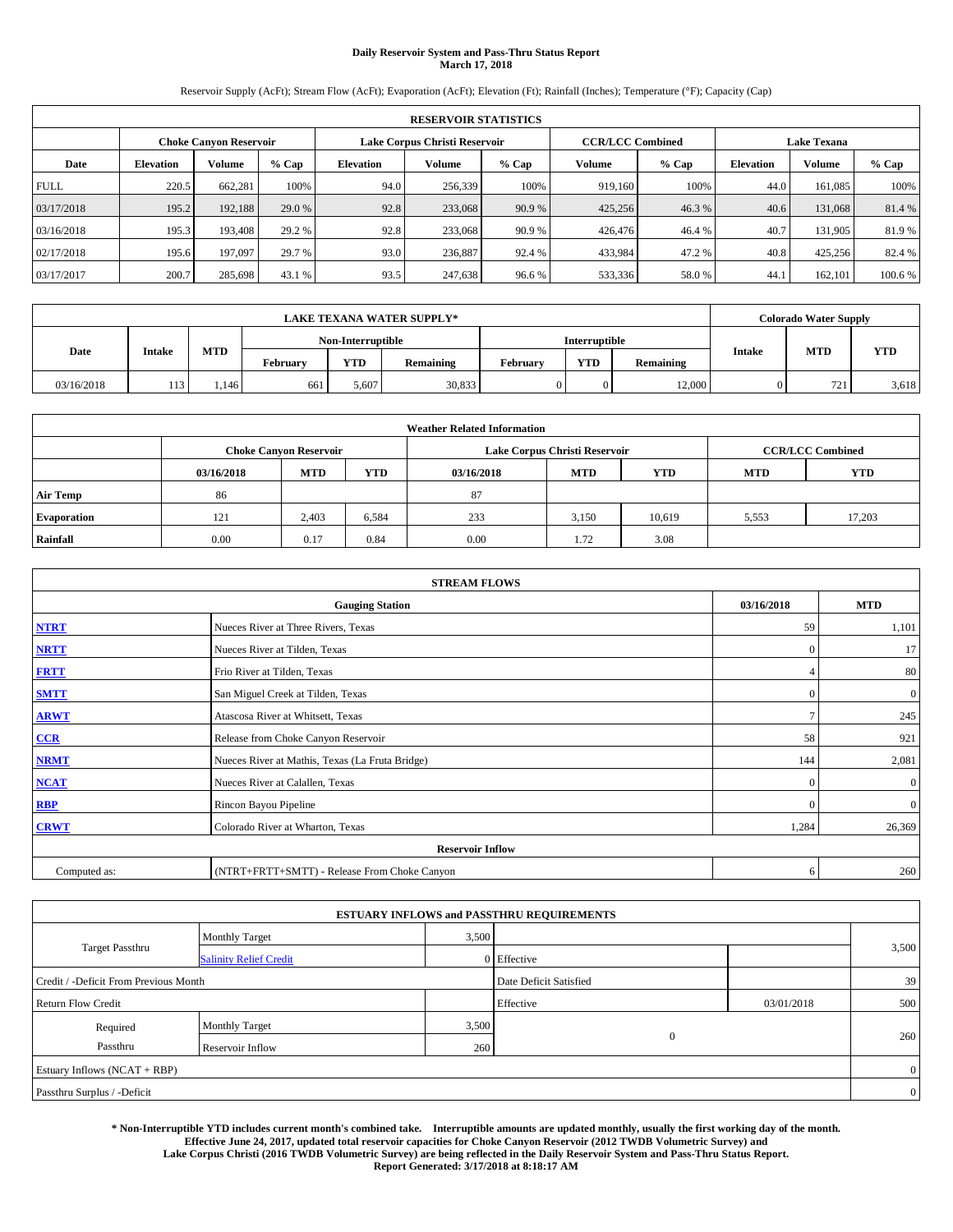# **Daily Reservoir System and Pass-Thru Status Report March 18, 2018**

Reservoir Supply (AcFt); Stream Flow (AcFt); Evaporation (AcFt); Elevation (Ft); Rainfall (Inches); Temperature (°F); Capacity (Cap)

|                                                         | <b>RESERVOIR STATISTICS</b> |         |         |                  |         |         |                         |         |                  |                    |         |
|---------------------------------------------------------|-----------------------------|---------|---------|------------------|---------|---------|-------------------------|---------|------------------|--------------------|---------|
| Lake Corpus Christi Reservoir<br>Choke Canvon Reservoir |                             |         |         |                  |         |         | <b>CCR/LCC Combined</b> |         |                  | <b>Lake Texana</b> |         |
| Date                                                    | <b>Elevation</b>            | Volume  | $%$ Cap | <b>Elevation</b> | Volume  | $%$ Cap | Volume                  | $%$ Cap | <b>Elevation</b> | <b>Volume</b>      | % Cap   |
| <b>FULL</b>                                             | 220.5                       | 662,281 | 100%    | 94.0             | 256,339 | 100%    | 919.160                 | 100%    | 44.0             | 161.085            | 100%    |
| 03/18/2018                                              | 195.2                       | 192,188 | 29.0 %  | 92.8             | 233,068 | 90.9 %  | 425,256                 | 46.3%   | 40.6             | 131,068            | 81.4 %  |
| 03/17/2018                                              | 195.2                       | 192,188 | 29.0 %  | 92.8             | 233,068 | 90.9 %  | 425,256                 | 46.3%   | 40.6             | 131,068            | 81.4 %  |
| 02/18/2018                                              | 195.6                       | 197,097 | 29.7 %  | 93.0             | 236,887 | 92.4 %  | 433,984                 | 47.2 %  | 40.8             | 425,256            | 82.4 %  |
| 03/18/2017                                              | 200.7                       | 286,795 | 43.3 %  | 93.5             | 247,638 | 96.6 %  | 534,433                 | 58.1 %  | 44.              | 162,101            | 100.6 % |

|            |               |            |                   |       | <b>LAKE TEXANA WATER SUPPLY*</b> |          |            |           |               | <b>Colorado Water Supply</b> |            |
|------------|---------------|------------|-------------------|-------|----------------------------------|----------|------------|-----------|---------------|------------------------------|------------|
|            |               |            | Non-Interruptible |       | <b>Interruptible</b>             |          |            |           |               |                              |            |
| Date       | <b>Intake</b> | <b>MTD</b> | Februarv          | YTD   | Remaining                        | Februarv | <b>YTD</b> | Remaining | <b>Intake</b> | <b>MTD</b>                   | <b>YTD</b> |
| 03/17/2018 | 117           | 1.263      | 661               | 5.724 | 30,716                           |          | 0          | 12.000    |               | 721                          | 3,618      |

| <b>Weather Related Information</b> |            |                                                                                                |       |      |                               |        |       |                         |  |  |
|------------------------------------|------------|------------------------------------------------------------------------------------------------|-------|------|-------------------------------|--------|-------|-------------------------|--|--|
|                                    |            | <b>Choke Canyon Reservoir</b>                                                                  |       |      | Lake Corpus Christi Reservoir |        |       | <b>CCR/LCC Combined</b> |  |  |
|                                    | 03/17/2018 | <b>YTD</b><br><b>YTD</b><br><b>MTD</b><br><b>MTD</b><br><b>YTD</b><br><b>MTD</b><br>03/17/2018 |       |      |                               |        |       |                         |  |  |
| <b>Air Temp</b>                    | 89         |                                                                                                |       | 85   |                               |        |       |                         |  |  |
| <b>Evaporation</b>                 | 199        | 2.602                                                                                          | 6,783 | 244  | 3,394                         | 10,863 | 5,996 | 17,646                  |  |  |
| Rainfall                           | 0.00       | 0.17                                                                                           | 0.84  | 0.00 | 1.72                          | 3.08   |       |                         |  |  |

|              | <b>STREAM FLOWS</b>                             |                |                  |  |  |  |  |  |  |  |
|--------------|-------------------------------------------------|----------------|------------------|--|--|--|--|--|--|--|
|              | <b>Gauging Station</b>                          | 03/17/2018     | <b>MTD</b>       |  |  |  |  |  |  |  |
| <b>NTRT</b>  | Nueces River at Three Rivers, Texas             | 58             | 1,159            |  |  |  |  |  |  |  |
| <b>NRTT</b>  | Nueces River at Tilden, Texas                   | $\overline{0}$ | 17               |  |  |  |  |  |  |  |
| <b>FRTT</b>  | Frio River at Tilden, Texas                     |                | 84               |  |  |  |  |  |  |  |
| <b>SMTT</b>  | San Miguel Creek at Tilden, Texas               | $\mathbf{0}$   | $\boldsymbol{0}$ |  |  |  |  |  |  |  |
| <b>ARWT</b>  | Atascosa River at Whitsett, Texas               | $\mathcal{I}$  | 252              |  |  |  |  |  |  |  |
| $CCR$        | Release from Choke Canyon Reservoir             | 58             | 979              |  |  |  |  |  |  |  |
| <b>NRMT</b>  | Nueces River at Mathis, Texas (La Fruta Bridge) | 186            | 2,266            |  |  |  |  |  |  |  |
| <b>NCAT</b>  | Nueces River at Calallen, Texas                 | $\Omega$       | $\boldsymbol{0}$ |  |  |  |  |  |  |  |
| RBP          | Rincon Bayou Pipeline                           | $\Omega$       | $\mathbf{0}$     |  |  |  |  |  |  |  |
| <b>CRWT</b>  | Colorado River at Wharton, Texas                | 1,300          | 27,669           |  |  |  |  |  |  |  |
|              | <b>Reservoir Inflow</b>                         |                |                  |  |  |  |  |  |  |  |
| Computed as: | (NTRT+FRTT+SMTT) - Release From Choke Canyon    | 5              | 264              |  |  |  |  |  |  |  |

| <b>ESTUARY INFLOWS and PASSTHRU REQUIREMENTS</b> |                               |       |                        |            |       |  |  |  |  |  |
|--------------------------------------------------|-------------------------------|-------|------------------------|------------|-------|--|--|--|--|--|
|                                                  | <b>Monthly Target</b>         | 3,500 |                        |            |       |  |  |  |  |  |
| <b>Target Passthru</b>                           | <b>Salinity Relief Credit</b> |       | 0 Effective            |            | 3,500 |  |  |  |  |  |
| Credit / -Deficit From Previous Month            |                               |       | Date Deficit Satisfied |            | 39    |  |  |  |  |  |
| <b>Return Flow Credit</b>                        |                               |       | Effective              | 03/01/2018 | 500   |  |  |  |  |  |
| Required                                         | <b>Monthly Target</b>         | 3,500 |                        |            |       |  |  |  |  |  |
| Passthru                                         | Reservoir Inflow              | 264   | $\mathbf{0}$           |            | 264   |  |  |  |  |  |
| Estuary Inflows (NCAT + RBP)                     |                               |       |                        |            |       |  |  |  |  |  |
| Passthru Surplus / -Deficit                      |                               |       |                        |            |       |  |  |  |  |  |

**\* Non-Interruptible YTD includes current month's combined take. Interruptible amounts are updated monthly, usually the first working day of the month. Effective June 24, 2017, updated total reservoir capacities for Choke Canyon Reservoir (2012 TWDB Volumetric Survey) and Lake Corpus Christi (2016 TWDB Volumetric Survey) are being reflected in the Daily Reservoir System and Pass-Thru Status Report. Report Generated: 3/18/2018 at 8:11:53 AM**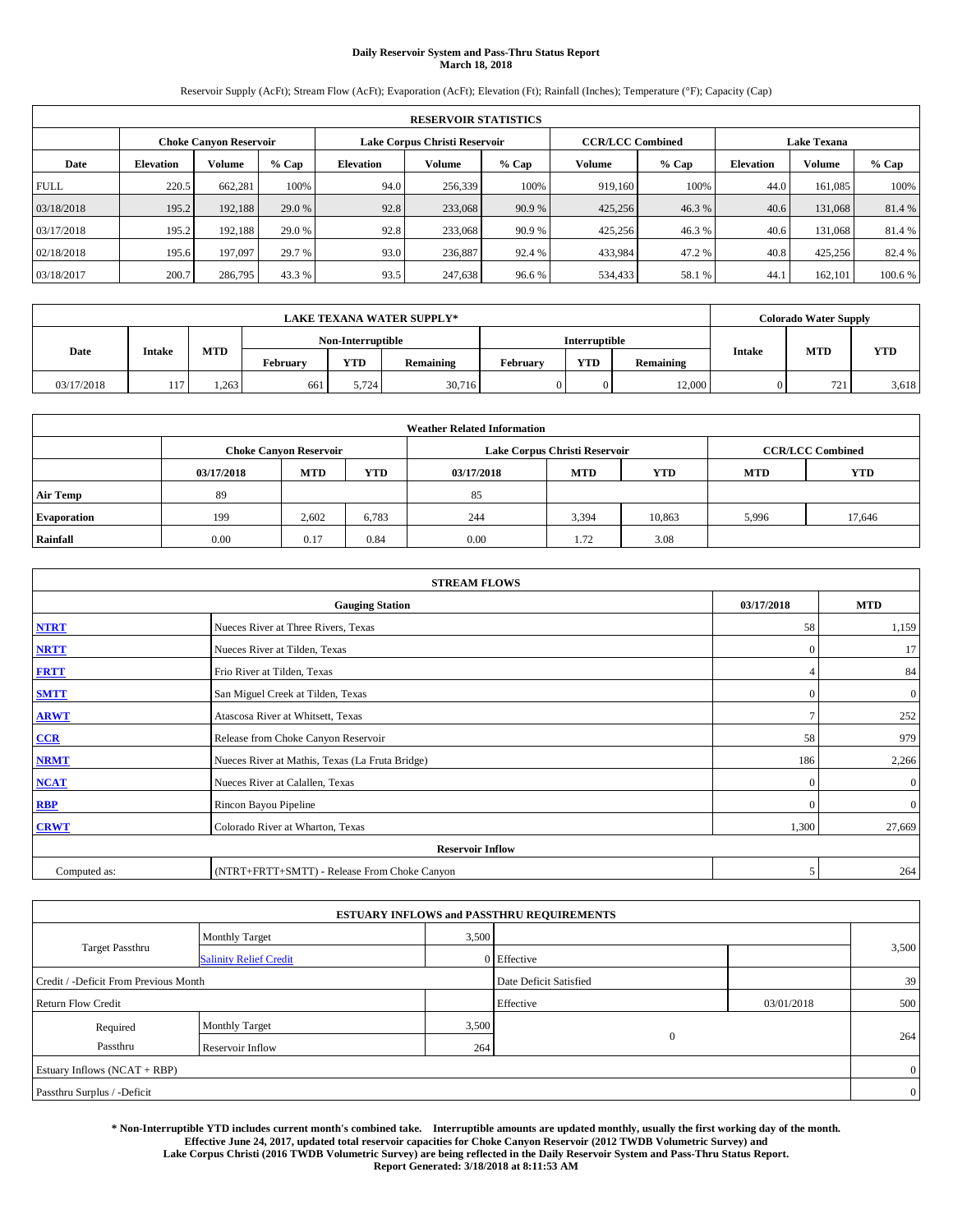# **Daily Reservoir System and Pass-Thru Status Report March 19, 2018**

Reservoir Supply (AcFt); Stream Flow (AcFt); Evaporation (AcFt); Elevation (Ft); Rainfall (Inches); Temperature (°F); Capacity (Cap)

|                                                                | <b>RESERVOIR STATISTICS</b> |         |         |           |         |         |                         |         |                  |                    |         |
|----------------------------------------------------------------|-----------------------------|---------|---------|-----------|---------|---------|-------------------------|---------|------------------|--------------------|---------|
| Lake Corpus Christi Reservoir<br><b>Choke Canyon Reservoir</b> |                             |         |         |           |         |         | <b>CCR/LCC Combined</b> |         |                  | <b>Lake Texana</b> |         |
| Date                                                           | <b>Elevation</b>            | Volume  | $%$ Cap | Elevation | Volume  | $%$ Cap | Volume                  | $%$ Cap | <b>Elevation</b> | <b>Volume</b>      | % Cap   |
| <b>FULL</b>                                                    | 220.5                       | 662,281 | 100%    | 94.0      | 256,339 | 100%    | 919.160                 | 100%    | 44.0             | 161.085            | 100%    |
| 03/19/2018                                                     | 195.2                       | 192,188 | 29.0 %  | 92.7      | 231,167 | 90.2 %  | 423,355                 | 46.1 %  | 40.6             | 131,068            | 81.4 %  |
| 03/18/2018                                                     | 195.2                       | 192,188 | 29.0 %  | 92.8      | 233,068 | 90.9 %  | 425,256                 | 46.3%   | 40.6             | 131.068            | 81.4 %  |
| 02/19/2018                                                     | 195.5                       | 195,863 | 29.5 %  | 93.0      | 236,887 | 92.4 %  | 432,750                 | 47.1 %  | 40.8             | 423,355            | 82.4 %  |
| 03/19/2017                                                     | 200.6                       | 285,541 | 43.1 %  | 93.5      | 247,638 | 96.6%   | 533,179                 | 58.0%   | 44.              | 162,101            | 100.6 % |

|            |        |            |          |                   | <b>LAKE TEXANA WATER SUPPLY*</b> |          |               |           |               | <b>Colorado Water Supply</b> |            |
|------------|--------|------------|----------|-------------------|----------------------------------|----------|---------------|-----------|---------------|------------------------------|------------|
|            |        |            |          | Non-Interruptible |                                  |          | Interruptible |           |               |                              |            |
| Date       | Intake | <b>MTD</b> | Februarv | <b>YTD</b>        | Remaining                        | Februarv | <b>YTD</b>    | Remaining | <b>Intake</b> | <b>MTD</b>                   | <b>YTD</b> |
| 03/18/2018 | 117    | 1,380      | 661      | 5,841             | 30,599                           |          |               | 12,000    |               | 721                          | 3,618      |

| <b>Weather Related Information</b> |            |                                                                                                |       |      |                               |        |       |                         |  |  |
|------------------------------------|------------|------------------------------------------------------------------------------------------------|-------|------|-------------------------------|--------|-------|-------------------------|--|--|
|                                    |            | <b>Choke Canyon Reservoir</b>                                                                  |       |      | Lake Corpus Christi Reservoir |        |       | <b>CCR/LCC Combined</b> |  |  |
|                                    | 03/18/2018 | <b>YTD</b><br><b>YTD</b><br><b>MTD</b><br><b>MTD</b><br><b>YTD</b><br><b>MTD</b><br>03/18/2018 |       |      |                               |        |       |                         |  |  |
| <b>Air Temp</b>                    | 90         |                                                                                                |       | 86   |                               |        |       |                         |  |  |
| <b>Evaporation</b>                 | 184        | 2.786                                                                                          | 6,967 | 144  | 3,538                         | 11.007 | 6,324 | 17,974                  |  |  |
| Rainfall                           | 0.00       | 0.17                                                                                           | 0.84  | 0.00 | 1.72                          | 3.08   |       |                         |  |  |

| <b>STREAM FLOWS</b> |                                                 |                |                  |  |  |  |  |  |  |
|---------------------|-------------------------------------------------|----------------|------------------|--|--|--|--|--|--|
|                     | <b>Gauging Station</b>                          | 03/18/2018     | <b>MTD</b>       |  |  |  |  |  |  |
| <b>NTRT</b>         | Nueces River at Three Rivers, Texas             | 57             | 1,216            |  |  |  |  |  |  |
| <b>NRTT</b>         | Nueces River at Tilden, Texas                   | $\Omega$       | 17               |  |  |  |  |  |  |
| <b>FRTT</b>         | Frio River at Tilden, Texas                     |                | 88               |  |  |  |  |  |  |
| <b>SMTT</b>         | San Miguel Creek at Tilden, Texas               | $\mathbf{0}$   | $\boldsymbol{0}$ |  |  |  |  |  |  |
| <b>ARWT</b>         | Atascosa River at Whitsett, Texas               | $\overline{ }$ | 259              |  |  |  |  |  |  |
| $CCR$               | Release from Choke Canyon Reservoir             | 58             | 1,036            |  |  |  |  |  |  |
| <b>NRMT</b>         | Nueces River at Mathis, Texas (La Fruta Bridge) | 186            | 2,453            |  |  |  |  |  |  |
| <b>NCAT</b>         | Nueces River at Calallen, Texas                 | $\Omega$       | $\mathbf{0}$     |  |  |  |  |  |  |
| RBP                 | Rincon Bayou Pipeline                           | $\mathbf{0}$   | $\mathbf{0}$     |  |  |  |  |  |  |
| <b>CRWT</b>         | Colorado River at Wharton, Texas                | 1,290          | 28,959           |  |  |  |  |  |  |
|                     |                                                 |                |                  |  |  |  |  |  |  |
| Computed as:        | (NTRT+FRTT+SMTT) - Release From Choke Canyon    | $\overline{4}$ | 268              |  |  |  |  |  |  |

| <b>ESTUARY INFLOWS and PASSTHRU REQUIREMENTS</b> |                               |       |                        |            |       |  |  |  |  |  |
|--------------------------------------------------|-------------------------------|-------|------------------------|------------|-------|--|--|--|--|--|
|                                                  | <b>Monthly Target</b>         | 3,500 |                        |            |       |  |  |  |  |  |
| <b>Target Passthru</b>                           | <b>Salinity Relief Credit</b> |       | 0 Effective            |            | 3,500 |  |  |  |  |  |
| Credit / -Deficit From Previous Month            |                               |       | Date Deficit Satisfied |            | 39    |  |  |  |  |  |
| <b>Return Flow Credit</b>                        |                               |       | Effective              | 03/01/2018 | 500   |  |  |  |  |  |
| Required                                         | <b>Monthly Target</b>         | 3,500 |                        |            |       |  |  |  |  |  |
| Passthru                                         | Reservoir Inflow              | 268   | $\mathbf{0}$           |            | 268   |  |  |  |  |  |
| Estuary Inflows (NCAT + RBP)                     |                               |       |                        |            |       |  |  |  |  |  |
| Passthru Surplus / -Deficit                      |                               |       |                        |            |       |  |  |  |  |  |

**\* Non-Interruptible YTD includes current month's combined take. Interruptible amounts are updated monthly, usually the first working day of the month. Effective June 24, 2017, updated total reservoir capacities for Choke Canyon Reservoir (2012 TWDB Volumetric Survey) and Lake Corpus Christi (2016 TWDB Volumetric Survey) are being reflected in the Daily Reservoir System and Pass-Thru Status Report. Report Generated: 3/19/2018 at 8:47:49 AM**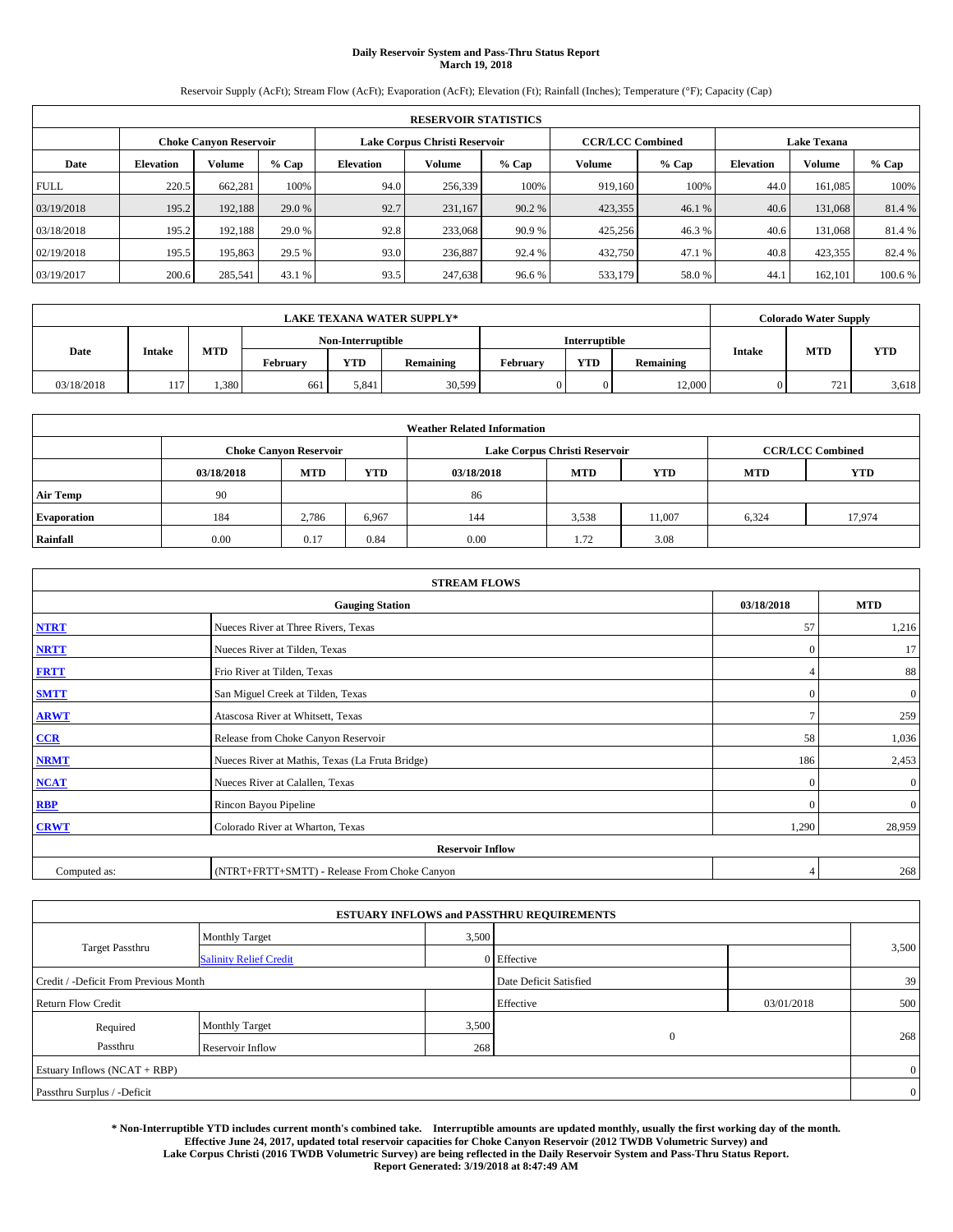# **Daily Reservoir System and Pass-Thru Status Report March 20, 2018**

Reservoir Supply (AcFt); Stream Flow (AcFt); Evaporation (AcFt); Elevation (Ft); Rainfall (Inches); Temperature (°F); Capacity (Cap)

|                                                                | <b>RESERVOIR STATISTICS</b> |         |         |           |         |         |                         |         |                  |                    |         |
|----------------------------------------------------------------|-----------------------------|---------|---------|-----------|---------|---------|-------------------------|---------|------------------|--------------------|---------|
| Lake Corpus Christi Reservoir<br><b>Choke Canyon Reservoir</b> |                             |         |         |           |         |         | <b>CCR/LCC Combined</b> |         |                  | <b>Lake Texana</b> |         |
| Date                                                           | <b>Elevation</b>            | Volume  | $%$ Cap | Elevation | Volume  | $%$ Cap | Volume                  | $%$ Cap | <b>Elevation</b> | <b>Volume</b>      | % Cap   |
| <b>FULL</b>                                                    | 220.5                       | 662,281 | 100%    | 94.0      | 256,339 | 100%    | 919.160                 | 100%    | 44.0             | 161.085            | 100%    |
| 03/20/2018                                                     | 195.2                       | 193,408 | 29.2 %  | 92.7      | 231,167 | 90.2 %  | 424,575                 | 46.2 %  | 40.6             | 131,068            | 81.4 %  |
| 03/19/2018                                                     | 195.2                       | 192,188 | 29.0 %  | 92.7      | 231.167 | 90.2 %  | 423,355                 | 46.1 %  | 40.6             | 131.068            | 81.4 %  |
| 02/20/2018                                                     | 195.5                       | 195,863 | 29.5 %  | 92.9      | 234,975 | 91.7 %  | 430,838                 | 46.9%   | 40.8             | 424,575            | 82.5 %  |
| 03/20/2017                                                     | 200.7                       | 286,322 | 43.2 %  | 93.5      | 247,457 | 96.5 %  | 533,779                 | 58.1 %  | 44.              | 162,101            | 100.6 % |

|            |               |            |          |                   | <b>LAKE TEXANA WATER SUPPLY*</b> |          |                      |           |               | <b>Colorado Water Supply</b> |            |
|------------|---------------|------------|----------|-------------------|----------------------------------|----------|----------------------|-----------|---------------|------------------------------|------------|
|            |               |            |          | Non-Interruptible |                                  |          | <b>Interruptible</b> |           |               |                              |            |
| Date       | <b>Intake</b> | <b>MTD</b> | Februarv | YTD               | Remaining                        | Februarv | <b>YTD</b>           | Remaining | <b>Intake</b> | <b>MTD</b>                   | <b>YTD</b> |
| 03/19/2018 | 117           | . 497      | 661      | 5.958             | 30,482                           |          | 0                    | 12.000    |               | 721                          | 3,618      |

|                    | <b>Weather Related Information</b> |                                                                                                |       |      |                               |                         |       |        |  |  |  |  |
|--------------------|------------------------------------|------------------------------------------------------------------------------------------------|-------|------|-------------------------------|-------------------------|-------|--------|--|--|--|--|
|                    |                                    | <b>Choke Canyon Reservoir</b>                                                                  |       |      | Lake Corpus Christi Reservoir | <b>CCR/LCC Combined</b> |       |        |  |  |  |  |
|                    | 03/19/2018                         | <b>YTD</b><br><b>YTD</b><br><b>MTD</b><br><b>MTD</b><br><b>YTD</b><br><b>MTD</b><br>03/19/2018 |       |      |                               |                         |       |        |  |  |  |  |
| <b>Air Temp</b>    | 88                                 |                                                                                                |       | 85   |                               |                         |       |        |  |  |  |  |
| <b>Evaporation</b> | 299                                | 3,085                                                                                          | 7,266 | 343  | 3,881                         | 11,350                  | 6,966 | 18,616 |  |  |  |  |
| Rainfall           | 0.00                               | 0.17                                                                                           | 0.84  | 0.00 | 1.72                          | 3.08                    |       |        |  |  |  |  |

| <b>STREAM FLOWS</b> |                                                 |                |                  |  |  |  |  |  |
|---------------------|-------------------------------------------------|----------------|------------------|--|--|--|--|--|
|                     | <b>Gauging Station</b>                          | 03/19/2018     | <b>MTD</b>       |  |  |  |  |  |
| <b>NTRT</b>         | Nueces River at Three Rivers, Texas             | 56             | 1,272            |  |  |  |  |  |
| <b>NRTT</b>         | Nueces River at Tilden, Texas                   | $\overline{0}$ | 17               |  |  |  |  |  |
| <b>FRTT</b>         | Frio River at Tilden, Texas                     |                | 92               |  |  |  |  |  |
| <b>SMTT</b>         | San Miguel Creek at Tilden, Texas               | $\mathbf{0}$   | $\boldsymbol{0}$ |  |  |  |  |  |
| <b>ARWT</b>         | Atascosa River at Whitsett, Texas               | $\mathcal{I}$  | 266              |  |  |  |  |  |
| $CCR$               | Release from Choke Canyon Reservoir             | 58             | 1,094            |  |  |  |  |  |
| <b>NRMT</b>         | Nueces River at Mathis, Texas (La Fruta Bridge) | 240            | 2,693            |  |  |  |  |  |
| <b>NCAT</b>         | Nueces River at Calallen, Texas                 | $\Omega$       | $\boldsymbol{0}$ |  |  |  |  |  |
| RBP                 | Rincon Bayou Pipeline                           | $\Omega$       | $\mathbf{0}$     |  |  |  |  |  |
| <b>CRWT</b>         | Colorado River at Wharton, Texas                | 1,290          | 30,249           |  |  |  |  |  |
|                     | <b>Reservoir Inflow</b>                         |                |                  |  |  |  |  |  |
| Computed as:        | (NTRT+FRTT+SMTT) - Release From Choke Canyon    | 3              | 271              |  |  |  |  |  |

|                                       |                               |       | <b>ESTUARY INFLOWS and PASSTHRU REQUIREMENTS</b> |            |                |  |
|---------------------------------------|-------------------------------|-------|--------------------------------------------------|------------|----------------|--|
|                                       | <b>Monthly Target</b>         | 3,500 |                                                  |            |                |  |
| Target Passthru                       | <b>Salinity Relief Credit</b> |       | 0 Effective                                      |            | 3,500          |  |
| Credit / -Deficit From Previous Month |                               |       | Date Deficit Satisfied                           |            | 39             |  |
| <b>Return Flow Credit</b>             |                               |       | Effective                                        | 03/01/2018 | 500            |  |
| Required                              | Monthly Target                | 3,500 |                                                  |            |                |  |
| Passthru                              | Reservoir Inflow              | 271   | $\mathbf{0}$                                     |            | 271            |  |
| Estuary Inflows (NCAT + RBP)          |                               |       |                                                  |            | $\overline{0}$ |  |
| Passthru Surplus / -Deficit           |                               |       |                                                  |            | $\overline{0}$ |  |

**\* Non-Interruptible YTD includes current month's combined take. Interruptible amounts are updated monthly, usually the first working day of the month. Effective June 24, 2017, updated total reservoir capacities for Choke Canyon Reservoir (2012 TWDB Volumetric Survey) and Lake Corpus Christi (2016 TWDB Volumetric Survey) are being reflected in the Daily Reservoir System and Pass-Thru Status Report. Report Generated: 3/20/2018 at 8:00:26 AM**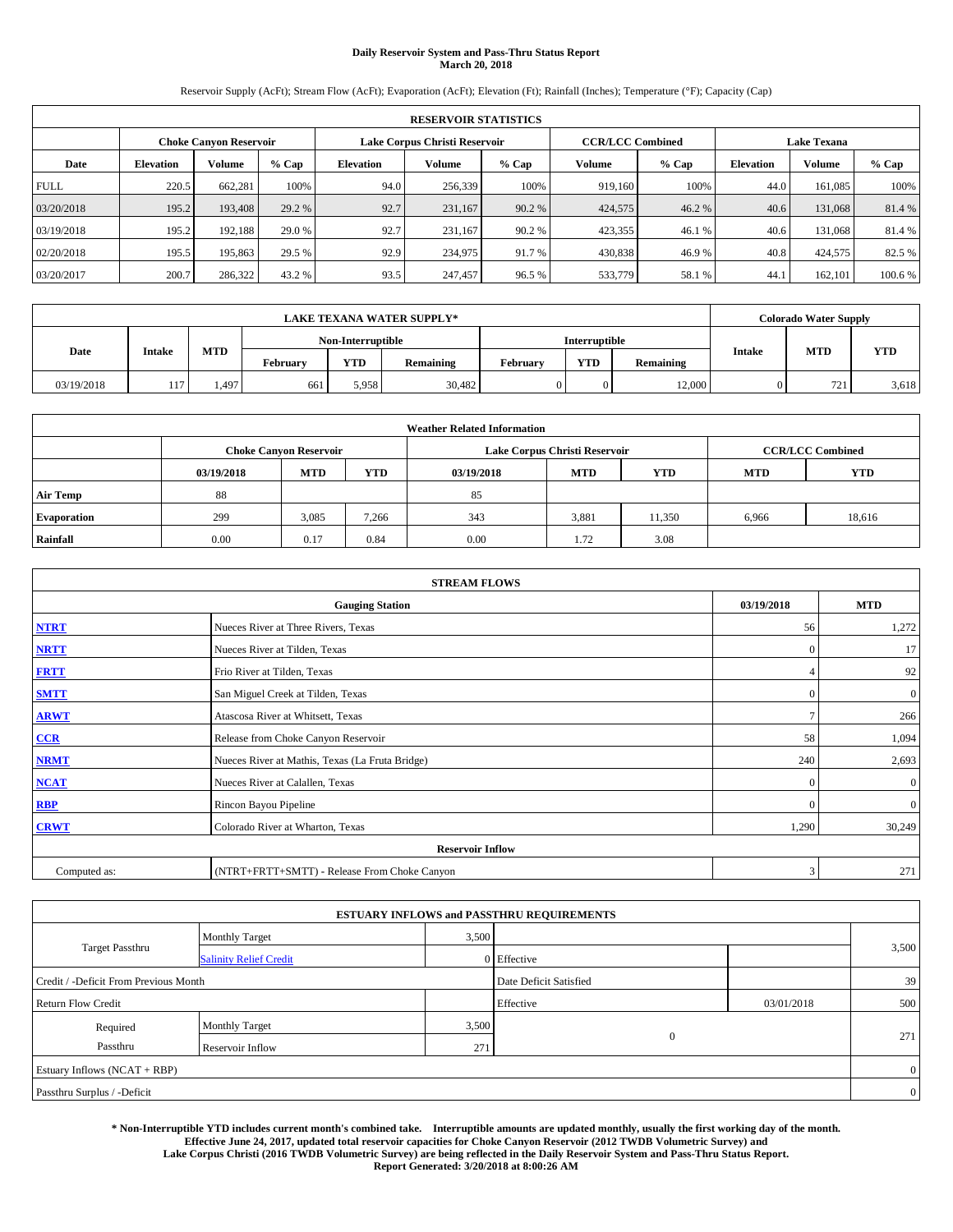# **Daily Reservoir System and Pass-Thru Status Report March 21, 2018**

Reservoir Supply (AcFt); Stream Flow (AcFt); Evaporation (AcFt); Elevation (Ft); Rainfall (Inches); Temperature (°F); Capacity (Cap)

|             | <b>RESERVOIR STATISTICS</b>                             |         |         |                  |         |         |                         |         |                    |               |         |  |  |
|-------------|---------------------------------------------------------|---------|---------|------------------|---------|---------|-------------------------|---------|--------------------|---------------|---------|--|--|
|             | Lake Corpus Christi Reservoir<br>Choke Canvon Reservoir |         |         |                  |         |         | <b>CCR/LCC Combined</b> |         | <b>Lake Texana</b> |               |         |  |  |
| Date        | <b>Elevation</b>                                        | Volume  | $%$ Cap | <b>Elevation</b> | Volume  | $%$ Cap | Volume                  | $%$ Cap | <b>Elevation</b>   | <b>Volume</b> | % Cap   |  |  |
| <b>FULL</b> | 220.5                                                   | 662,281 | 100%    | 94.0             | 256,339 | 100%    | 919.160                 | 100%    | 44.0               | 161.085       | 100%    |  |  |
| 03/21/2018  | 195.3                                                   | 193,408 | 29.2 %  | 92.7             | 231,167 | 90.2 %  | 424,575                 | 46.2%   | 40.6               | 131,095       | 81.4 %  |  |  |
| 03/20/2018  | 195.2                                                   | 193.408 | 29.2 %  | 92.7             | 231.167 | 90.2 %  | 424,575                 | 46.2%   | 40.6               | 131.068       | 81.4 %  |  |  |
| 02/21/2018  | 195.5                                                   | 195,863 | 29.5 %  | 93.0             | 236,887 | 92.4 %  | 432,750                 | 47.1 %  | 40.8               | 424,575       | 82.5 %  |  |  |
| 03/21/2017  | 200.7                                                   | 286,478 | 43.2 %  | 93.5             | 247,277 | 96.5 %  | 533,755                 | 58.1 %  | 44.                | 162,101       | 100.6 % |  |  |

|            | <b>LAKE TEXANA WATER SUPPLY*</b> |       |          |                   |           |          |                      |           |               | <b>Colorado Water Supply</b> |            |
|------------|----------------------------------|-------|----------|-------------------|-----------|----------|----------------------|-----------|---------------|------------------------------|------------|
|            |                                  |       |          | Non-Interruptible |           |          | <b>Interruptible</b> |           |               |                              |            |
| Date       | Intake                           | MTD   | Februarv | <b>YTD</b>        | Remaining | Februarv | <b>YTD</b>           | Remaining | <b>Intake</b> | MTD                          | <b>YTD</b> |
| 03/20/2018 | 118 <sup>1</sup>                 | 1.615 | 661      | 6,076             | 30,364    |          |                      | 12,000    |               | 721                          | 3,618      |

|                    | <b>Weather Related Information</b> |                                                                                                |       |      |                               |                         |       |        |  |  |  |  |
|--------------------|------------------------------------|------------------------------------------------------------------------------------------------|-------|------|-------------------------------|-------------------------|-------|--------|--|--|--|--|
|                    |                                    | <b>Choke Canyon Reservoir</b>                                                                  |       |      | Lake Corpus Christi Reservoir | <b>CCR/LCC Combined</b> |       |        |  |  |  |  |
|                    | 03/20/2018                         | <b>YTD</b><br><b>YTD</b><br><b>MTD</b><br><b>MTD</b><br><b>YTD</b><br><b>MTD</b><br>03/20/2018 |       |      |                               |                         |       |        |  |  |  |  |
| <b>Air Temp</b>    | 88                                 |                                                                                                |       | 76   |                               |                         |       |        |  |  |  |  |
| <b>Evaporation</b> | 199                                | 3.284                                                                                          | 7,465 | 354  | 4,235                         | 11.704                  | 7,519 | 19,169 |  |  |  |  |
| Rainfall           | 0.00                               | 0.17                                                                                           | 0.84  | 0.00 | 1.72                          | 3.08                    |       |        |  |  |  |  |

| <b>STREAM FLOWS</b> |                                                 |                |                  |  |  |  |  |  |
|---------------------|-------------------------------------------------|----------------|------------------|--|--|--|--|--|
|                     | <b>Gauging Station</b>                          | 03/20/2018     | <b>MTD</b>       |  |  |  |  |  |
| <b>NTRT</b>         | Nueces River at Three Rivers, Texas             | 55             | 1,327            |  |  |  |  |  |
| <b>NRTT</b>         | Nueces River at Tilden, Texas                   | $\overline{0}$ | 17               |  |  |  |  |  |
| <b>FRTT</b>         | Frio River at Tilden, Texas                     | 3              | 96               |  |  |  |  |  |
| <b>SMTT</b>         | San Miguel Creek at Tilden, Texas               | $\mathbf{0}$   | $\boldsymbol{0}$ |  |  |  |  |  |
| <b>ARWT</b>         | Atascosa River at Whitsett, Texas               | 3              | 269              |  |  |  |  |  |
| $CCR$               | Release from Choke Canyon Reservoir             | 58             | 1,151            |  |  |  |  |  |
| <b>NRMT</b>         | Nueces River at Mathis, Texas (La Fruta Bridge) | 228            | 2,921            |  |  |  |  |  |
| <b>NCAT</b>         | Nueces River at Calallen, Texas                 | $\Omega$       | $\boldsymbol{0}$ |  |  |  |  |  |
| RBP                 | Rincon Bayou Pipeline                           | $\Omega$       | $\mathbf{0}$     |  |  |  |  |  |
| <b>CRWT</b>         | Colorado River at Wharton, Texas                | 1,253          | 31,502           |  |  |  |  |  |
|                     | <b>Reservoir Inflow</b>                         |                |                  |  |  |  |  |  |
| Computed as:        | (NTRT+FRTT+SMTT) - Release From Choke Canyon    |                | 272              |  |  |  |  |  |

|                                       |                               |       | <b>ESTUARY INFLOWS and PASSTHRU REQUIREMENTS</b> |            |                |
|---------------------------------------|-------------------------------|-------|--------------------------------------------------|------------|----------------|
|                                       | <b>Monthly Target</b>         | 3,500 |                                                  |            |                |
| <b>Target Passthru</b>                | <b>Salinity Relief Credit</b> |       | 0 Effective                                      |            | 3,500          |
| Credit / -Deficit From Previous Month |                               |       | Date Deficit Satisfied                           |            | 39             |
| <b>Return Flow Credit</b>             |                               |       | Effective                                        | 03/01/2018 | 500            |
| Required                              | Monthly Target                | 3,500 |                                                  |            |                |
| Passthru                              | Reservoir Inflow              | 272   | $\overline{0}$                                   |            | 272            |
| Estuary Inflows (NCAT + RBP)          |                               |       |                                                  |            | $\overline{0}$ |
| Passthru Surplus / -Deficit           |                               |       |                                                  |            | $\overline{0}$ |

**\* Non-Interruptible YTD includes current month's combined take. Interruptible amounts are updated monthly, usually the first working day of the month. Effective June 24, 2017, updated total reservoir capacities for Choke Canyon Reservoir (2012 TWDB Volumetric Survey) and Lake Corpus Christi (2016 TWDB Volumetric Survey) are being reflected in the Daily Reservoir System and Pass-Thru Status Report. Report Generated: 3/21/2018 at 8:10:19 AM**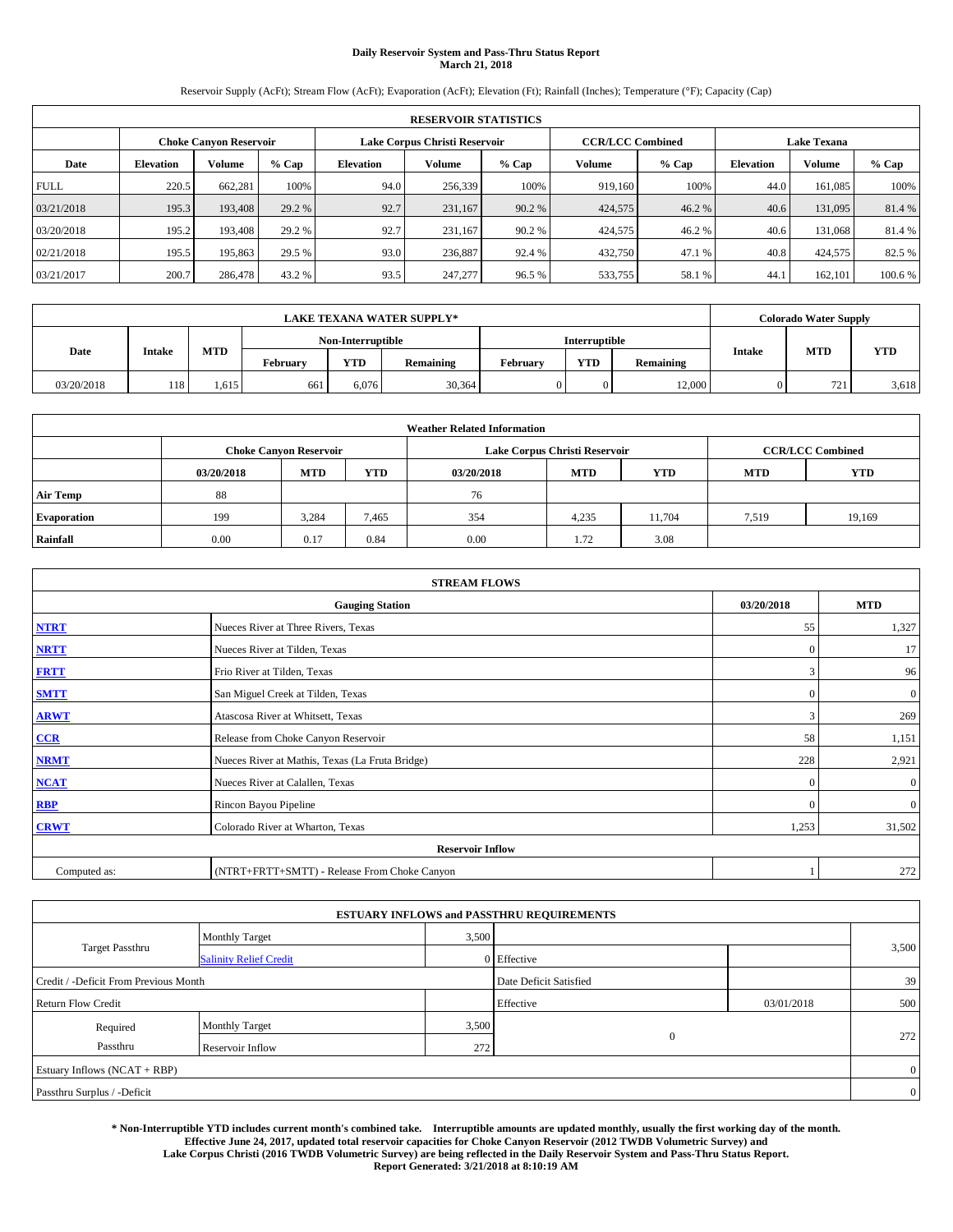# **Daily Reservoir System and Pass-Thru Status Report March 22, 2018**

Reservoir Supply (AcFt); Stream Flow (AcFt); Evaporation (AcFt); Elevation (Ft); Rainfall (Inches); Temperature (°F); Capacity (Cap)

|             | <b>RESERVOIR STATISTICS</b>                             |         |         |                  |         |         |                         |         |                    |               |         |  |  |
|-------------|---------------------------------------------------------|---------|---------|------------------|---------|---------|-------------------------|---------|--------------------|---------------|---------|--|--|
|             | Lake Corpus Christi Reservoir<br>Choke Canvon Reservoir |         |         |                  |         |         | <b>CCR/LCC Combined</b> |         | <b>Lake Texana</b> |               |         |  |  |
| Date        | <b>Elevation</b>                                        | Volume  | $%$ Cap | <b>Elevation</b> | Volume  | $%$ Cap | Volume                  | $%$ Cap | <b>Elevation</b>   | <b>Volume</b> | % Cap   |  |  |
| <b>FULL</b> | 220.5                                                   | 662,281 | 100%    | 94.0             | 256,339 | 100%    | 919.160                 | 100%    | 44.0               | 161.085       | 100%    |  |  |
| 03/22/2018  | 195.2                                                   | 192,188 | 29.0 %  | 92.7             | 231,167 | 90.2 %  | 423,355                 | 46.1 %  | 40.5               | 130.232       | 80.8%   |  |  |
| 03/21/2018  | 195.3                                                   | 193.408 | 29.2 %  | 92.7             | 231.167 | 90.2 %  | 424,575                 | 46.2%   | 40.7               | 131.095       | 81.4 %  |  |  |
| 02/22/2018  | 195.5                                                   | 195,863 | 29.5 %  | 93.1             | 238,806 | 93.2 %  | 434,669                 | 47.3 %  | 40.8               | 423,355       | 82.5 %  |  |  |
| 03/22/2017  | 200.7                                                   | 286,322 | 43.2 %  | 93.4             | 246,916 | 96.3%   | 533,238                 | 58.0%   | 44.                | 162,101       | 100.6 % |  |  |

|            |               |            |                   |       | <b>LAKE TEXANA WATER SUPPLY*</b> |          |                      |           |               | <b>Colorado Water Supply</b> |            |
|------------|---------------|------------|-------------------|-------|----------------------------------|----------|----------------------|-----------|---------------|------------------------------|------------|
|            |               |            | Non-Interruptible |       |                                  |          | <b>Interruptible</b> |           |               |                              |            |
| Date       | <b>Intake</b> | <b>MTD</b> | Februarv          | YTD   | Remaining                        | Februarv | <b>YTD</b>           | Remaining | <b>Intake</b> | <b>MTD</b>                   | <b>YTD</b> |
| 03/21/2018 | 118           | 1.733      | 661               | 6.194 | 30,246                           |          | 0                    | 12.000    |               | 721                          | 3,618      |

|                    | <b>Weather Related Information</b> |                                                                                                |       |      |                               |                         |       |        |  |  |  |  |
|--------------------|------------------------------------|------------------------------------------------------------------------------------------------|-------|------|-------------------------------|-------------------------|-------|--------|--|--|--|--|
|                    |                                    | <b>Choke Canyon Reservoir</b>                                                                  |       |      | Lake Corpus Christi Reservoir | <b>CCR/LCC Combined</b> |       |        |  |  |  |  |
|                    | 03/21/2018                         | <b>YTD</b><br><b>YTD</b><br><b>MTD</b><br><b>MTD</b><br><b>YTD</b><br><b>MTD</b><br>03/21/2018 |       |      |                               |                         |       |        |  |  |  |  |
| <b>Air Temp</b>    | 81                                 |                                                                                                |       | 77   |                               |                         |       |        |  |  |  |  |
| <b>Evaporation</b> | 234                                | 3,518                                                                                          | 7,699 | 287  | 4,522                         | 11.991                  | 8,040 | 19,690 |  |  |  |  |
| Rainfall           | 0.00                               | 0.17                                                                                           | 0.84  | 0.00 | 1.72                          | 3.08                    |       |        |  |  |  |  |

| <b>STREAM FLOWS</b> |                                                 |                             |                |  |  |  |  |  |  |
|---------------------|-------------------------------------------------|-----------------------------|----------------|--|--|--|--|--|--|
|                     | <b>Gauging Station</b>                          |                             |                |  |  |  |  |  |  |
| <b>NTRT</b>         | Nueces River at Three Rivers, Texas             | 55                          | 1,382          |  |  |  |  |  |  |
| <b>NRTT</b>         | Nueces River at Tilden, Texas                   | $\Omega$                    | 17             |  |  |  |  |  |  |
| <b>FRTT</b>         | Frio River at Tilden, Texas                     | 3                           | 98             |  |  |  |  |  |  |
| <b>SMTT</b>         | San Miguel Creek at Tilden, Texas               | $\mathbf{0}$                | $\mathbf{0}$   |  |  |  |  |  |  |
| <b>ARWT</b>         | Atascosa River at Whitsett, Texas               | 3                           | 272            |  |  |  |  |  |  |
| CCR                 | Release from Choke Canyon Reservoir             | 58                          | 1,209          |  |  |  |  |  |  |
| <b>NRMT</b>         | Nueces River at Mathis, Texas (La Fruta Bridge) | 161                         | 3,082          |  |  |  |  |  |  |
| <b>NCAT</b>         | Nueces River at Calallen, Texas                 | $\mathcal{D}_{\mathcal{A}}$ | $\overline{c}$ |  |  |  |  |  |  |
| <b>RBP</b>          | Rincon Bayou Pipeline                           | $\Omega$                    | $\mathbf{0}$   |  |  |  |  |  |  |
| <b>CRWT</b>         | Colorado River at Wharton, Texas                | 1,171                       | 32,673         |  |  |  |  |  |  |
|                     | <b>Reservoir Inflow</b>                         |                             |                |  |  |  |  |  |  |
| Computed as:        | (NTRT+FRTT+SMTT) - Release From Choke Canyon    | 6                           | 277            |  |  |  |  |  |  |

|                                       |                               |       | <b>ESTUARY INFLOWS and PASSTHRU REQUIREMENTS</b> |            |                |
|---------------------------------------|-------------------------------|-------|--------------------------------------------------|------------|----------------|
|                                       | <b>Monthly Target</b>         | 3,500 |                                                  |            |                |
| Target Passthru                       | <b>Salinity Relief Credit</b> |       | 0 Effective                                      |            | 3,500          |
| Credit / -Deficit From Previous Month |                               |       | Date Deficit Satisfied                           |            | 39             |
| <b>Return Flow Credit</b>             |                               |       | Effective                                        | 03/01/2018 | 500            |
| Required                              | <b>Monthly Target</b>         | 3,500 |                                                  |            |                |
| Passthru                              | Reservoir Inflow              | 277   | $\overline{0}$                                   |            | 277            |
| Estuary Inflows (NCAT + RBP)          |                               |       |                                                  |            | $\overline{2}$ |
| Passthru Surplus / -Deficit           |                               |       |                                                  |            | $\overline{0}$ |

**\* Non-Interruptible YTD includes current month's combined take. Interruptible amounts are updated monthly, usually the first working day of the month. Effective June 24, 2017, updated total reservoir capacities for Choke Canyon Reservoir (2012 TWDB Volumetric Survey) and Lake Corpus Christi (2016 TWDB Volumetric Survey) are being reflected in the Daily Reservoir System and Pass-Thru Status Report. Report Generated: 3/22/2018 at 8:02:48 AM**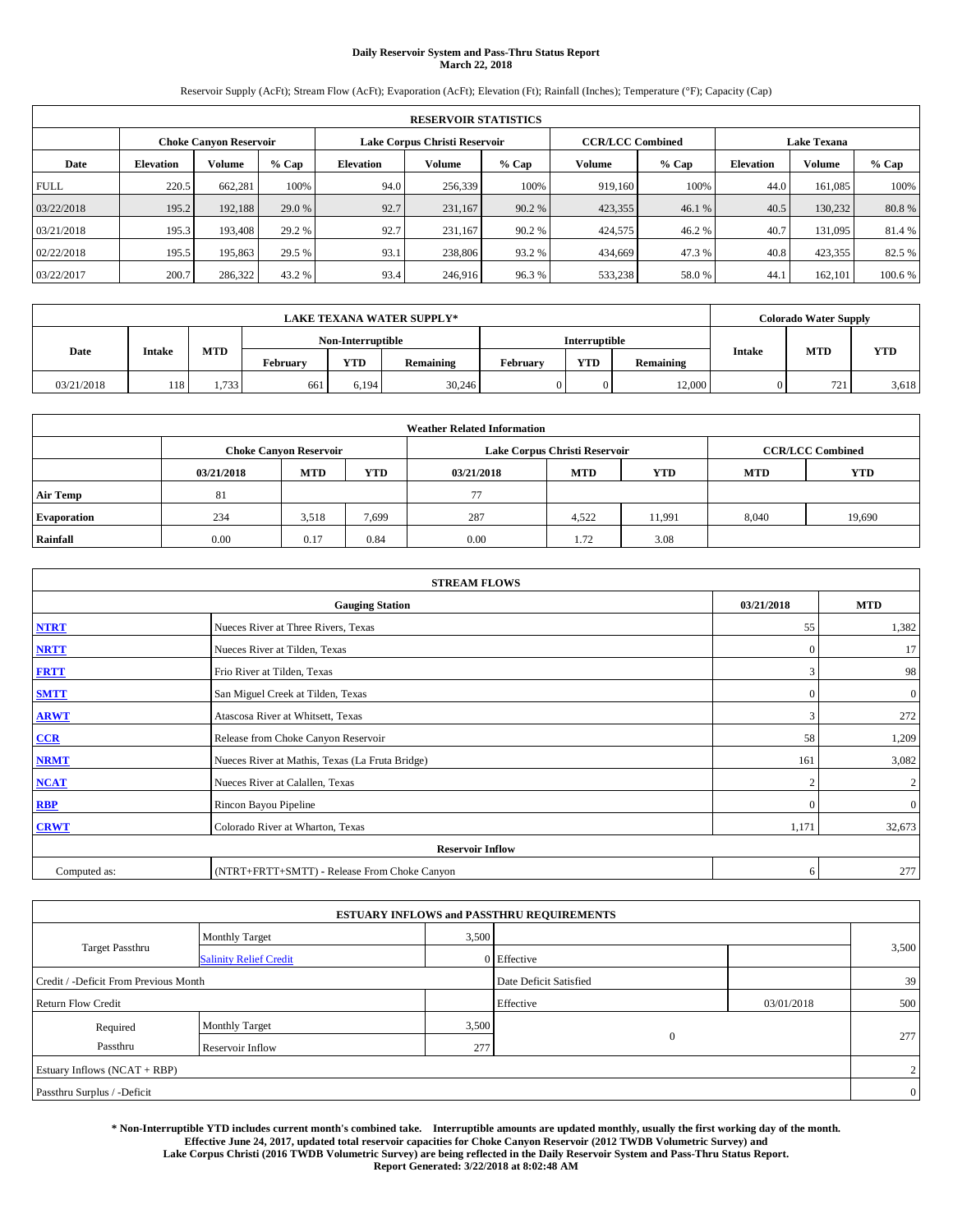# **Daily Reservoir System and Pass-Thru Status Report March 23, 2018**

Reservoir Supply (AcFt); Stream Flow (AcFt); Evaporation (AcFt); Elevation (Ft); Rainfall (Inches); Temperature (°F); Capacity (Cap)

|             | <b>RESERVOIR STATISTICS</b> |                               |         |           |                               |         |                         |         |                  |                    |        |  |
|-------------|-----------------------------|-------------------------------|---------|-----------|-------------------------------|---------|-------------------------|---------|------------------|--------------------|--------|--|
|             |                             | <b>Choke Canyon Reservoir</b> |         |           | Lake Corpus Christi Reservoir |         | <b>CCR/LCC Combined</b> |         |                  | <b>Lake Texana</b> |        |  |
| Date        | <b>Elevation</b>            | Volume                        | $%$ Cap | Elevation | Volume                        | $%$ Cap | Volume                  | $%$ Cap | <b>Elevation</b> | <b>Volume</b>      | % Cap  |  |
| <b>FULL</b> | 220.5                       | 662,281                       | 100%    | 94.0      | 256,339                       | 100%    | 919.160                 | 100%    | 44.0             | 161.085            | 100%   |  |
| 03/23/2018  | 195.1                       | 190,973                       | 28.8%   | 92.6      | 229,272                       | 89.4 %  | 420,245                 | 45.7 %  | 40.5             | 130.232            | 80.8%  |  |
| 03/22/2018  | 195.2                       | 192,188                       | 29.0 %  | 92.7      | 231.167                       | 90.2 %  | 423,355                 | 46.1 %  | 40.5             | 130.232            | 80.8%  |  |
| 02/23/2018  | 195.6                       | 197,097                       | 29.7 %  | 93.0      | 236,887                       | 92.4 %  | 433,984                 | 47.2%   | 40.8             | 420,245            | 82.4 % |  |
| 03/23/2017  | 200.6                       | 284,605                       | 42.9 %  | 93.4      | 246,735                       | 96.3%   | 531,340                 | 57.8%   | 44.              | 162,101            | 100.6% |  |

| <b>LAKE TEXANA WATER SUPPLY*</b> |               |            |                   |       |           |                      | <b>Colorado Water Supply</b> |           |               |            |            |
|----------------------------------|---------------|------------|-------------------|-------|-----------|----------------------|------------------------------|-----------|---------------|------------|------------|
|                                  |               |            | Non-Interruptible |       |           | <b>Interruptible</b> |                              |           |               |            |            |
| Date                             | <b>Intake</b> | <b>MTD</b> | Februarv          | YTD   | Remaining | Februarv             | <b>YTD</b>                   | Remaining | <b>Intake</b> | <b>MTD</b> | <b>YTD</b> |
| 03/22/2018                       | 118           | 1,850      | 661               | 6,312 | 30,128    |                      | 0                            | 12.000    |               | 721        | 3,618      |

| <b>Weather Related Information</b> |            |                               |            |            |                               |                         |            |            |  |  |
|------------------------------------|------------|-------------------------------|------------|------------|-------------------------------|-------------------------|------------|------------|--|--|
|                                    |            | <b>Choke Canyon Reservoir</b> |            |            | Lake Corpus Christi Reservoir | <b>CCR/LCC Combined</b> |            |            |  |  |
|                                    | 03/22/2018 | <b>MTD</b>                    | <b>YTD</b> | 03/22/2018 | <b>MTD</b>                    | <b>YTD</b>              | <b>MTD</b> | <b>YTD</b> |  |  |
| <b>Air Temp</b>                    | 82         |                               |            | 79         |                               |                         |            |            |  |  |
| <b>Evaporation</b>                 | 177        | 3,695                         | 7,876      | 298        | 4,820                         | 12.289                  | 8,515      | 20,165     |  |  |
| Rainfall                           | 0.00       | 0.17                          | 0.84       | 0.00       | 1.72                          | 3.08                    |            |            |  |  |

| <b>STREAM FLOWS</b> |                                                 |                |                  |  |  |  |  |  |  |
|---------------------|-------------------------------------------------|----------------|------------------|--|--|--|--|--|--|
|                     | <b>Gauging Station</b>                          | 03/22/2018     | <b>MTD</b>       |  |  |  |  |  |  |
| <b>NTRT</b>         | Nueces River at Three Rivers, Texas             | 54             | 1,436            |  |  |  |  |  |  |
| <b>NRTT</b>         | Nueces River at Tilden, Texas                   | $\overline{0}$ | 17               |  |  |  |  |  |  |
| <b>FRTT</b>         | Frio River at Tilden, Texas                     | 3              | 101              |  |  |  |  |  |  |
| <b>SMTT</b>         | San Miguel Creek at Tilden, Texas               | $\mathbf{0}$   | $\boldsymbol{0}$ |  |  |  |  |  |  |
| <b>ARWT</b>         | Atascosa River at Whitsett, Texas               | 3              | 275              |  |  |  |  |  |  |
| $CCR$               | Release from Choke Canyon Reservoir             | 58             | 1,266            |  |  |  |  |  |  |
| <b>NRMT</b>         | Nueces River at Mathis, Texas (La Fruta Bridge) | 131            | 3,213            |  |  |  |  |  |  |
| <b>NCAT</b>         | Nueces River at Calallen, Texas                 | $\Omega$       | $\mathbf{2}$     |  |  |  |  |  |  |
| RBP                 | Rincon Bayou Pipeline                           | $\Omega$       | $\mathbf{0}$     |  |  |  |  |  |  |
| <b>CRWT</b>         | Colorado River at Wharton, Texas                | 1,157          | 33,830           |  |  |  |  |  |  |
|                     | <b>Reservoir Inflow</b>                         |                |                  |  |  |  |  |  |  |
| Computed as:        | (NTRT+FRTT+SMTT) - Release From Choke Canyon    | 5              | 283              |  |  |  |  |  |  |

| <b>ESTUARY INFLOWS and PASSTHRU REQUIREMENTS</b> |                               |                        |                |            |                |  |  |  |  |  |
|--------------------------------------------------|-------------------------------|------------------------|----------------|------------|----------------|--|--|--|--|--|
|                                                  | <b>Monthly Target</b>         | 3,500                  |                |            |                |  |  |  |  |  |
| <b>Target Passthru</b>                           | <b>Salinity Relief Credit</b> |                        | 0 Effective    |            | 3,500          |  |  |  |  |  |
| Credit / -Deficit From Previous Month            |                               | Date Deficit Satisfied |                | 39         |                |  |  |  |  |  |
| <b>Return Flow Credit</b>                        |                               |                        | Effective      | 03/01/2018 | 500            |  |  |  |  |  |
| Required                                         | Monthly Target                | 3,500                  |                |            |                |  |  |  |  |  |
| Passthru                                         | Reservoir Inflow              | 283                    | $\overline{0}$ |            | 283            |  |  |  |  |  |
| Estuary Inflows (NCAT + RBP)                     |                               |                        |                |            |                |  |  |  |  |  |
| Passthru Surplus / -Deficit                      |                               |                        |                |            | $\overline{0}$ |  |  |  |  |  |

**\* Non-Interruptible YTD includes current month's combined take. Interruptible amounts are updated monthly, usually the first working day of the month. Effective June 24, 2017, updated total reservoir capacities for Choke Canyon Reservoir (2012 TWDB Volumetric Survey) and Lake Corpus Christi (2016 TWDB Volumetric Survey) are being reflected in the Daily Reservoir System and Pass-Thru Status Report. Report Generated: 3/23/2018 at 8:05:29 AM**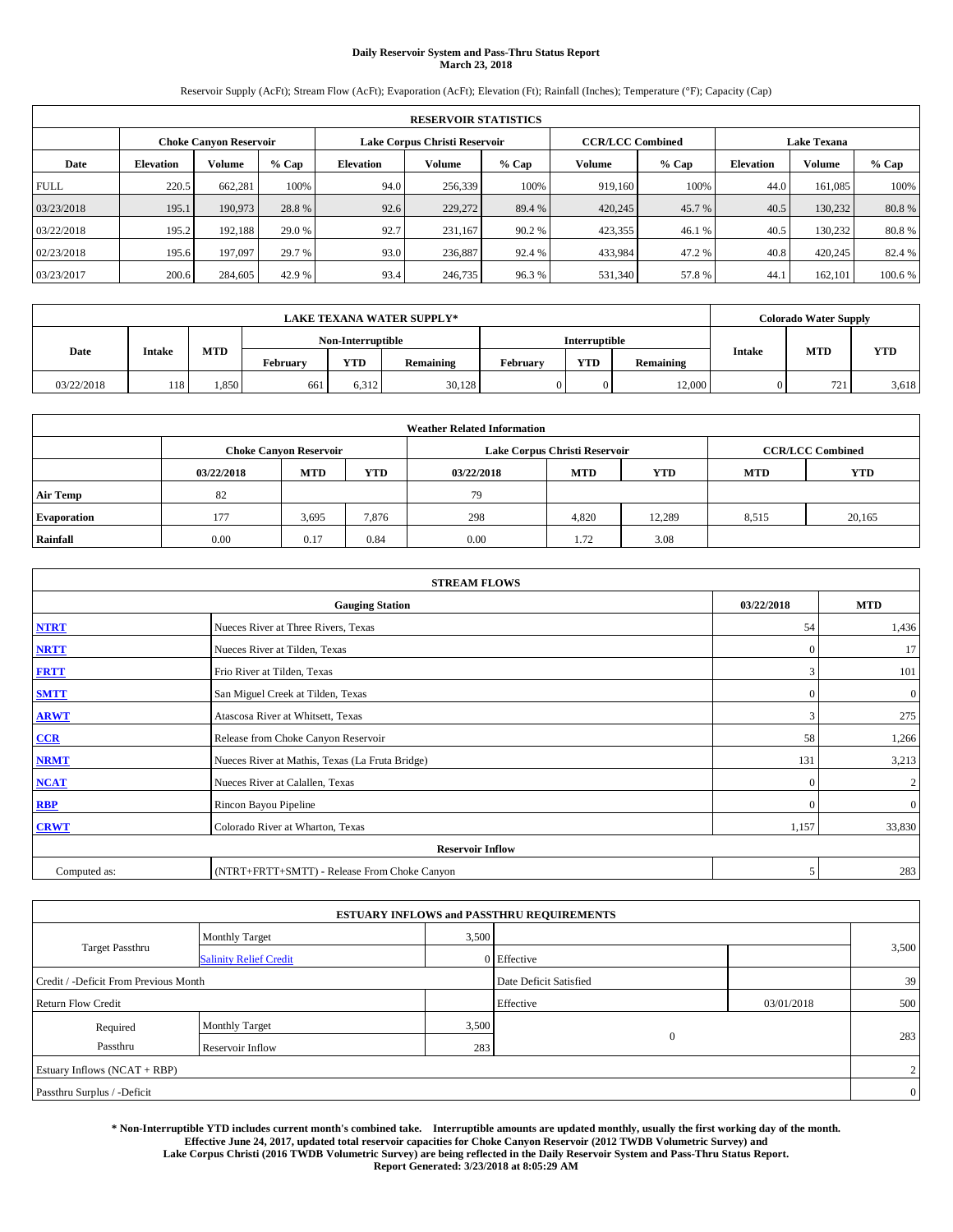# **Daily Reservoir System and Pass-Thru Status Report March 24, 2018**

Reservoir Supply (AcFt); Stream Flow (AcFt); Evaporation (AcFt); Elevation (Ft); Rainfall (Inches); Temperature (°F); Capacity (Cap)

|             | <b>RESERVOIR STATISTICS</b> |                               |         |           |                               |         |                         |         |                  |                    |        |  |
|-------------|-----------------------------|-------------------------------|---------|-----------|-------------------------------|---------|-------------------------|---------|------------------|--------------------|--------|--|
|             |                             | <b>Choke Canyon Reservoir</b> |         |           | Lake Corpus Christi Reservoir |         | <b>CCR/LCC Combined</b> |         |                  | <b>Lake Texana</b> |        |  |
| Date        | <b>Elevation</b>            | Volume                        | $%$ Cap | Elevation | Volume                        | $%$ Cap | Volume                  | $%$ Cap | <b>Elevation</b> | <b>Volume</b>      | % Cap  |  |
| <b>FULL</b> | 220.5                       | 662,281                       | 100%    | 94.0      | 256,339                       | 100%    | 919.160                 | 100%    | 44.0             | 161.085            | 100%   |  |
| 03/24/2018  | 195.1                       | 190,973                       | 28.8%   | 92.6      | 229,272                       | 89.4 %  | 420,245                 | 45.7 %  | 40.4             | 129,400            | 80.3%  |  |
| 03/23/2018  | 195.1                       | 190,973                       | 28.8%   | 92.6      | 229,272                       | 89.4 %  | 420,245                 | 45.7 %  | 40.5             | 130.232            | 80.8%  |  |
| 02/24/2018  | 195.5                       | 195,863                       | 29.5 %  | 93.0      | 236,887                       | 92.4 %  | 432,750                 | 47.1 %  | 40.8             | 420,245            | 82.4 % |  |
| 03/24/2017  | 200.5                       | 283,980                       | 42.8%   | 93.3      | 244,754                       | 95.5 %  | 528,734                 | 57.5 %  | 44.              | 162,101            | 100.6% |  |

| <b>LAKE TEXANA WATER SUPPLY*</b> |                  |      |                   |            |           |                      | <b>Colorado Water Supply</b> |           |               |     |            |
|----------------------------------|------------------|------|-------------------|------------|-----------|----------------------|------------------------------|-----------|---------------|-----|------------|
|                                  |                  |      | Non-Interruptible |            |           | <b>Interruptible</b> |                              |           |               |     |            |
| Date                             | Intake           | MTD  | Februarv          | <b>YTD</b> | Remaining | Februarv             | <b>YTD</b>                   | Remaining | <b>Intake</b> | MTD | <b>YTD</b> |
| 03/23/2018                       | 118 <sup>1</sup> | .968 | 661               | 6.430      | 30,010    |                      |                              | 12,000    |               | 721 | 3,618      |

| <b>Weather Related Information</b> |            |                               |            |            |                               |                         |            |            |  |  |
|------------------------------------|------------|-------------------------------|------------|------------|-------------------------------|-------------------------|------------|------------|--|--|
|                                    |            | <b>Choke Canyon Reservoir</b> |            |            | Lake Corpus Christi Reservoir | <b>CCR/LCC Combined</b> |            |            |  |  |
|                                    | 03/23/2018 | <b>MTD</b>                    | <b>YTD</b> | 03/23/2018 | <b>MTD</b>                    | <b>YTD</b>              | <b>MTD</b> | <b>YTD</b> |  |  |
| <b>Air Temp</b>                    | 85         |                               |            | 84         |                               |                         |            |            |  |  |
| <b>Evaporation</b>                 | 148        | 3,843                         | 8,024      | 298        | 5,118                         | 12.587                  | 8,961      | 20,611     |  |  |
| Rainfall                           | 0.00       | 0.17                          | 0.84       | 0.00       | 1.72                          | 3.08                    |            |            |  |  |

| <b>STREAM FLOWS</b> |                                                 |              |                |  |  |  |  |  |  |
|---------------------|-------------------------------------------------|--------------|----------------|--|--|--|--|--|--|
|                     | <b>Gauging Station</b>                          |              |                |  |  |  |  |  |  |
| <b>NTRT</b>         | Nueces River at Three Rivers, Texas             | 54           | 1,491          |  |  |  |  |  |  |
| <b>NRTT</b>         | Nueces River at Tilden, Texas                   | $\Omega$     | 17             |  |  |  |  |  |  |
| <b>FRTT</b>         | Frio River at Tilden, Texas                     |              | 103            |  |  |  |  |  |  |
| <b>SMTT</b>         | San Miguel Creek at Tilden, Texas               | $\mathbf{0}$ | $\mathbf{0}$   |  |  |  |  |  |  |
| <b>ARWT</b>         | Atascosa River at Whitsett, Texas               | 3            | 278            |  |  |  |  |  |  |
| $CCR$               | Release from Choke Canyon Reservoir             | 58           | 1,324          |  |  |  |  |  |  |
| <b>NRMT</b>         | Nueces River at Mathis, Texas (La Fruta Bridge) | 129          | 3,342          |  |  |  |  |  |  |
| <b>NCAT</b>         | Nueces River at Calallen, Texas                 | $\Omega$     | $\overline{c}$ |  |  |  |  |  |  |
| RBP                 | Rincon Bayou Pipeline                           | $\Omega$     | $\mathbf{0}$   |  |  |  |  |  |  |
| <b>CRWT</b>         | Colorado River at Wharton, Texas                | 1,082        | 34,912         |  |  |  |  |  |  |
|                     | <b>Reservoir Inflow</b>                         |              |                |  |  |  |  |  |  |
| Computed as:        | (NTRT+FRTT+SMTT) - Release From Choke Canyon    | 5            | 288            |  |  |  |  |  |  |

| <b>ESTUARY INFLOWS and PASSTHRU REQUIREMENTS</b> |                               |                        |                |            |                |  |  |  |  |  |
|--------------------------------------------------|-------------------------------|------------------------|----------------|------------|----------------|--|--|--|--|--|
|                                                  | <b>Monthly Target</b>         | 3,500                  |                |            |                |  |  |  |  |  |
| <b>Target Passthru</b>                           | <b>Salinity Relief Credit</b> |                        | 0 Effective    |            | 3,500          |  |  |  |  |  |
| Credit / -Deficit From Previous Month            |                               | Date Deficit Satisfied |                | 39         |                |  |  |  |  |  |
| <b>Return Flow Credit</b>                        |                               |                        | Effective      | 03/01/2018 | 500            |  |  |  |  |  |
| Required                                         | Monthly Target                | 3,500                  |                |            |                |  |  |  |  |  |
| Passthru                                         | Reservoir Inflow              | 288                    | $\overline{0}$ |            | 288            |  |  |  |  |  |
| Estuary Inflows (NCAT + RBP)                     |                               |                        |                |            |                |  |  |  |  |  |
| Passthru Surplus / -Deficit                      |                               |                        |                |            | $\overline{0}$ |  |  |  |  |  |

**\* Non-Interruptible YTD includes current month's combined take. Interruptible amounts are updated monthly, usually the first working day of the month. Effective June 24, 2017, updated total reservoir capacities for Choke Canyon Reservoir (2012 TWDB Volumetric Survey) and Lake Corpus Christi (2016 TWDB Volumetric Survey) are being reflected in the Daily Reservoir System and Pass-Thru Status Report. Report Generated: 3/24/2018 at 8:15:01 AM**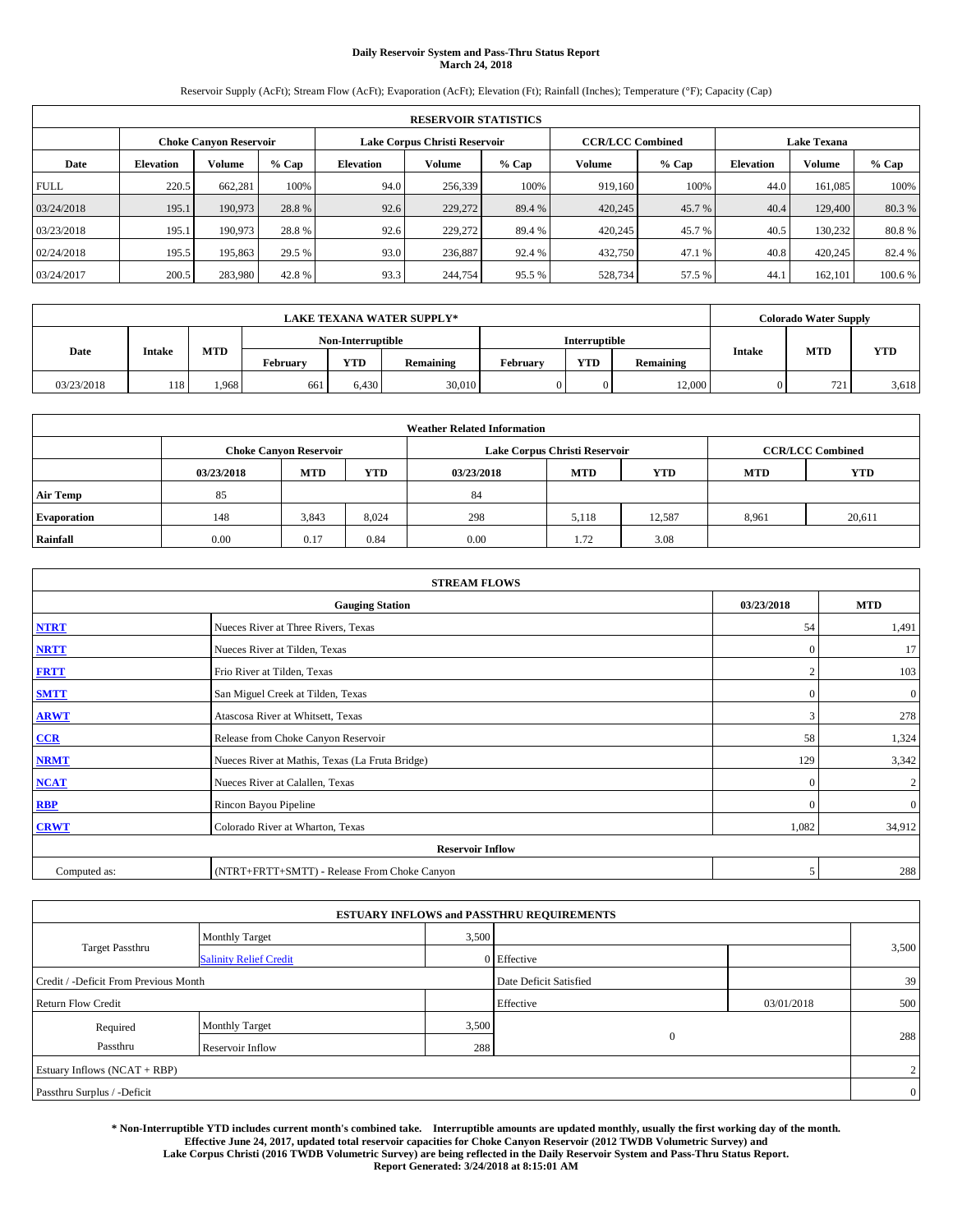# **Daily Reservoir System and Pass-Thru Status Report March 25, 2018**

Reservoir Supply (AcFt); Stream Flow (AcFt); Evaporation (AcFt); Elevation (Ft); Rainfall (Inches); Temperature (°F); Capacity (Cap)

|             | <b>RESERVOIR STATISTICS</b> |         |         |                  |                               |         |                         |         |                    |               |        |
|-------------|-----------------------------|---------|---------|------------------|-------------------------------|---------|-------------------------|---------|--------------------|---------------|--------|
|             | Choke Canvon Reservoir      |         |         |                  | Lake Corpus Christi Reservoir |         | <b>CCR/LCC Combined</b> |         | <b>Lake Texana</b> |               |        |
| Date        | <b>Elevation</b>            | Volume  | $%$ Cap | <b>Elevation</b> | Volume                        | $%$ Cap | <b>Volume</b>           | $%$ Cap | <b>Elevation</b>   | <b>Volume</b> | % Cap  |
| <b>FULL</b> | 220.5                       | 662,281 | 100%    | 94.0             | 256,339                       | 100%    | 919.160                 | 100%    | 44.0               | 161.085       | 100%   |
| 03/25/2018  | 195.1                       | 190,973 | 28.8%   | 92.6             | 229,272                       | 89.4 %  | 420,245                 | 45.7 %  | 40.4               | 129,400       | 80.3%  |
| 03/24/2018  | 195.1                       | 190,973 | 28.8%   | 92.6             | 229,272                       | 89.4 %  | 420,245                 | 45.7 %  | 40.4               | 129,400       | 80.3%  |
| 02/25/2018  | 195.6                       | 197,097 | 29.7 %  | 93.0             | 236,887                       | 92.4 %  | 433,984                 | 47.2 %  | 40.8               | 420,245       | 82.4 % |
| 03/25/2017  | 200.6                       | 284,761 | 43.0 %  | 93.4             | 246,014                       | 96.0%   | 530,775                 | 57.7 %  | 44.0               | 161.085       | 100.0% |

|            | <b>LAKE TEXANA WATER SUPPLY*</b> |       |          |                   |           |          |                      |           |               | <b>Colorado Water Supply</b> |            |  |
|------------|----------------------------------|-------|----------|-------------------|-----------|----------|----------------------|-----------|---------------|------------------------------|------------|--|
|            |                                  |       |          | Non-Interruptible |           |          | <b>Interruptible</b> |           |               |                              |            |  |
| Date       | Intake                           | MTD   | Februarv | <b>YTD</b>        | Remaining | Februarv | <b>YTD</b>           | Remaining | <b>Intake</b> | MTD                          | <b>YTD</b> |  |
| 03/24/2018 | 118 <sup>1</sup>                 | 2.086 | 661      | 6.548             | 29,892    |          |                      | 12,000    |               | 721                          | 3,618      |  |

| <b>Weather Related Information</b> |            |                               |            |            |                               |                         |                          |        |  |  |
|------------------------------------|------------|-------------------------------|------------|------------|-------------------------------|-------------------------|--------------------------|--------|--|--|
|                                    |            | <b>Choke Canyon Reservoir</b> |            |            | Lake Corpus Christi Reservoir | <b>CCR/LCC Combined</b> |                          |        |  |  |
|                                    | 03/24/2018 | <b>MTD</b>                    | <b>YTD</b> | 03/24/2018 | <b>MTD</b>                    | <b>YTD</b>              | <b>YTD</b><br><b>MTD</b> |        |  |  |
| <b>Air Temp</b>                    | 85         |                               |            | 86         |                               |                         |                          |        |  |  |
| <b>Evaporation</b>                 | 127        | 3,970                         | 8,151      | 209        | 5,327                         | 12,796                  | 9.297                    | 20,947 |  |  |
| Rainfall                           | 0.00       | 0.17                          | 0.84       | 0.00       | 1.72                          | 3.08                    |                          |        |  |  |

| <b>STREAM FLOWS</b> |                                                 |              |                  |  |  |  |  |  |  |
|---------------------|-------------------------------------------------|--------------|------------------|--|--|--|--|--|--|
|                     | <b>Gauging Station</b>                          |              |                  |  |  |  |  |  |  |
| <b>NTRT</b>         | Nueces River at Three Rivers, Texas             | 54           | 1,545            |  |  |  |  |  |  |
| <b>NRTT</b>         | Nueces River at Tilden, Texas                   | $\Omega$     | 17               |  |  |  |  |  |  |
| <b>FRTT</b>         | Frio River at Tilden, Texas                     |              | 106              |  |  |  |  |  |  |
| <b>SMTT</b>         | San Miguel Creek at Tilden, Texas               | $\mathbf{0}$ | $\mathbf{0}$     |  |  |  |  |  |  |
| <b>ARWT</b>         | Atascosa River at Whitsett, Texas               | 3            | 281              |  |  |  |  |  |  |
| $CCR$               | Release from Choke Canyon Reservoir             | 58           | 1,382            |  |  |  |  |  |  |
| <b>NRMT</b>         | Nueces River at Mathis, Texas (La Fruta Bridge) | 137          | 3,479            |  |  |  |  |  |  |
| <b>NCAT</b>         | Nueces River at Calallen, Texas                 | $\Omega$     | $\boldsymbol{2}$ |  |  |  |  |  |  |
| RBP                 | Rincon Bayou Pipeline                           | $\Omega$     | $\mathbf{0}$     |  |  |  |  |  |  |
| <b>CRWT</b>         | Colorado River at Wharton, Texas                | 909          | 35,821           |  |  |  |  |  |  |
|                     | <b>Reservoir Inflow</b>                         |              |                  |  |  |  |  |  |  |
| Computed as:        | (NTRT+FRTT+SMTT) - Release From Choke Canyon    |              |                  |  |  |  |  |  |  |

| <b>ESTUARY INFLOWS and PASSTHRU REQUIREMENTS</b> |                               |                        |                |            |                |  |  |  |  |
|--------------------------------------------------|-------------------------------|------------------------|----------------|------------|----------------|--|--|--|--|
|                                                  | <b>Monthly Target</b>         | 3,500                  |                |            |                |  |  |  |  |
| <b>Target Passthru</b>                           | <b>Salinity Relief Credit</b> |                        | 0 Effective    |            | 3,500          |  |  |  |  |
| Credit / -Deficit From Previous Month            |                               | Date Deficit Satisfied |                | 39         |                |  |  |  |  |
| <b>Return Flow Credit</b>                        |                               |                        | Effective      | 03/01/2018 | 500            |  |  |  |  |
| Required                                         | Monthly Target                | 3,500                  |                |            |                |  |  |  |  |
| Passthru                                         | Reservoir Inflow              | 293                    | $\overline{0}$ |            | 293            |  |  |  |  |
| Estuary Inflows (NCAT + RBP)                     |                               |                        |                |            | $\overline{2}$ |  |  |  |  |
| Passthru Surplus / -Deficit                      |                               |                        |                |            |                |  |  |  |  |

**\* Non-Interruptible YTD includes current month's combined take. Interruptible amounts are updated monthly, usually the first working day of the month. Effective June 24, 2017, updated total reservoir capacities for Choke Canyon Reservoir (2012 TWDB Volumetric Survey) and Lake Corpus Christi (2016 TWDB Volumetric Survey) are being reflected in the Daily Reservoir System and Pass-Thru Status Report. Report Generated: 3/25/2018 at 8:49:19 AM**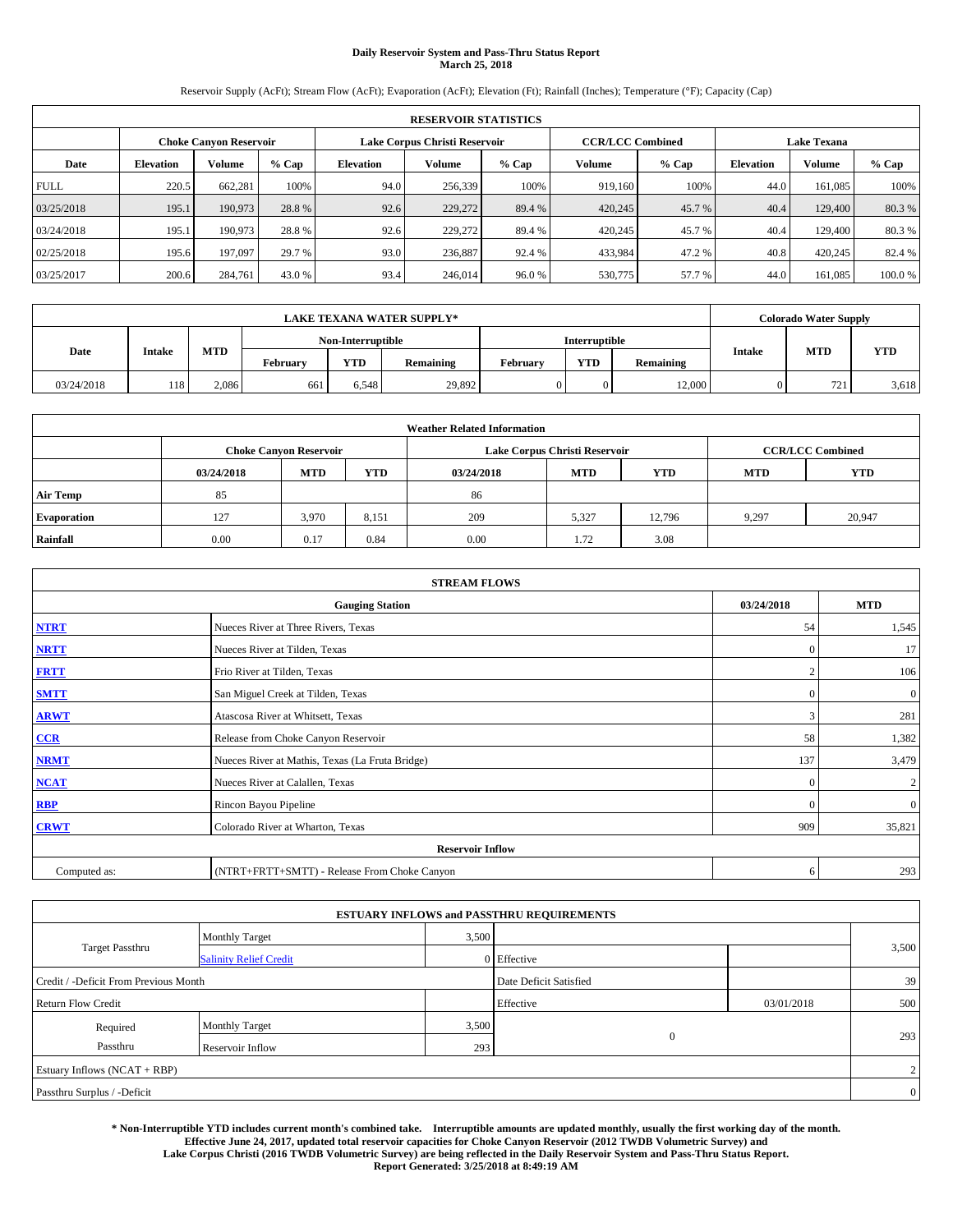# **Daily Reservoir System and Pass-Thru Status Report March 26, 2018**

Reservoir Supply (AcFt); Stream Flow (AcFt); Evaporation (AcFt); Elevation (Ft); Rainfall (Inches); Temperature (°F); Capacity (Cap)

|             | <b>RESERVOIR STATISTICS</b>   |         |         |           |                               |         |                         |         |                  |                    |        |  |
|-------------|-------------------------------|---------|---------|-----------|-------------------------------|---------|-------------------------|---------|------------------|--------------------|--------|--|
|             | <b>Choke Canyon Reservoir</b> |         |         |           | Lake Corpus Christi Reservoir |         | <b>CCR/LCC Combined</b> |         |                  | <b>Lake Texana</b> |        |  |
| Date        | <b>Elevation</b>              | Volume  | $%$ Cap | Elevation | Volume                        | $%$ Cap | Volume                  | $%$ Cap | <b>Elevation</b> | <b>Volume</b>      | % Cap  |  |
| <b>FULL</b> | 220.5                         | 662.281 | 100%    | 94.0      | 256,339                       | 100%    | 919.160                 | 100%    | 44.0             | 161.085            | 100%   |  |
| 03/26/2018  | 195.1                         | 190,973 | 28.8%   | 92.6      | 229,272                       | 89.4 %  | 420,245                 | 45.7 %  | 40.4             | 129,400            | 80.3%  |  |
| 03/25/2018  | 195.1                         | 190,973 | 28.8%   | 92.6      | 229,272                       | 89.4 %  | 420,245                 | 45.7 %  | 40.4             | 129,400            | 80.3%  |  |
| 02/26/2018  | 195.5                         | 195,863 | 29.5 %  | 93.1      | 238,806                       | 93.2 %  | 434,669                 | 47.3%   | 40.8             | 420,245            | 82.4 % |  |
| 03/26/2017  | 200.5                         | 283,980 | 42.8%   | 93.4      | 246,014                       | 96.0%   | 529,994                 | 57.7 %  | 44.0             | 161,085            | 100.0% |  |

|            | <b>LAKE TEXANA WATER SUPPLY*</b> |            |          |                   |           |          |               |           |               | <b>Colorado Water Supply</b> |            |  |
|------------|----------------------------------|------------|----------|-------------------|-----------|----------|---------------|-----------|---------------|------------------------------|------------|--|
|            |                                  |            |          | Non-Interruptible |           |          | Interruptible |           |               |                              |            |  |
| Date       | Intake                           | <b>MTD</b> | Februarv | YTD               | Remaining | Februarv | <b>YTD</b>    | Remaining | <b>Intake</b> | MTD                          | <b>YTD</b> |  |
| 03/25/2018 | 118 <sup>1</sup>                 | 2.204      | 661      | 6,666             | 29,774    |          |               | 12,000    |               | 721                          | 3,618      |  |

| <b>Weather Related Information</b> |            |                               |            |            |                               |                         |                          |        |  |  |  |
|------------------------------------|------------|-------------------------------|------------|------------|-------------------------------|-------------------------|--------------------------|--------|--|--|--|
|                                    |            | <b>Choke Canyon Reservoir</b> |            |            | Lake Corpus Christi Reservoir | <b>CCR/LCC Combined</b> |                          |        |  |  |  |
|                                    | 03/25/2018 | <b>MTD</b>                    | <b>YTD</b> | 03/25/2018 | <b>MTD</b>                    | <b>YTD</b>              | <b>YTD</b><br><b>MTD</b> |        |  |  |  |
| <b>Air Temp</b>                    | 92         |                               |            | 89         |                               |                         |                          |        |  |  |  |
| <b>Evaporation</b>                 | 170        | 4.140                         | 8,321      | 320        | 5,647                         | 13.116                  | 9.787                    | 21,437 |  |  |  |
| Rainfall                           | 0.00       | 0.17                          | 0.84       | 0.00       | 1.72                          | 3.08                    |                          |        |  |  |  |

| <b>STREAM FLOWS</b> |                                                 |              |                |  |  |  |  |  |  |
|---------------------|-------------------------------------------------|--------------|----------------|--|--|--|--|--|--|
|                     | <b>Gauging Station</b>                          | 03/25/2018   | <b>MTD</b>     |  |  |  |  |  |  |
| <b>NTRT</b>         | Nueces River at Three Rivers, Texas             | 54           | 1,600          |  |  |  |  |  |  |
| <b>NRTT</b>         | Nueces River at Tilden, Texas                   | $\mathbf{0}$ | 17             |  |  |  |  |  |  |
| <b>FRTT</b>         | Frio River at Tilden, Texas                     |              | 108            |  |  |  |  |  |  |
| <b>SMTT</b>         | San Miguel Creek at Tilden, Texas               | $\mathbf{0}$ | $\mathbf{0}$   |  |  |  |  |  |  |
| <b>ARWT</b>         | Atascosa River at Whitsett, Texas               |              | 284            |  |  |  |  |  |  |
| CCR                 | Release from Choke Canyon Reservoir             | 58           | 1,439          |  |  |  |  |  |  |
| <b>NRMT</b>         | Nueces River at Mathis, Texas (La Fruta Bridge) | 123          | 3,602          |  |  |  |  |  |  |
| <b>NCAT</b>         | Nueces River at Calallen, Texas                 | $\mathbf{0}$ | $\overline{c}$ |  |  |  |  |  |  |
| <b>RBP</b>          | Rincon Bayou Pipeline                           | $\Omega$     | $\mathbf{0}$   |  |  |  |  |  |  |
| <b>CRWT</b>         | Colorado River at Wharton, Texas                | 858          | 36,679         |  |  |  |  |  |  |
|                     | <b>Reservoir Inflow</b>                         |              |                |  |  |  |  |  |  |
| Computed as:        | (NTRT+FRTT+SMTT) - Release From Choke Canyon    |              |                |  |  |  |  |  |  |

|                                       |                               |                        | <b>ESTUARY INFLOWS and PASSTHRU REQUIREMENTS</b> |            |       |  |  |
|---------------------------------------|-------------------------------|------------------------|--------------------------------------------------|------------|-------|--|--|
|                                       | <b>Monthly Target</b>         | 3,500                  |                                                  |            |       |  |  |
| <b>Target Passthru</b>                | <b>Salinity Relief Credit</b> |                        | 0 Effective                                      |            | 3,500 |  |  |
| Credit / -Deficit From Previous Month |                               | Date Deficit Satisfied |                                                  | 39         |       |  |  |
| <b>Return Flow Credit</b>             |                               |                        | Effective                                        | 03/01/2018 | 500   |  |  |
| Required                              | Monthly Target                | 3,500                  |                                                  |            |       |  |  |
| Passthru                              | Reservoir Inflow              | 299                    | $\mathbf{0}$                                     |            | 299   |  |  |
| Estuary Inflows (NCAT + RBP)          |                               |                        |                                                  |            |       |  |  |
| Passthru Surplus / -Deficit           |                               |                        |                                                  |            |       |  |  |

**\* Non-Interruptible YTD includes current month's combined take. Interruptible amounts are updated monthly, usually the first working day of the month. Effective June 24, 2017, updated total reservoir capacities for Choke Canyon Reservoir (2012 TWDB Volumetric Survey) and Lake Corpus Christi (2016 TWDB Volumetric Survey) are being reflected in the Daily Reservoir System and Pass-Thru Status Report. Report Generated: 3/26/2018 at 8:26:47 AM**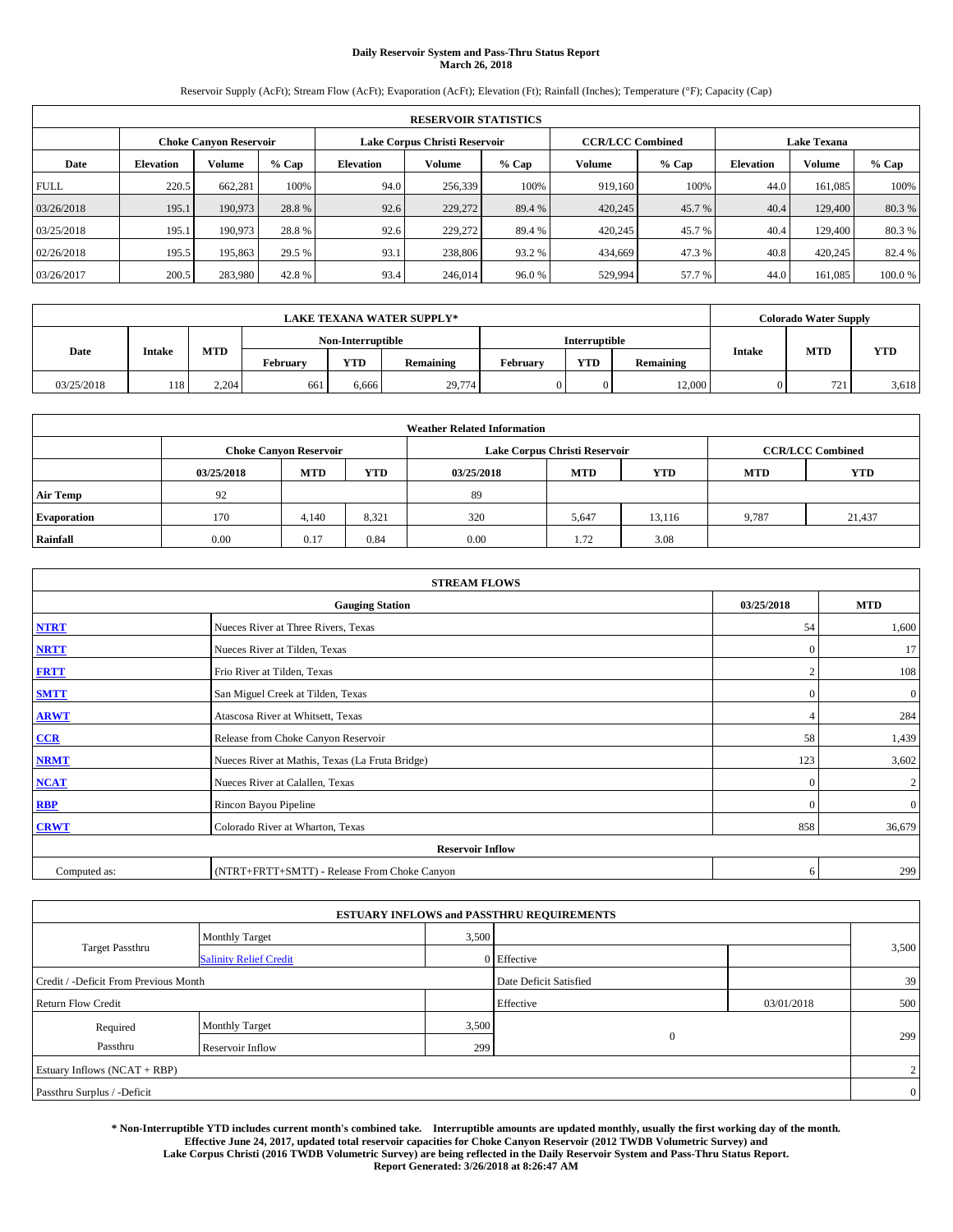# **Daily Reservoir System and Pass-Thru Status Report March 27, 2018**

Reservoir Supply (AcFt); Stream Flow (AcFt); Evaporation (AcFt); Elevation (Ft); Rainfall (Inches); Temperature (°F); Capacity (Cap)

|             | <b>RESERVOIR STATISTICS</b>   |         |         |           |                               |         |                         |         |                  |                    |        |  |
|-------------|-------------------------------|---------|---------|-----------|-------------------------------|---------|-------------------------|---------|------------------|--------------------|--------|--|
|             | <b>Choke Canyon Reservoir</b> |         |         |           | Lake Corpus Christi Reservoir |         | <b>CCR/LCC Combined</b> |         |                  | <b>Lake Texana</b> |        |  |
| Date        | <b>Elevation</b>              | Volume  | $%$ Cap | Elevation | Volume                        | $%$ Cap | Volume                  | $%$ Cap | <b>Elevation</b> | <b>Volume</b>      | % Cap  |  |
| <b>FULL</b> | 220.5                         | 662.281 | 100%    | 94.0      | 256,339                       | 100%    | 919.160                 | 100%    | 44.0             | 161.085            | 100%   |  |
| 03/27/2018  | 195.1                         | 190,973 | 28.8%   | 92.5      | 229,272                       | 89.4 %  | 420,245                 | 45.7 %  | 40.4             | 129,400            | 80.3%  |  |
| 03/26/2018  | 195.1                         | 190,973 | 28.8%   | 92.6      | 229,272                       | 89.4 %  | 420,245                 | 45.7 %  | 40.4             | 129,400            | 80.3%  |  |
| 02/27/2018  | 195.5                         | 195,863 | 29.5 %  | 93.0      | 236,887                       | 92.4 %  | 432,750                 | 47.1 %  | 40.9             | 420,245            | 82.9 % |  |
| 03/27/2017  | 200.6                         | 284,449 | 42.9 %  | 93.4      | 246,195                       | 96.0%   | 530,644                 | 57.7 %  | 44.0             | 161,085            | 100.0% |  |

|            | <b>LAKE TEXANA WATER SUPPLY*</b> |       |          |                   |           |          |                      |           |               | <b>Colorado Water Supply</b> |            |  |
|------------|----------------------------------|-------|----------|-------------------|-----------|----------|----------------------|-----------|---------------|------------------------------|------------|--|
|            |                                  |       |          | Non-Interruptible |           |          | <b>Interruptible</b> |           |               |                              |            |  |
| Date       | Intake                           | MTD   | Februarv | <b>YTD</b>        | Remaining | Februarv | <b>YTD</b>           | Remaining | <b>Intake</b> | MTD                          | <b>YTD</b> |  |
| 03/26/2018 | 118 <sup>1</sup>                 | 2.323 | 661      | 6,784             | 29,656    |          |                      | 12,000    |               | 721                          | 3,618      |  |

| <b>Weather Related Information</b> |            |                               |            |            |                                                      |                         |        |        |  |  |
|------------------------------------|------------|-------------------------------|------------|------------|------------------------------------------------------|-------------------------|--------|--------|--|--|
|                                    |            | <b>Choke Canyon Reservoir</b> |            |            | Lake Corpus Christi Reservoir                        | <b>CCR/LCC Combined</b> |        |        |  |  |
|                                    | 03/26/2018 | <b>MTD</b>                    | <b>YTD</b> | 03/26/2018 | <b>MTD</b><br><b>YTD</b><br><b>MTD</b><br><b>YTD</b> |                         |        |        |  |  |
| <b>Air Temp</b>                    | 86         |                               |            | 83         |                                                      |                         |        |        |  |  |
| <b>Evaporation</b>                 | 240        | 4,380                         | 8,561      | 320        | 5,967                                                | 13,436                  | 10,347 | 21,997 |  |  |
| Rainfall                           | 0.00       | 0.17                          | 0.84       | 0.00       | 1.72                                                 | 3.08                    |        |        |  |  |

| <b>STREAM FLOWS</b>                  |                                                 |              |                |  |  |  |  |  |  |
|--------------------------------------|-------------------------------------------------|--------------|----------------|--|--|--|--|--|--|
| <b>Gauging Station</b><br>03/26/2018 |                                                 |              |                |  |  |  |  |  |  |
| <b>NTRT</b>                          | Nueces River at Three Rivers, Texas             | 54           | 1,653          |  |  |  |  |  |  |
| <b>NRTT</b>                          | Nueces River at Tilden, Texas                   | $\Omega$     | 17             |  |  |  |  |  |  |
| <b>FRTT</b>                          | Frio River at Tilden, Texas                     |              | 110            |  |  |  |  |  |  |
| <b>SMTT</b>                          | San Miguel Creek at Tilden, Texas               | $\mathbf{0}$ | $\mathbf{0}$   |  |  |  |  |  |  |
| <b>ARWT</b>                          | Atascosa River at Whitsett, Texas               | 4            | 288            |  |  |  |  |  |  |
| $CCR$                                | Release from Choke Canyon Reservoir             | 58           | 1,497          |  |  |  |  |  |  |
| <b>NRMT</b>                          | Nueces River at Mathis, Texas (La Fruta Bridge) | 128          | 3,730          |  |  |  |  |  |  |
| <b>NCAT</b>                          | Nueces River at Calallen, Texas                 | $\mathbf{0}$ | $\overline{c}$ |  |  |  |  |  |  |
| RBP                                  | Rincon Bayou Pipeline                           | $\Omega$     | $\mathbf{0}$   |  |  |  |  |  |  |
| <b>CRWT</b>                          | Colorado River at Wharton, Texas                | 867          | 37,546         |  |  |  |  |  |  |
|                                      | <b>Reservoir Inflow</b>                         |              |                |  |  |  |  |  |  |
| Computed as:                         | (NTRT+FRTT+SMTT) - Release From Choke Canyon    | 6            | 305            |  |  |  |  |  |  |

|                                       |                               |       | <b>ESTUARY INFLOWS and PASSTHRU REQUIREMENTS</b> |            |                |  |  |  |
|---------------------------------------|-------------------------------|-------|--------------------------------------------------|------------|----------------|--|--|--|
|                                       | <b>Monthly Target</b>         | 3,500 |                                                  |            |                |  |  |  |
| <b>Target Passthru</b>                | <b>Salinity Relief Credit</b> |       | 0 Effective                                      |            | 3,500          |  |  |  |
| Credit / -Deficit From Previous Month |                               |       | Date Deficit Satisfied                           |            | 39             |  |  |  |
| <b>Return Flow Credit</b>             |                               |       | Effective                                        | 03/01/2018 | 500            |  |  |  |
| Required                              | Monthly Target                | 3,500 |                                                  |            |                |  |  |  |
| Passthru                              | Reservoir Inflow              | 305   | $\mathbf{0}$                                     |            | 305            |  |  |  |
| Estuary Inflows (NCAT + RBP)          |                               |       |                                                  |            |                |  |  |  |
| Passthru Surplus / -Deficit           |                               |       |                                                  |            | $\overline{0}$ |  |  |  |

**\* Non-Interruptible YTD includes current month's combined take. Interruptible amounts are updated monthly, usually the first working day of the month. Effective June 24, 2017, updated total reservoir capacities for Choke Canyon Reservoir (2012 TWDB Volumetric Survey) and Lake Corpus Christi (2016 TWDB Volumetric Survey) are being reflected in the Daily Reservoir System and Pass-Thru Status Report. Report Generated: 3/27/2018 at 8:56:48 AM**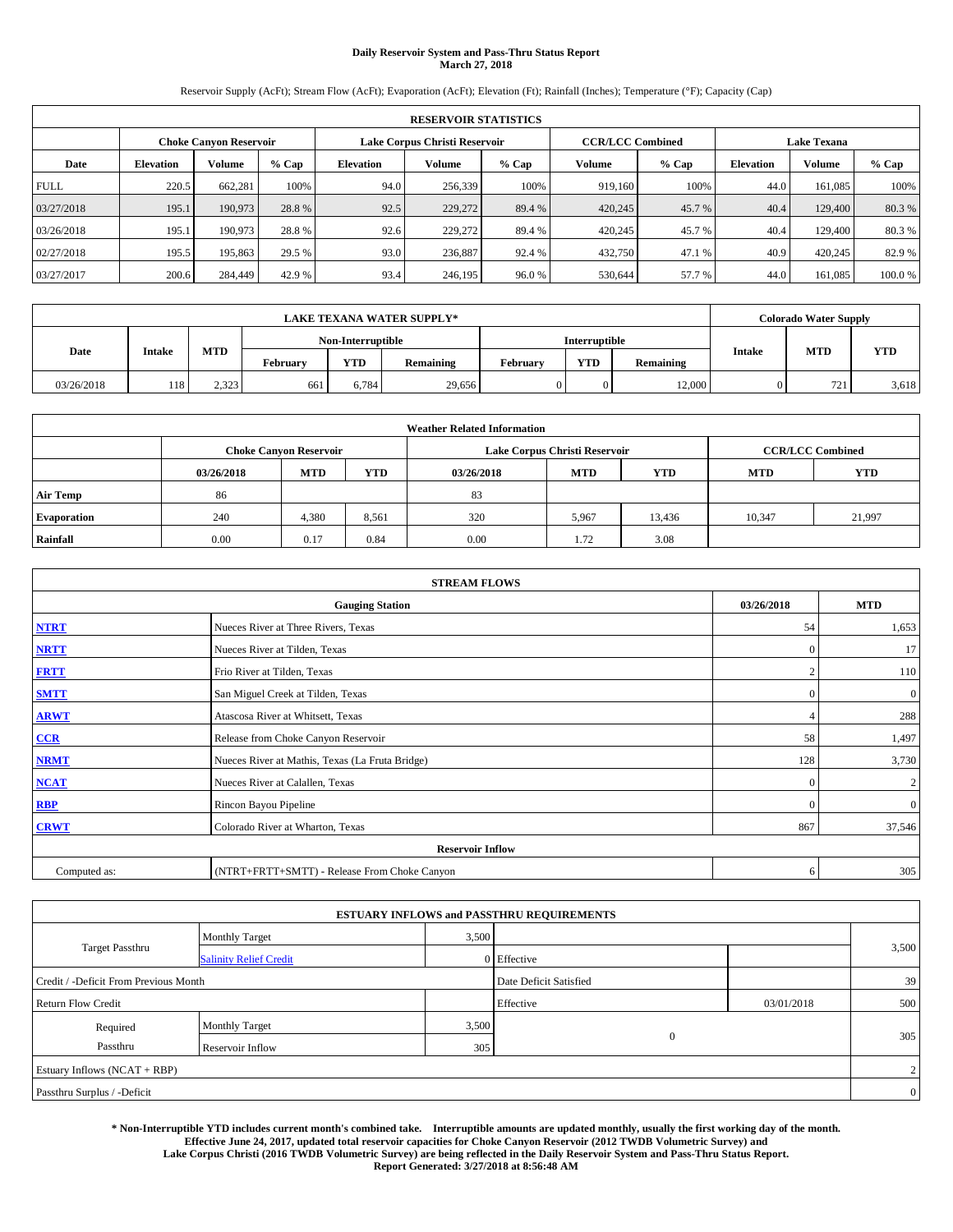# **Daily Reservoir System and Pass-Thru Status Report March 28, 2018**

Reservoir Supply (AcFt); Stream Flow (AcFt); Evaporation (AcFt); Elevation (Ft); Rainfall (Inches); Temperature (°F); Capacity (Cap)

| <b>RESERVOIR STATISTICS</b> |                  |                               |         |           |                               |         |                         |         |                  |                    |        |
|-----------------------------|------------------|-------------------------------|---------|-----------|-------------------------------|---------|-------------------------|---------|------------------|--------------------|--------|
|                             |                  | <b>Choke Canyon Reservoir</b> |         |           | Lake Corpus Christi Reservoir |         | <b>CCR/LCC Combined</b> |         |                  | <b>Lake Texana</b> |        |
| Date                        | <b>Elevation</b> | Volume                        | $%$ Cap | Elevation | Volume                        | $%$ Cap | Volume                  | $%$ Cap | <b>Elevation</b> | <b>Volume</b>      | % Cap  |
| <b>FULL</b>                 | 220.5            | 662,281                       | 100%    | 94.0      | 256,339                       | 100%    | 919.160                 | 100%    | 44.0             | 161.085            | 100%   |
| 03/28/2018                  | 195.1            | 190,973                       | 28.8%   | 92.5      | 227,383                       | 88.7 %  | 418,356                 | 45.5 %  | 40.4             | 129,400            | 80.3%  |
| 03/27/2018                  | 195.1            | 190,973                       | 28.8%   | 92.5      | 229,272                       | 89.4 %  | 420,245                 | 45.7 %  | 40.4             | 129,400            | 80.3%  |
| 02/28/2018                  | 195.5            | 195,863                       | 29.5 %  | 93.0      | 236,887                       | 92.4 %  | 432,750                 | 47.1 %  | 40.9             | 418,356            | 82.9 % |
| 03/28/2017                  | 200.5            | 283,200                       | 42.7 %  | 93.4      | 245,474                       | 95.8%   | 528,674                 | 57.5 %  | 44.0             | 161,085            | 100.0% |

| <b>LAKE TEXANA WATER SUPPLY*</b> |        |            |          |                   |           |          |               |           |               | <b>Colorado Water Supply</b> |            |
|----------------------------------|--------|------------|----------|-------------------|-----------|----------|---------------|-----------|---------------|------------------------------|------------|
|                                  |        |            |          | Non-Interruptible |           |          | Interruptible |           |               |                              |            |
| Date                             | Intake | <b>MTD</b> | Februarv | <b>YTD</b>        | Remaining | Februarv | <b>YTD</b>    | Remaining | <b>Intake</b> | <b>MTD</b>                   | <b>YTD</b> |
| 03/27/2018                       | 118    | 2.441      | 661      | 6,902             | 29,538    |          |               | 12,000    |               | 721                          | 3,618      |

| <b>Weather Related Information</b> |            |                               |            |            |                                                      |                         |        |        |  |  |
|------------------------------------|------------|-------------------------------|------------|------------|------------------------------------------------------|-------------------------|--------|--------|--|--|
|                                    |            | <b>Choke Canvon Reservoir</b> |            |            | Lake Corpus Christi Reservoir                        | <b>CCR/LCC Combined</b> |        |        |  |  |
|                                    | 03/27/2018 | <b>MTD</b>                    | <b>YTD</b> | 03/27/2018 | <b>MTD</b><br><b>MTD</b><br><b>YTD</b><br><b>YTD</b> |                         |        |        |  |  |
| <b>Air Temp</b>                    | 83         |                               |            | 83         |                                                      |                         |        |        |  |  |
| <b>Evaporation</b>                 | 141        | 4,521                         | 8,702      | 176        | 6,143                                                | 13,612                  | 10,664 | 22,314 |  |  |
| Rainfall                           | 0.00       | 0.17                          | 0.84       | 0.00       | 1.72                                                 | 3.08                    |        |        |  |  |

| <b>STREAM FLOWS</b> |                                                 |                |                  |  |  |  |  |  |
|---------------------|-------------------------------------------------|----------------|------------------|--|--|--|--|--|
|                     | 03/27/2018                                      | <b>MTD</b>     |                  |  |  |  |  |  |
| <b>NTRT</b>         | Nueces River at Three Rivers, Texas             | 53             | 1,707            |  |  |  |  |  |
| <b>NRTT</b>         | Nueces River at Tilden, Texas                   | $\overline{0}$ | 17               |  |  |  |  |  |
| <b>FRTT</b>         | Frio River at Tilden, Texas                     |                | 112              |  |  |  |  |  |
| <b>SMTT</b>         | San Miguel Creek at Tilden, Texas               | $\mathbf{0}$   | $\boldsymbol{0}$ |  |  |  |  |  |
| <b>ARWT</b>         | Atascosa River at Whitsett, Texas               | $\overline{4}$ | 292              |  |  |  |  |  |
| CCR                 | Release from Choke Canyon Reservoir             | 58             | 1,554            |  |  |  |  |  |
| <b>NRMT</b>         | Nueces River at Mathis, Texas (La Fruta Bridge) | 146            | 3,875            |  |  |  |  |  |
| <b>NCAT</b>         | Nueces River at Calallen, Texas                 | $\Omega$       | 2                |  |  |  |  |  |
| <b>RBP</b>          | Rincon Bayou Pipeline                           | $\Omega$       | $\mathbf{0}$     |  |  |  |  |  |
| <b>CRWT</b>         | Colorado River at Wharton, Texas                | 869            | 38,416           |  |  |  |  |  |
|                     |                                                 |                |                  |  |  |  |  |  |
| Computed as:        | (NTRT+FRTT+SMTT) - Release From Choke Canyon    | 6              | 311              |  |  |  |  |  |

|                                       |                               |       | <b>ESTUARY INFLOWS and PASSTHRU REQUIREMENTS</b> |            |                |
|---------------------------------------|-------------------------------|-------|--------------------------------------------------|------------|----------------|
|                                       | <b>Monthly Target</b>         | 3,500 |                                                  |            |                |
| Target Passthru                       | <b>Salinity Relief Credit</b> |       | 0 Effective                                      |            | 3,500          |
| Credit / -Deficit From Previous Month |                               |       | Date Deficit Satisfied                           |            | 39             |
| <b>Return Flow Credit</b>             |                               |       | Effective                                        | 03/01/2018 | 500            |
| Required                              | <b>Monthly Target</b>         | 3,500 |                                                  |            |                |
| Passthru                              | Reservoir Inflow              | 311   | $\overline{0}$                                   |            | 311            |
| Estuary Inflows (NCAT + RBP)          |                               |       |                                                  |            | $\overline{2}$ |
| Passthru Surplus / -Deficit           |                               |       |                                                  |            | $\overline{0}$ |

**\* Non-Interruptible YTD includes current month's combined take. Interruptible amounts are updated monthly, usually the first working day of the month. Effective June 24, 2017, updated total reservoir capacities for Choke Canyon Reservoir (2012 TWDB Volumetric Survey) and Lake Corpus Christi (2016 TWDB Volumetric Survey) are being reflected in the Daily Reservoir System and Pass-Thru Status Report. Report Generated: 3/28/2018 at 8:00:00 AM**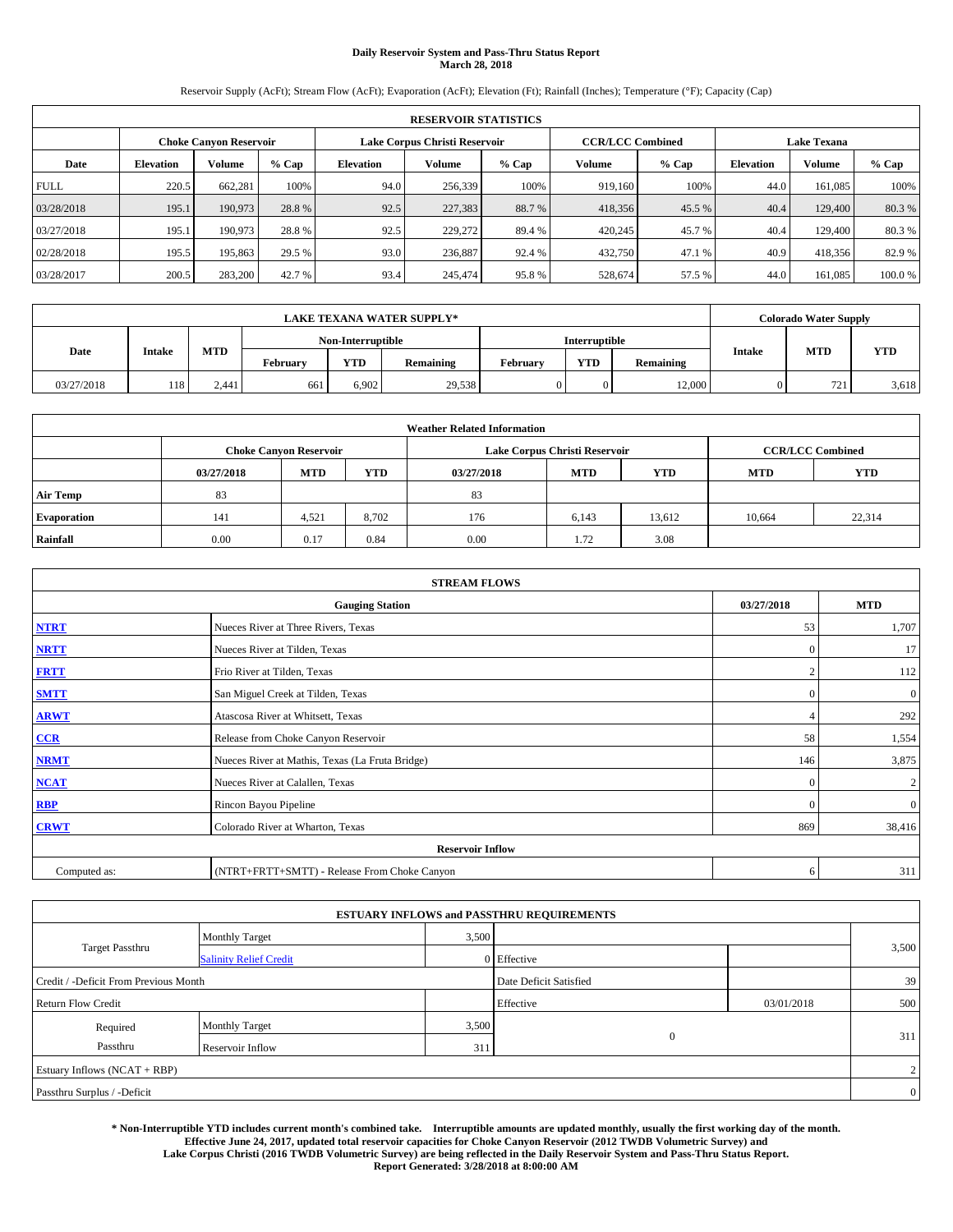# **Daily Reservoir System and Pass-Thru Status Report March 29, 2018**

Reservoir Supply (AcFt); Stream Flow (AcFt); Evaporation (AcFt); Elevation (Ft); Rainfall (Inches); Temperature (°F); Capacity (Cap)

| <b>RESERVOIR STATISTICS</b> |                  |                        |        |           |                               |         |                         |         |                    |         |        |
|-----------------------------|------------------|------------------------|--------|-----------|-------------------------------|---------|-------------------------|---------|--------------------|---------|--------|
|                             |                  | Choke Canvon Reservoir |        |           | Lake Corpus Christi Reservoir |         | <b>CCR/LCC Combined</b> |         | <b>Lake Texana</b> |         |        |
| Date                        | <b>Elevation</b> | Volume                 | % Cap  | Elevation | Volume                        | $%$ Cap | Volume                  | $%$ Cap | <b>Elevation</b>   | Volume  | % Cap  |
| <b>FULL</b>                 | 220.5            | 662.281                | 100%   | 94.0      | 256,339                       | 100%    | 919.160                 | 100%    | 44.0               | 161.085 | 100%   |
| 03/29/2018                  | 195.2            | 192.188                | 29.0 % | 92.6      | 229,272                       | 89.4 %  | 421,460                 | 45.9 %  | 40.4               | 129,400 | 80.3%  |
| 03/28/2018                  | 195.1            | 190,973                | 28.8%  | 92.5      | 227,383                       | 88.7 %  | 418,356                 | 45.5 %  | 40.4               | 129,400 | 80.3%  |
| 03/01/2018                  | 195.5            | 195,863                | 29.5 % | 93.0      | 236,887                       | 92.4 %  | 432,750                 | 47.1 %  | 41.0               | 421.460 | 83.5%  |
| 03/29/2017                  | 200.6            | 284,605                | 42.9 % | 93.4      | 245,834                       | 95.9%   | 530,439                 | 57.7 %  | 43.9               | 160.156 | 99.4 % |

| <b>LAKE TEXANA WATER SUPPLY*</b> |               |       |       |                   |           |       |               |           |        | <b>Colorado Water Supply</b> |            |
|----------------------------------|---------------|-------|-------|-------------------|-----------|-------|---------------|-----------|--------|------------------------------|------------|
|                                  |               |       |       | Non-Interruptible |           |       | Interruptible |           |        |                              |            |
| Date                             | <b>Intake</b> | MTD   | March | <b>YTD</b>        | Remaining | March | <b>YTD</b>    | Remaining | Intake | <b>MTD</b>                   | <b>YTD</b> |
| 03/28/2018                       | 118           | 2.559 | 661   | 7.020             | 29.420    |       | 0             | 12,000    |        | 721                          | 3,618      |

| <b>Weather Related Information</b> |            |                               |            |            |                               |                         |            |            |  |
|------------------------------------|------------|-------------------------------|------------|------------|-------------------------------|-------------------------|------------|------------|--|
|                                    |            | <b>Choke Canvon Reservoir</b> |            |            | Lake Corpus Christi Reservoir | <b>CCR/LCC Combined</b> |            |            |  |
|                                    | 03/28/2018 | <b>MTD</b>                    | <b>YTD</b> | 03/28/2018 | <b>MTD</b>                    | <b>YTD</b>              | <b>MTD</b> | <b>YTD</b> |  |
| <b>Air Temp</b>                    | 77         |                               |            | 83         |                               |                         |            |            |  |
| <b>Evaporation</b>                 | 149        | 4,670                         | 8,851      | 364        | 6,507                         | 13,976                  | 11,177     | 22,827     |  |
| Rainfall                           | 1.22       | 1.39                          | 2.06       | 1.23       | 2.95                          | 4.31                    |            |            |  |

| <b>STREAM FLOWS</b> |                                                 |              |                  |  |  |  |  |  |
|---------------------|-------------------------------------------------|--------------|------------------|--|--|--|--|--|
|                     | <b>Gauging Station</b>                          | 03/28/2018   | <b>MTD</b>       |  |  |  |  |  |
| <b>NTRT</b>         | Nueces River at Three Rivers, Texas             | 55           | 1,761            |  |  |  |  |  |
| <b>NRTT</b>         | Nueces River at Tilden, Texas                   | $\Omega$     | 17               |  |  |  |  |  |
| <b>FRTT</b>         | Frio River at Tilden, Texas                     |              | 114              |  |  |  |  |  |
| <b>SMTT</b>         | San Miguel Creek at Tilden, Texas               | $\mathbf{0}$ | $\mathbf{0}$     |  |  |  |  |  |
| <b>ARWT</b>         | Atascosa River at Whitsett, Texas               | 6            | 298              |  |  |  |  |  |
| $CCR$               | Release from Choke Canyon Reservoir             | 58           | 1,612            |  |  |  |  |  |
| <b>NRMT</b>         | Nueces River at Mathis, Texas (La Fruta Bridge) | 153          | 4,028            |  |  |  |  |  |
| <b>NCAT</b>         | Nueces River at Calallen, Texas                 | $\Omega$     | $\boldsymbol{2}$ |  |  |  |  |  |
| RBP                 | Rincon Bayou Pipeline                           | $\Omega$     | $\mathbf{0}$     |  |  |  |  |  |
| <b>CRWT</b>         | Colorado River at Wharton, Texas                | 867          | 39,283           |  |  |  |  |  |
|                     |                                                 |              |                  |  |  |  |  |  |
| Computed as:        | (NTRT+FRTT+SMTT) - Release From Choke Canyon    | 8            | 319              |  |  |  |  |  |

| <b>ESTUARY INFLOWS and PASSTHRU REQUIREMENTS</b> |                               |                        |                |            |                |  |  |  |  |  |
|--------------------------------------------------|-------------------------------|------------------------|----------------|------------|----------------|--|--|--|--|--|
|                                                  | <b>Monthly Target</b>         | 3,500                  |                |            |                |  |  |  |  |  |
| <b>Target Passthru</b>                           | <b>Salinity Relief Credit</b> |                        | 0 Effective    |            | 3,500          |  |  |  |  |  |
| Credit / -Deficit From Previous Month            |                               | Date Deficit Satisfied |                | 39         |                |  |  |  |  |  |
| <b>Return Flow Credit</b>                        |                               |                        | Effective      | 03/01/2018 | 500            |  |  |  |  |  |
| Required                                         | Monthly Target                | 3,500                  |                |            |                |  |  |  |  |  |
| Passthru                                         | Reservoir Inflow              | 319                    | $\overline{0}$ |            | 319            |  |  |  |  |  |
| Estuary Inflows (NCAT + RBP)                     |                               |                        |                |            |                |  |  |  |  |  |
| Passthru Surplus / -Deficit                      |                               |                        |                |            | $\overline{0}$ |  |  |  |  |  |

**\* Non-Interruptible YTD includes current month's combined take. Interruptible amounts are updated monthly, usually the first working day of the month. Effective June 24, 2017, updated total reservoir capacities for Choke Canyon Reservoir (2012 TWDB Volumetric Survey) and Lake Corpus Christi (2016 TWDB Volumetric Survey) are being reflected in the Daily Reservoir System and Pass-Thru Status Report. Report Generated: 3/29/2018 at 8:11:10 AM**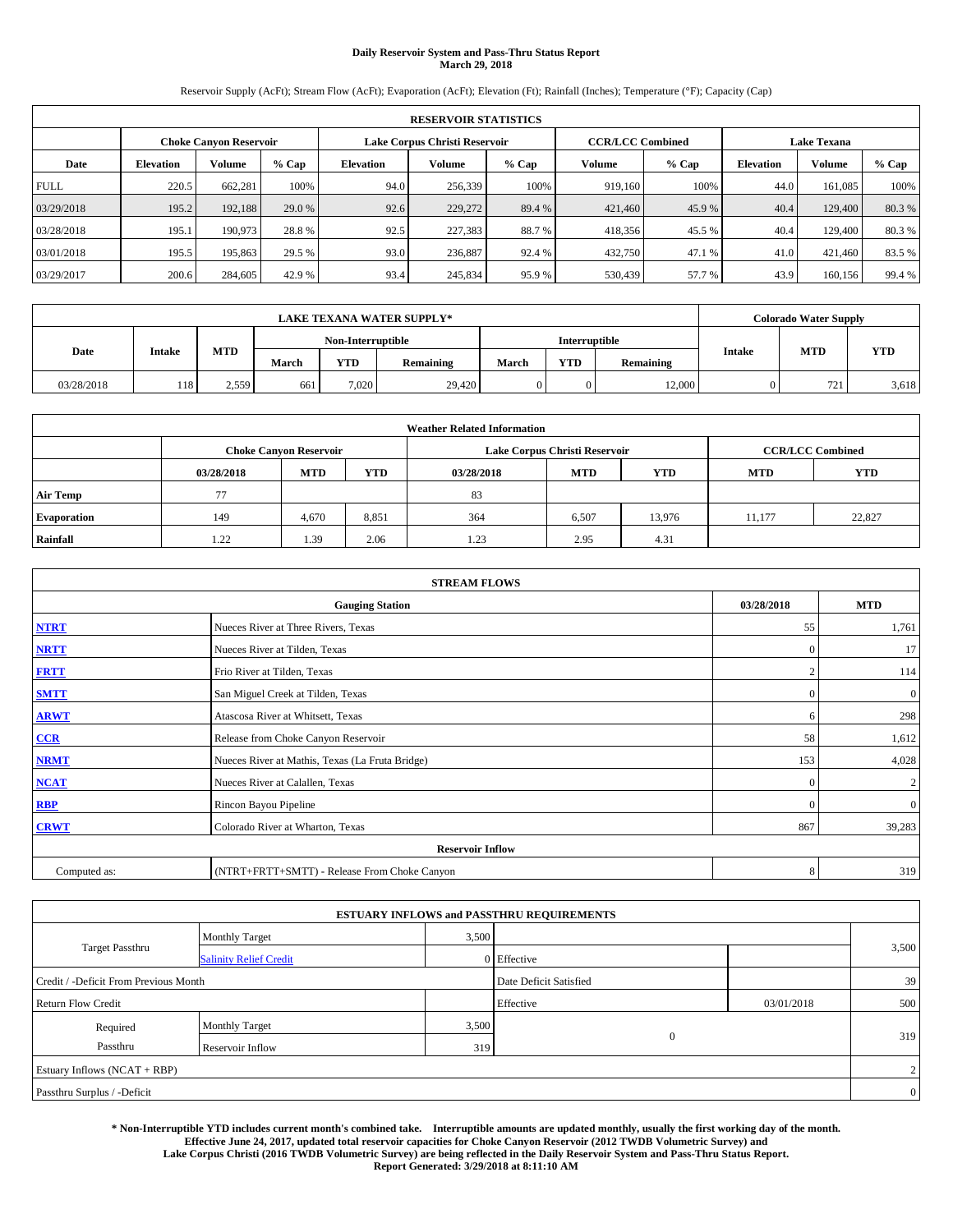# **Daily Reservoir System and Pass-Thru Status Report March 30, 2018**

Reservoir Supply (AcFt); Stream Flow (AcFt); Evaporation (AcFt); Elevation (Ft); Rainfall (Inches); Temperature (°F); Capacity (Cap)

| <b>RESERVOIR STATISTICS</b> |                  |                        |        |                               |         |         |                         |         |                    |         |        |
|-----------------------------|------------------|------------------------|--------|-------------------------------|---------|---------|-------------------------|---------|--------------------|---------|--------|
|                             |                  | Choke Canvon Reservoir |        | Lake Corpus Christi Reservoir |         |         | <b>CCR/LCC Combined</b> |         | <b>Lake Texana</b> |         |        |
| Date                        | <b>Elevation</b> | Volume                 | % Cap  | Elevation                     | Volume  | $%$ Cap | Volume                  | $%$ Cap | <b>Elevation</b>   | Volume  | % Cap  |
| <b>FULL</b>                 | 220.5            | 662.281                | 100%   | 94.0                          | 256,339 | 100%    | 919.160                 | 100%    | 44.0               | 161.085 | 100%   |
| 03/30/2018                  | 195.2            | 192.188                | 29.0 % | 92.6                          | 229,272 | 89.4 %  | 421,460                 | 45.9 %  | 40.5               | 130.232 | 80.8%  |
| 03/29/2018                  | 195.2            | 192,188                | 29.0 % | 92.6                          | 229,272 | 89.4 %  | 421,460                 | 45.9 %  | 40.4               | 129,400 | 80.3%  |
| 03/02/2018                  | 195.5            | 195,863                | 29.5 % | 93.0                          | 236,887 | 92.4 %  | 432,750                 | 47.1 %  | 41.1               | 421.460 | 84.0%  |
| 03/30/2017                  | 200.5            | 283,200                | 42.7 % | 93.4                          | 246,195 | 96.0%   | 529,395                 | 57.6 %  | 43.9               | 160.156 | 99.4 % |

| <b>LAKE TEXANA WATER SUPPLY*</b> |               |       |                   |            |           |       |               | <b>Colorado Water Supply</b> |        |            |            |
|----------------------------------|---------------|-------|-------------------|------------|-----------|-------|---------------|------------------------------|--------|------------|------------|
|                                  |               |       | Non-Interruptible |            |           |       | Interruptible |                              |        |            |            |
| Date                             | <b>Intake</b> | MTD   | March             | <b>YTD</b> | Remaining | March | <b>YTD</b>    | Remaining                    | Intake | <b>MTD</b> | <b>YTD</b> |
| 03/29/2018                       |               | 2.672 | 661               | 7,133      | 29,307    |       | 0             | 12,000                       |        | 721        | 3,618      |

| <b>Weather Related Information</b> |            |                               |            |            |                               |                         |            |            |  |  |  |
|------------------------------------|------------|-------------------------------|------------|------------|-------------------------------|-------------------------|------------|------------|--|--|--|
|                                    |            | <b>Choke Canvon Reservoir</b> |            |            | Lake Corpus Christi Reservoir | <b>CCR/LCC Combined</b> |            |            |  |  |  |
|                                    | 03/29/2018 | <b>MTD</b>                    | <b>YTD</b> | 03/29/2018 | <b>MTD</b>                    | <b>YTD</b>              | <b>MTD</b> | <b>YTD</b> |  |  |  |
| <b>Air Temp</b>                    | 85         |                               |            | 87         |                               |                         |            |            |  |  |  |
| <b>Evaporation</b>                 | 191        | 4,861                         | 9,042      | 265        | 6,772                         | 14.241                  | 11,633     | 23,283     |  |  |  |
| Rainfall                           | 0.00       | 1.39                          | 2.06       | 0.00       | 2.95                          | 4.31                    |            |            |  |  |  |

| <b>STREAM FLOWS</b> |                                                 |              |                |  |  |  |  |  |  |  |
|---------------------|-------------------------------------------------|--------------|----------------|--|--|--|--|--|--|--|
|                     | 03/29/2018                                      | <b>MTD</b>   |                |  |  |  |  |  |  |  |
| <b>NTRT</b>         | Nueces River at Three Rivers, Texas             | 76           | 1,838          |  |  |  |  |  |  |  |
| <b>NRTT</b>         | Nueces River at Tilden, Texas                   | 3            | 20             |  |  |  |  |  |  |  |
| <b>FRTT</b>         | Frio River at Tilden, Texas                     |              | 118            |  |  |  |  |  |  |  |
| <b>SMTT</b>         | San Miguel Creek at Tilden, Texas               | $\mathbf{0}$ | $\mathbf{0}$   |  |  |  |  |  |  |  |
| <b>ARWT</b>         | Atascosa River at Whitsett, Texas               | 16           | 315            |  |  |  |  |  |  |  |
| $CCR$               | Release from Choke Canyon Reservoir             | 58           | 1,669          |  |  |  |  |  |  |  |
| <b>NRMT</b>         | Nueces River at Mathis, Texas (La Fruta Bridge) | 129          | 4,157          |  |  |  |  |  |  |  |
| <b>NCAT</b>         | Nueces River at Calallen, Texas                 | $\Omega$     | $\overline{c}$ |  |  |  |  |  |  |  |
| RBP                 | Rincon Bayou Pipeline                           | $\Omega$     | $\mathbf{0}$   |  |  |  |  |  |  |  |
| <b>CRWT</b>         | Colorado River at Wharton, Texas                | 1,346        | 40,629         |  |  |  |  |  |  |  |
|                     | <b>Reservoir Inflow</b>                         |              |                |  |  |  |  |  |  |  |
| Computed as:        | (NTRT+FRTT+SMTT) - Release From Choke Canyon    | 23           | 342            |  |  |  |  |  |  |  |

| <b>ESTUARY INFLOWS and PASSTHRU REQUIREMENTS</b> |                               |       |                        |            |                |  |  |  |  |  |
|--------------------------------------------------|-------------------------------|-------|------------------------|------------|----------------|--|--|--|--|--|
|                                                  | <b>Monthly Target</b>         | 3,500 |                        |            |                |  |  |  |  |  |
| <b>Target Passthru</b>                           | <b>Salinity Relief Credit</b> |       | 0 Effective            |            | 3,500          |  |  |  |  |  |
| Credit / -Deficit From Previous Month            |                               |       | Date Deficit Satisfied |            | 39             |  |  |  |  |  |
| <b>Return Flow Credit</b>                        |                               |       | Effective              | 03/01/2018 | 500            |  |  |  |  |  |
| Required                                         | <b>Monthly Target</b>         | 3,500 |                        |            |                |  |  |  |  |  |
| Passthru                                         | Reservoir Inflow              | 342   | $\mathbf{0}$           |            | 342            |  |  |  |  |  |
| Estuary Inflows (NCAT + RBP)                     |                               |       |                        |            |                |  |  |  |  |  |
| Passthru Surplus / -Deficit                      |                               |       |                        |            | $\overline{0}$ |  |  |  |  |  |

**\* Non-Interruptible YTD includes current month's combined take. Interruptible amounts are updated monthly, usually the first working day of the month. Effective June 24, 2017, updated total reservoir capacities for Choke Canyon Reservoir (2012 TWDB Volumetric Survey) and Lake Corpus Christi (2016 TWDB Volumetric Survey) are being reflected in the Daily Reservoir System and Pass-Thru Status Report. Report Generated: 3/30/2018 at 8:26:51 AM**